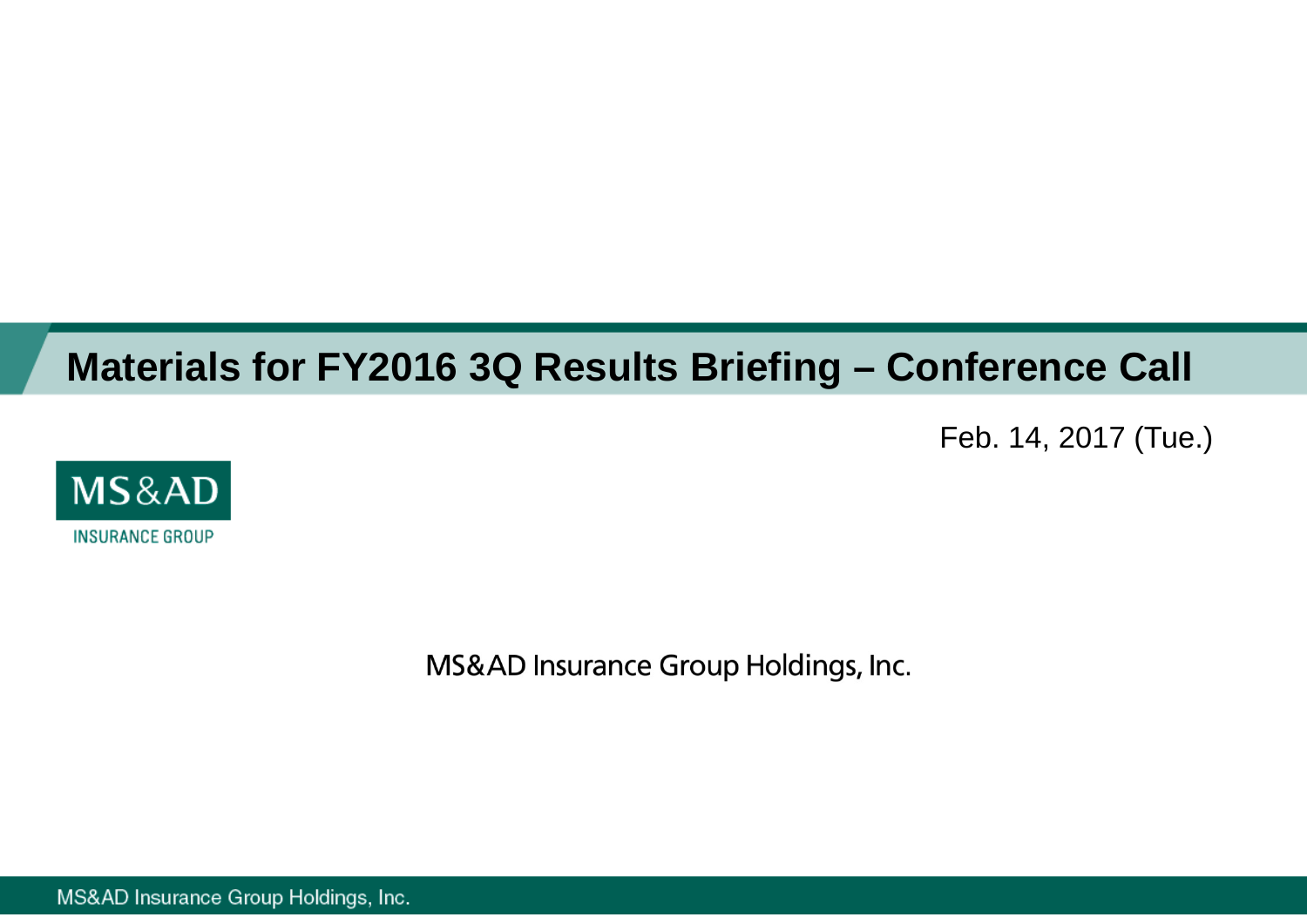| <b>Summary of FY2016 3Q Results</b>                                 | Page 1-13  |
|---------------------------------------------------------------------|------------|
|                                                                     |            |
| FY2016 3Q Results Data                                              | Page 14-24 |
|                                                                     |            |
| Projected Financial Results for FY2016 (Announced on Nov. 18, 2016) | Page 25-35 |

### **Abbreviations of Company Names Used in this Presentation**

| • MS&AD Holdings                  | MS&AD Insurance Group Holdings, Inc.             |
|-----------------------------------|--------------------------------------------------|
| • Mitsui Sumitomo Insurance, MSI  | Mitsui Sumitomo Insurance Co., Ltd.              |
| • Aioi Nissay Dowa Insurance, ADI | Aioi Nissay Dowa Insurance Co., Ltd.             |
| • Mitsui Direct General           | Mitsui Direct General Insurance Co., Ltd.        |
| • MSI Aioi Life                   | Mitsui Sumitomo Aioi Life Insurance Co., Ltd.    |
| • MSI Primary Life                | Mitsui Sumitomo Primary Life Insurance Co., Ltd. |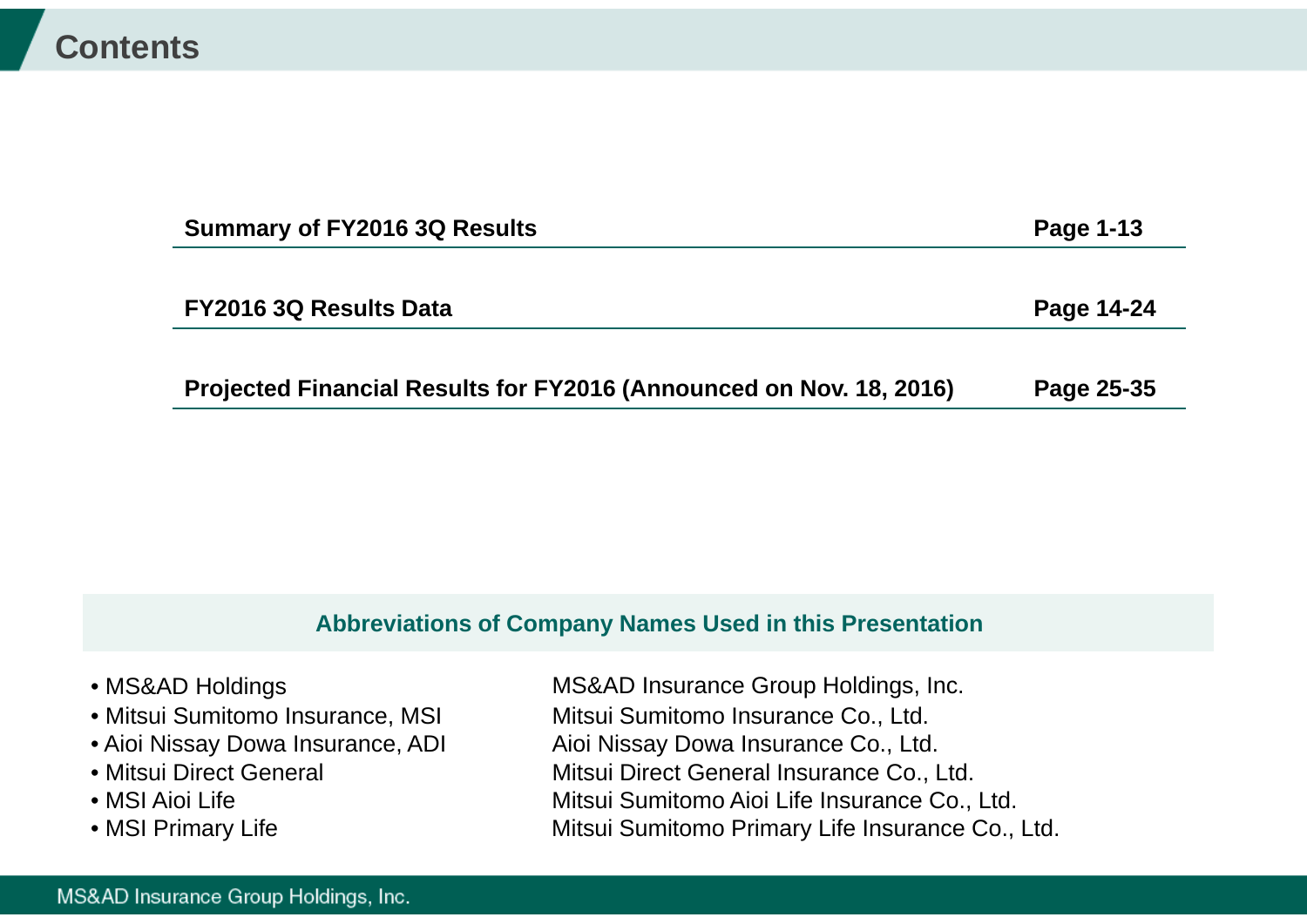## **Summary of FY2016 3Q Results**

| Consolidated Earnings for FY2016 3Q   | Page 1-5   |
|---------------------------------------|------------|
| Domestic Non-Life Insurance Companies | Page 6-10  |
| Domestic Life Insurance Companies     | Page 11-12 |
| <b>Overseas Subsidiaries</b>          | Page 13    |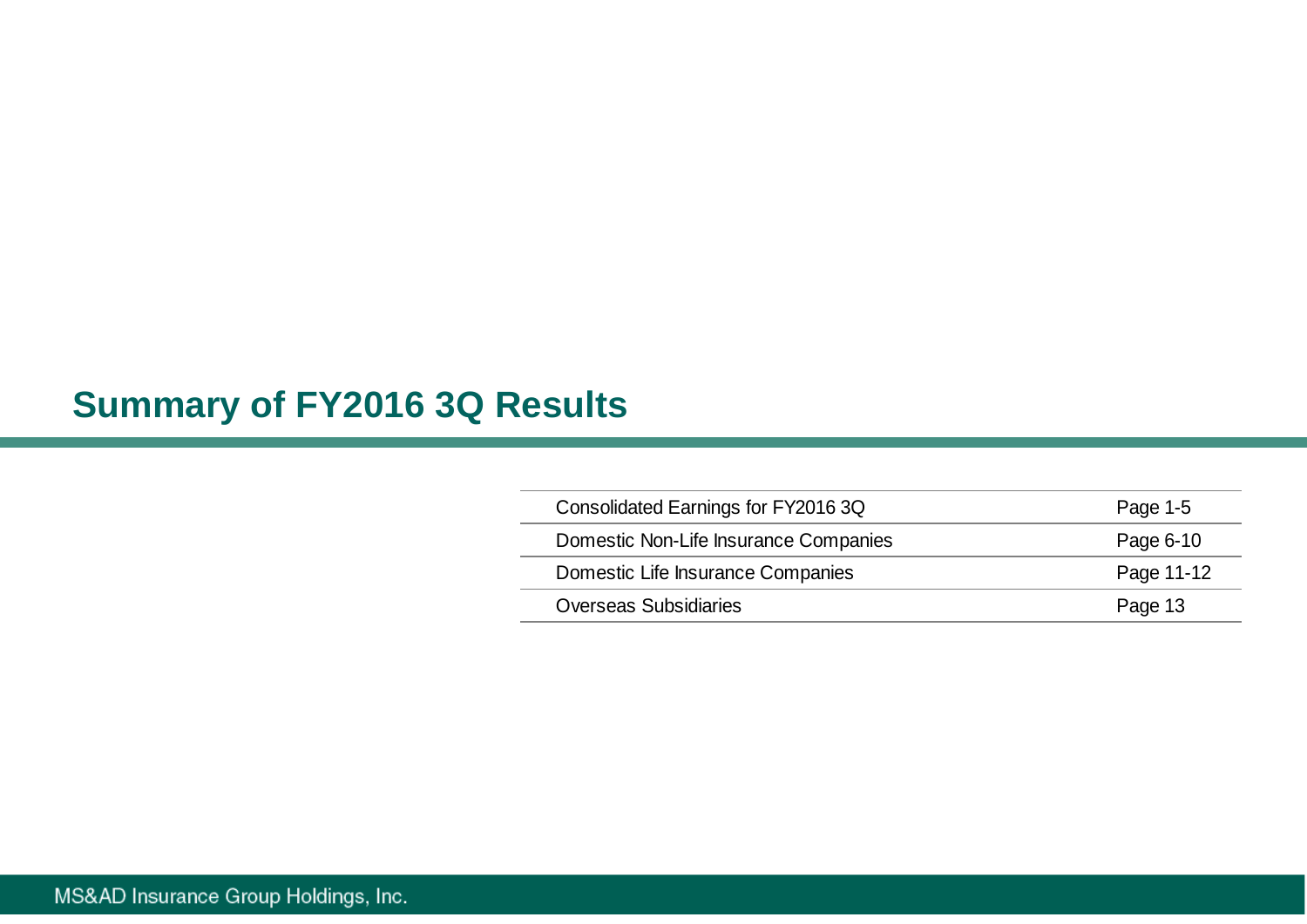### **1. Consolidated Earnings for FY2016 3Q (1) - Overview (i)**

- • Net premiums written increased by 11.4% year-on-year to 2,608.6 billion yen due to inclusion of MS Amlin in the scope of consolidation.
- • Life insurance premiums fell by 3.1% year-on-year to 935.5 billion yen mainly due to a recoil from the previous year's increase in sales following the introduction of new products at MSI Primary Life.

|                                                                                         |                                   | FY2015 3Q      | FY2016 3Q      |                   |          |
|-----------------------------------------------------------------------------------------|-----------------------------------|----------------|----------------|-------------------|----------|
|                                                                                         |                                   | <b>Results</b> | <b>Results</b> | <b>YoY Change</b> | Growth   |
| Direct premiums written <sup>*</sup><br>(excluding deposit premiums from policyholders) |                                   | 2,561.9        | 2,666.1        | 104.1             | 4.1%     |
|                                                                                         | Net premiums written <sup>*</sup> | 2,340.9        | 2,608.6        | 267.6             | 11.4%    |
|                                                                                         | Mitsui Sumitomo Insurance         | 1,146.3        | 1,104.3        | $-41.9$           | $-3.7%$  |
|                                                                                         | Aioi Nissay Dowa Insurance        | 902.7          | 905.1          | 2.4               | 0.3%     |
|                                                                                         | Mitsui Direct General             | 26.6           | 27.4           | 0.8               | 3.2%     |
|                                                                                         | Overseas subsidiaries             | 260.8          | 567.2          | 306.4             | 117.5%   |
|                                                                                         | Life insurance premiums           | 965.4          | 935.5          | $-29.8$           | $-3.1\%$ |

※ Direct premiums written and net premiums written exclude Good Result Return Premiums of the "ModoRich" auto insurance product, which contains a special clause related to premium adjustment and refund at maturity, same hereafter.

#### <Reference: Gross life insurance premiums>

|                         | <b>FY2015 3Q</b> | FY2016 3Q      |            |           |  |
|-------------------------|------------------|----------------|------------|-----------|--|
|                         | <b>Results</b>   | <b>Results</b> | YoY Change | Growth    |  |
| MSI Aioi Life           | 337.6            | 349.0          | 11.4       | 3.4%      |  |
| <b>MSI Primary Life</b> | 970.5            | 782.0          | $-188.5$   | $-19.4\%$ |  |

(¥bn)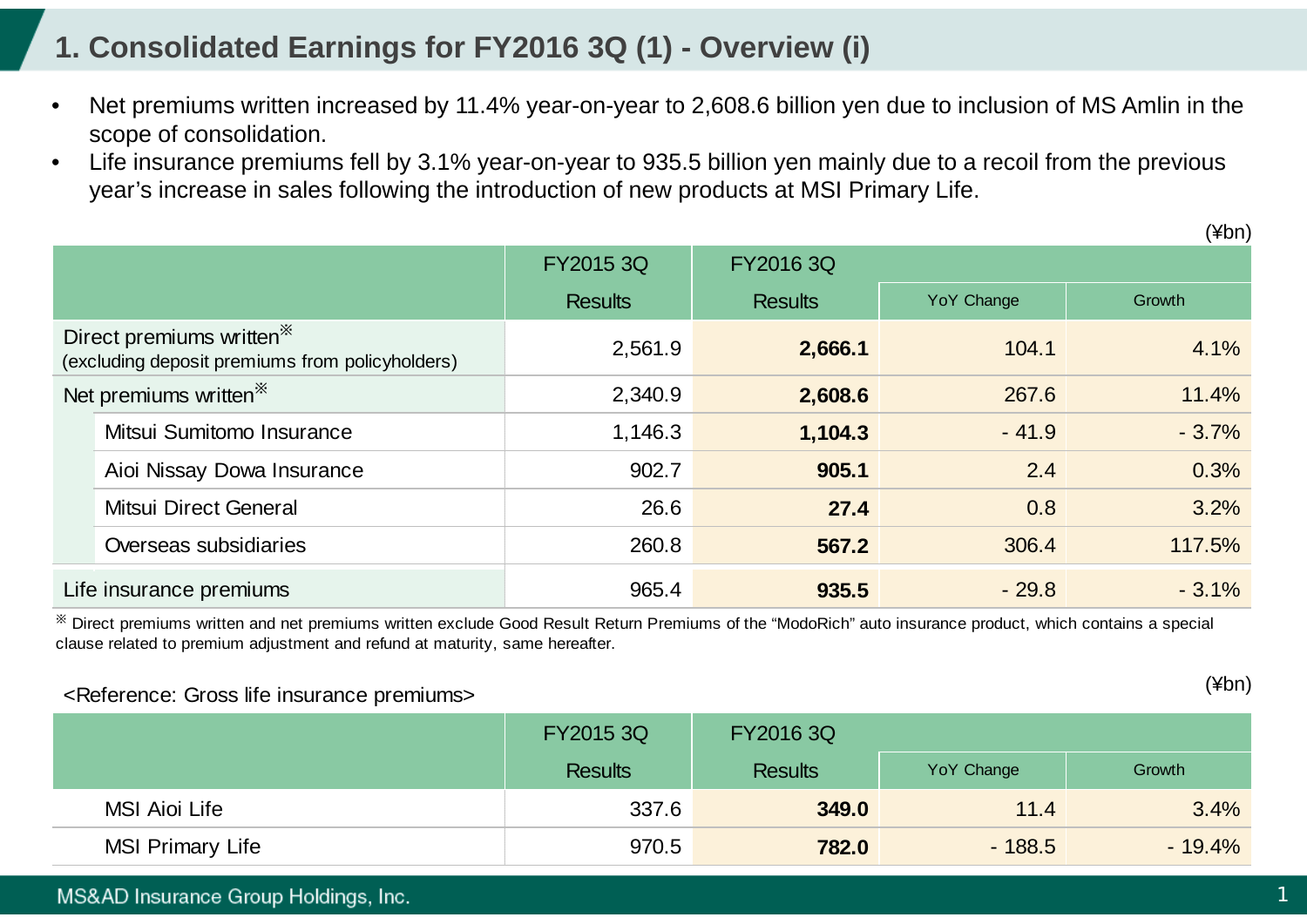### **2. Consolidated Earnings for FY2016 3Q (1) - Overview (ii)**

- • Ordinary profit increased by 21.7% year-on-year to 318.8 billion yen, driven by increased profits in the domestic non-life insurance business.
- •Net income rose by 22.8% year-on-year to 209.6 billion yen.

(¥bn)

|                                 | FY2015 3Q      | FY2016 3Q      |                   |                     |
|---------------------------------|----------------|----------------|-------------------|---------------------|
|                                 | <b>Results</b> | <b>Results</b> | <b>YoY Change</b> | <b>Change Ratio</b> |
| Ordinary profit                 | 261.9          | 318.8          | 56.9              | 21.7%               |
| Mitsui Sumitomo Insurance       | 138.9          | 168.9          | 29.9              | 21.6%               |
| Aioi Nissay Dowa Insurance      | 60.6           | 80.0           | 19.4              | 32.2%               |
| <b>Mitsui Direct General</b>    | $-2.5$         | 0.1            | 2.6               |                     |
| <b>MSI Aioi Life</b>            | 16.3           | 13.0           | $-3.2$            | $-19.9%$            |
| <b>MSI Primary Life</b>         | 41.7           | 48.7           | 7.0               | 16.9%               |
| Overseas subsidiaries           | 32.0           | 39.3           | 7.2               | 22.5%               |
| Consolidation adjustments, etc. | $-25.2$        | $-31.4$        | $-6.1$            |                     |
| Net income <sup>*</sup>         | 170.7          | 209.6          | 38.9              | 22.8%               |
| Mitsui Sumitomo Insurance       | 100.1          | 125.1          | 25.0              | 25.0%               |
| Aioi Nissay Dowa Insurance      | 33.8           | 56.3           | 22.4              | 66.4%               |
| Mitsui Direct General           | $-2.1$         | $-0.0$         | 2.0               |                     |
| <b>MSI Aioi Life</b>            | 8.5            | 6.1            | $-2.4$            | $-28.8%$            |
| <b>MSI Primary Life</b>         | 28.7           | 33.8           | 5.0               | 17.5%               |
| Overseas subsidiaries           | 24.8           | 28.4           | 3.5               | 14.3%               |
| Consolidation adjustments, etc. | $-23.3$        | $-40.1$        | $-16.8$           |                     |

※ Consolidated net income represents net income attributable to owners of the parent. Net income of subsidiaries is on an equity stake basis, same hereafter.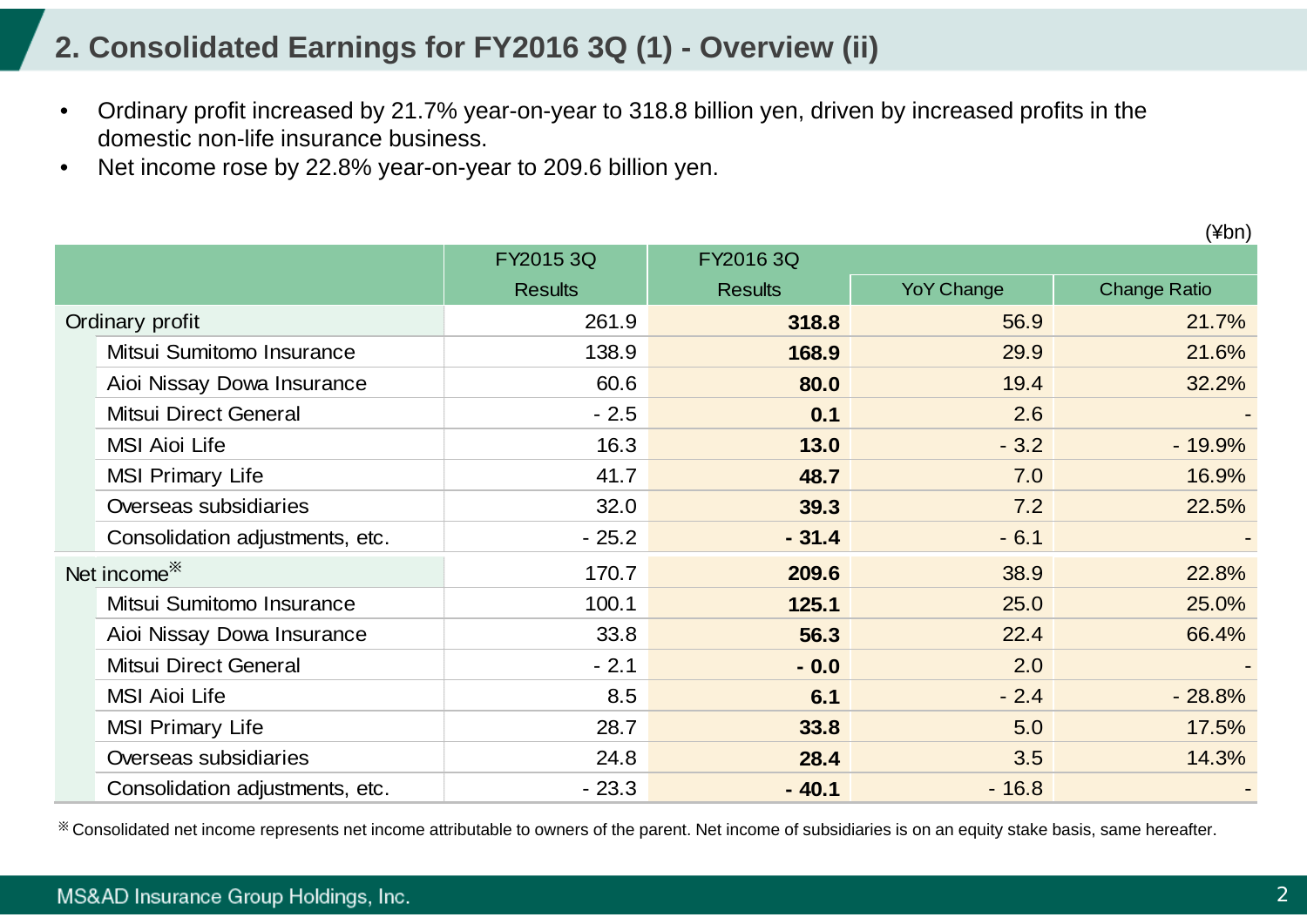### **3. Consolidated Earnings for FY2016 3Q (2) – Group Core Profit**

- •Group Core Profit rose by 56.9 billion yen year-on-year to 210.0 billion yen.
- • The combined ratio for domestic non-life insurance rose by 1.0 point year-on-year to 91.2% due primarily to a drop in net premiums written. (¥bn)

|                                                                         | FY2015 3Q      | <b>FY2016 3Q</b> |            |
|-------------------------------------------------------------------------|----------------|------------------|------------|
|                                                                         | <b>Results</b> | <b>Results</b>   | YoY Change |
| Group Core Profit <sup>*1</sup>                                         | 153.1          | 210.0            | 56.9       |
| Domestic non-life insurance business                                    | 86.8           | 133.3            | 46.5       |
| Domestic life insurance business                                        | 37.1           | 39.8             | 2.6        |
| International business                                                  | 29.7           | 35.2             | 5.4        |
| Financial services business and risk-related<br>services business       | $-0.6$         | 1.6              | 2.3        |
| Other financial targets                                                 |                |                  |            |
| Combined ratio <sup>**2</sup><br>(Domestic non-life insurance business) | 90.2%          | 91.2%            | 1.0pt      |
| Increase in EV of MSI Aioi Life <sup>33</sup>                           |                |                  |            |
| Group ROE <sup>*3</sup>                                                 |                |                  |            |

※1For the definition of Group Core Profit, please refer to the last page.

※2Combined ratio (Domestic non-life insurance business) is indicated based on the sum of MSI, ADI and Mitsui Direct General.

※3Increase in EV of MSI Aioi Life is disclosed semiannually, Group ROE is disclosed at the end of every fiscal year.

| <b>Group</b><br>Core<br><b>Profit</b><br>210.0 | _ | Consoli-<br>dated<br>net<br><i>income</i><br>209.6 | $\overline{\phantom{0}}$ | Net capital<br>gains / losses<br>on stock<br>portfolio<br>40.7 | استحدا | <b>Net evaluation</b><br>gains / losses<br>on credit<br>derivatives<br>$-0.1$ |  | <b>Other</b><br>incidental<br>factors $*4$<br>$-41.1$ | -- | <b>Equity in earnings</b><br>of the non-<br>consolidated<br>group companies<br>$-0.0$ |
|------------------------------------------------|---|----------------------------------------------------|--------------------------|----------------------------------------------------------------|--------|-------------------------------------------------------------------------------|--|-------------------------------------------------------|----|---------------------------------------------------------------------------------------|
|------------------------------------------------|---|----------------------------------------------------|--------------------------|----------------------------------------------------------------|--------|-------------------------------------------------------------------------------|--|-------------------------------------------------------|----|---------------------------------------------------------------------------------------|

\*4 Extraordinary income and losses excluding reserve for price fluctuation: -19.9 billion yen (system expenses for the transfer of third sector policies in force :-14.3 billion yen and costs of integration of Lloyd's business and Reinsurance business into MS Amlin: -3.4 billion yen), amortization of goodwill and others: -21.1 billion yen .

MS&AD Insurance Group Holdings, Inc.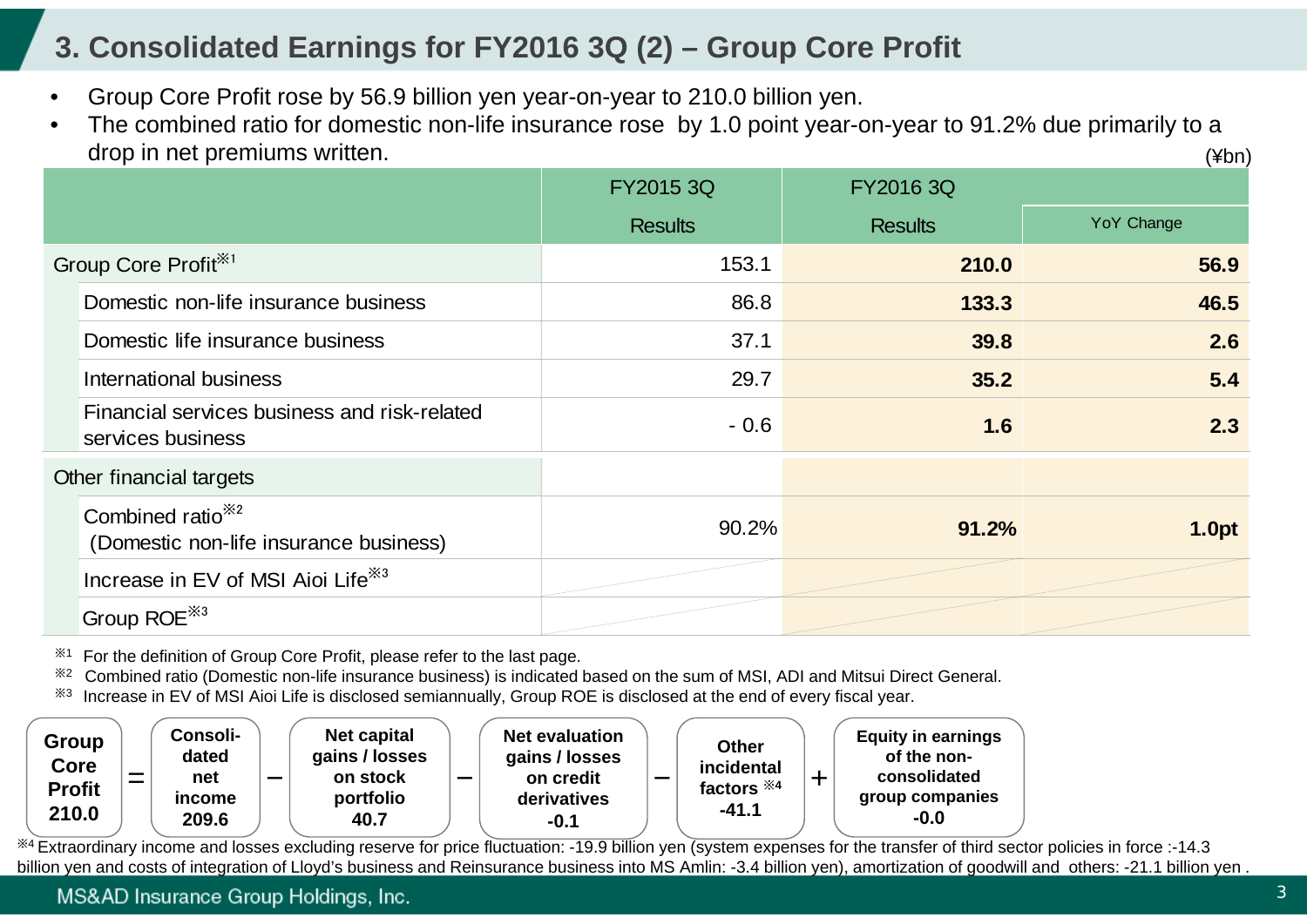### **4. Consolidated Earnings for FY2016 3Q (3) – YoY Results Comparison (i)**

• The main factor of an increase in net income was the growth of underwriting profit due to an increase in earned premiums among other factors ((3) in the graph below).



#### MS&AD Insurance Group Holdings, Inc.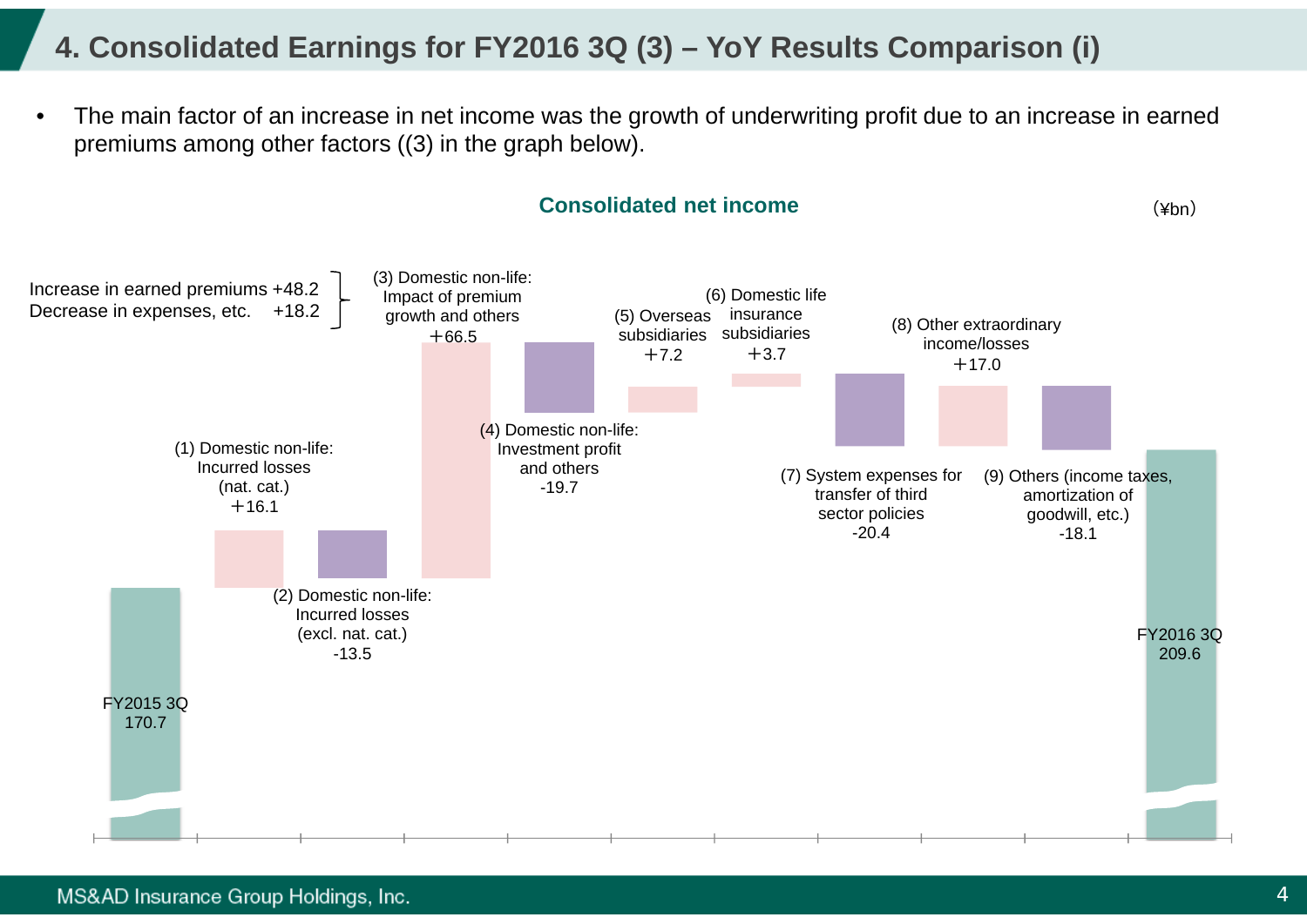### **5. Consolidated Earnings for FY2016 3Q (3) – YoY Results Comparison (ii)**

#### **Factors in YoY changes in consolidated net income**

(¥bn)

|                                                                                                           | <b>FY2015</b><br>3Q | <b>FY2016</b><br>3Q | <b>Difference</b> |
|-----------------------------------------------------------------------------------------------------------|---------------------|---------------------|-------------------|
| Consolidated net income                                                                                   | 170.7               | 209.6               | 38.9              |
| Domestic non-life insurance <sup>**</sup> (ordinary profit)                                               | 199.5               | 249.0               | 49.4              |
| Incurred losses (incl. loss adjustment expenses,<br>excl. residential earthquake and CALI <sup>*2</sup> ) | $-991.3$            | $-988.6$            | 2.6               |
| Natural catastrophes <sup>*3</sup><br>(1)                                                                 | $-65.3$             | $-49.1$             | 16.1              |
| Excl. natural catastrophes<br>(2)                                                                         | $-925.9$            | $-939.5$            | $-13.5$           |
| Impact of premium growth and others <sup>*4</sup><br>(3)                                                  | 1,036.9             | 1,103.4             | 66.5              |
| Investment profit and others<br>(4)                                                                       | 153.9               | 134.2               | $-19.7$           |
| Overseas subsidiaries (ordinary profit)<br>(5)                                                            | 32.0                | 39.3                | 7.2               |
| Domestic life insurance subsidiaries<br>(6)<br>(ordinary profit)                                          | 58.0                | 61.8                | 3.7               |
| System expenses for transfer of third sector<br>(7)<br>policies                                           |                     | $-20.4$             | $-20.4$           |
| (8)<br>Other extraordinary income/losses                                                                  | $-30.0$             | $-12.9$             | 17.0              |
| Others (income taxes, amortization of goodwill,<br>(9)<br>$etc.$ )                                        | $-88.9$             | $-107.1$            | $-18.1$           |

 $*1$  Figures for domestic non-life insurance are the simple sum of MSI and ADI.

※2 CALI stands for Compulsory Automobile Liability Insurance, same hereafter.

<sup>38</sup> "Natural catastrophes" represent the total of incurred losses resulting from domestic natural catastrophes occurring in Japan during the period, including Kumamoto earthquake. However, the figures for FY2015 3Q include the incurred losses resulting from heavy snowfalls occurred in Feb.2014.

※4 "Impact of premium growth and others" means underwriting profit other than incurred losses.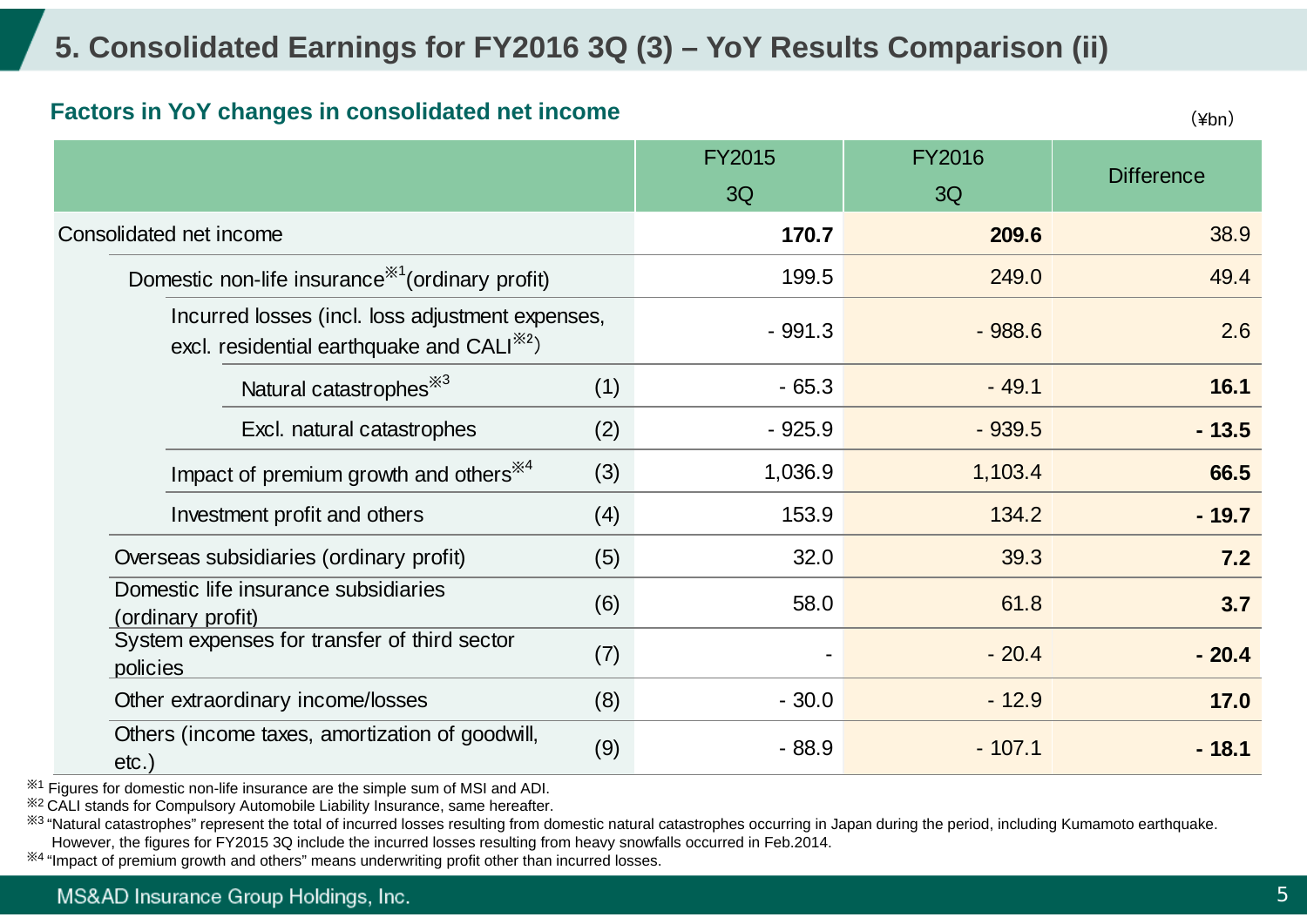### **6. Domestic Non-Life Insurance Companies (1) – MSI & ADI Results for FY2016 3Q (i)**

- Net premiums written for the two companies combined fell by 39.5 billion yen to 2,009.4 billion yen, mainly due to a decrease in fire insurance caused by the impact of revisions to fire insurance products in the previous fiscal year.
- Underwriting profit for the two companies combined increased by 69.1 billion yen to 114.7 billion yen due to an increase in earned premiums among other factors.

|        |                                                                                                                                                                                                                                                                                |       | MSI (Non-Consolidated) |                   | ADI (Non-Consolidated) |                   | <reference>Simple Sum</reference> |                   |
|--------|--------------------------------------------------------------------------------------------------------------------------------------------------------------------------------------------------------------------------------------------------------------------------------|-------|------------------------|-------------------|------------------------|-------------------|-----------------------------------|-------------------|
|        |                                                                                                                                                                                                                                                                                |       |                        | <b>YoY Change</b> |                        | <b>YoY Change</b> |                                   | <b>YoY Change</b> |
|        | Net premiums written                                                                                                                                                                                                                                                           |       | 1,104.3                | $-41.9$           | 905.1                  | 2.4               | 2,009.4                           | $-39.5$           |
|        | Growth rate of net premiums written                                                                                                                                                                                                                                            |       | $-3.7%$                | $-10.0pt$         | 0.3%                   | $-3.4pt$          | $-1.9%$                           | $-7.0pt$          |
|        | Net claims paid                                                                                                                                                                                                                                                                | $(-)$ | 596.3                  | 1.5               | 486.7                  | 0.7               | 1,083.0                           | 2.2               |
|        | <lncurred (including="" loss<br="" losses="">adjustment expenses)&gt;</lncurred>                                                                                                                                                                                               | $(-)$ | 680.1                  | 1.7               | 531.0                  | 2.7               | 1,211.2                           | 4.5               |
|        | Commissions and collection expenses                                                                                                                                                                                                                                            | $(-)$ | 188.7                  | $-12.5$           | 169.1                  | $-0.6$            | 357.9                             | $-13.1$           |
|        | Operating expenses and general and<br>administrative expense (underwriting)                                                                                                                                                                                                    | $(-)$ | 149.2                  | 1.9               | 130.2                  | $-7.5$            | 279.4                             | $-5.5$            |
|        | Underwriting profit prior to reflecting<br>catastrophe reserve                                                                                                                                                                                                                 |       | 102.5                  | 40.4              | 78.1                   | 26.6              | 180.7                             | 67.0              |
|        | Reversal of catastrophe reserve                                                                                                                                                                                                                                                |       | $-35.0$                | 10.4              | $-30.9$                | $-8.3$            | $-65.9$                           | 2.1               |
|        | <b>Underwriting profit</b>                                                                                                                                                                                                                                                     |       | 67.5                   | 50.9              | 47.1                   | 18.2              | 114.7                             | 69.1              |
| Ratios |                                                                                                                                                                                                                                                                                |       |                        |                   |                        |                   |                                   |                   |
|        | Net loss ratio <sup>**1</sup>                                                                                                                                                                                                                                                  |       | 59.8%                  | 2.4pt             | 58.8%                  | $-0.1$ pt         | 59.4%                             | 1.3pt             |
|        | Net expenses ratio                                                                                                                                                                                                                                                             |       | 30.6%                  | 0.2pt             | 33.1%                  | $-1.0pt$          | 31.7%                             | $-0.3pt$          |
|        | <b>Combined ratio</b>                                                                                                                                                                                                                                                          |       | 90.4%                  | 2.6pt             | 91.9%                  | $-1.1pt$          | 91.1%                             | 1.0pt             |
|        | <reference: <math="" excluding="" ratios="" residential="">EQ^{2/2} insurance and CALI</reference:>                                                                                                                                                                            |       |                        |                   |                        |                   |                                   |                   |
|        | Net loss ratio                                                                                                                                                                                                                                                                 |       | 56.0%                  | 1.8pt             | 54.7%                  | $-0.8pt$          | 55.4%                             | 0.6pt             |
|        | Net expenses ratio                                                                                                                                                                                                                                                             |       | 32.5%                  | 0.1pt             | 34.7%                  | $-1.6pt$          | 33.5%                             | $-0.6pt$          |
|        | <b>Combined ratio</b>                                                                                                                                                                                                                                                          |       | 88.5%                  | 1.9pt             | 89.4%                  | $-2.4pt$          | 88.9%                             | 0.0pt             |
|        | $\mathbf{M}$ and $\mathbf{M}$ are the set of $\mathbf{M}$ and $\mathbf{M}$ are the set of $\mathbf{M}$ and $\mathbf{M}$ are the set of $\mathbf{M}$<br><b>Control of the Control of the Control of the Control of the Control of the Control of the Control of the Control</b> |       |                        |                   |                        |                   |                                   |                   |

※1 Net loss ratio is on a "written-to-paid" basis, same hereafter.

※2 EQ stands for earthquake, same hereafter.

 $(\n<sub>thn</sub>)$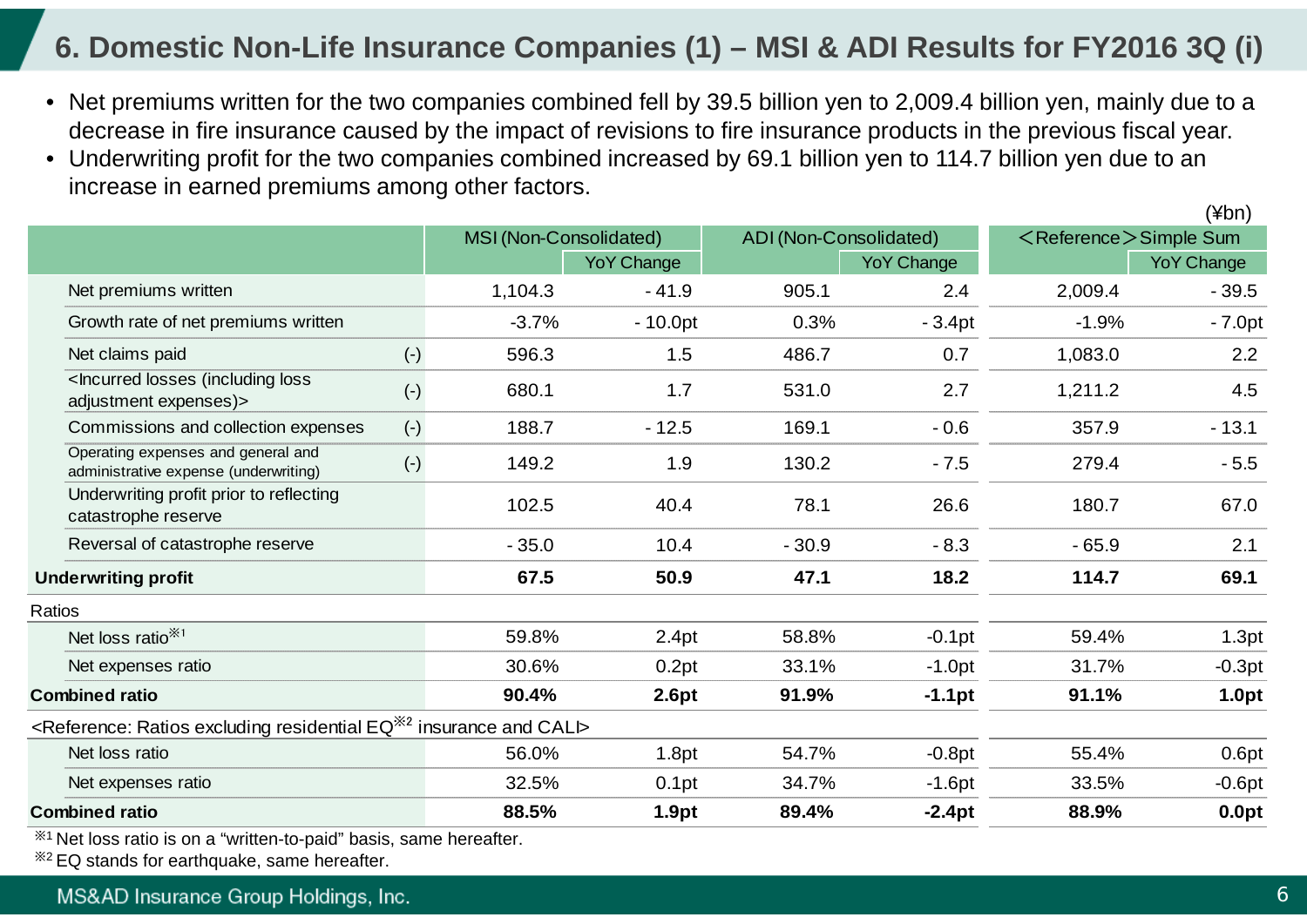### **7. Domestic Non-Life Insurance Companies (1) – MSI & ADI Results for FY2016 3Q (ii)**

- Investment profit and other ordinary profit fell by 19.7 billion yen year-on-year to 134.2 billion yen.
- Net income rose by 47.5 billion yen year-on-year to 181.5 billion yen.
- Sales of strategic equity holdings for the two companies combined amounted to 108.7 billion yen.

|                                                |                        |                   |        |                        |        | $(\n  4bn)$                       |
|------------------------------------------------|------------------------|-------------------|--------|------------------------|--------|-----------------------------------|
|                                                | MSI (Non-Consolidated) |                   |        | ADI (Non-Consolidated) |        | <reference>Simple Sum</reference> |
|                                                |                        | <b>YoY Change</b> |        | <b>YoY Change</b>      |        | <b>YoY Change</b>                 |
| <b>Underwriting profit</b>                     | 67.5                   | 50.9              | 47.1   | 18.2                   | 114.7  | 69.1                              |
| Net interest and dividends income              | 56.2                   | $-13.3$           | 28.7   | $-4.0$                 | 85.0   | $-17.3$                           |
| Gains on sales of securities                   | 52.6                   | $-11.8$           | 8.6    | 1.8                    | 61.2   | $-9.9$                            |
| $(-)$<br>Impairment losses on securities       | 0.0                    | $-3.6$            | 1.2    | $-2.5$                 | 1.3    | $-6.1$                            |
| Investment profit and other<br>ordinary profit | 101.3                  | $-20.9$           | 32.8   | 1.2                    | 134.2  | $-19.7$                           |
| Ordinary profit                                | 168.9                  | 29.9              | 80.0   | 19.4                   | 249.0  | 49.4                              |
| <b>Extraordinary income/losses</b>             | $-3.6$                 | 7.9               | $-6.0$ | 10.3                   | $-9.6$ | 18.2                              |
| Income before taxes                            | 165.3                  | 37.8              | 74.0   | 29.8                   | 239.4  | 67.7                              |
| Net income                                     | 125.1                  | 25.0              | 56.3   | 22.4                   | 181.5  | 47.5                              |

|                                                                | $MSI + ADI$ |                   |  |
|----------------------------------------------------------------|-------------|-------------------|--|
|                                                                |             | <b>YoY Change</b> |  |
| <reference> Sales of strategic equity<br/>holdings</reference> | 108.7       | $-23.2$           |  |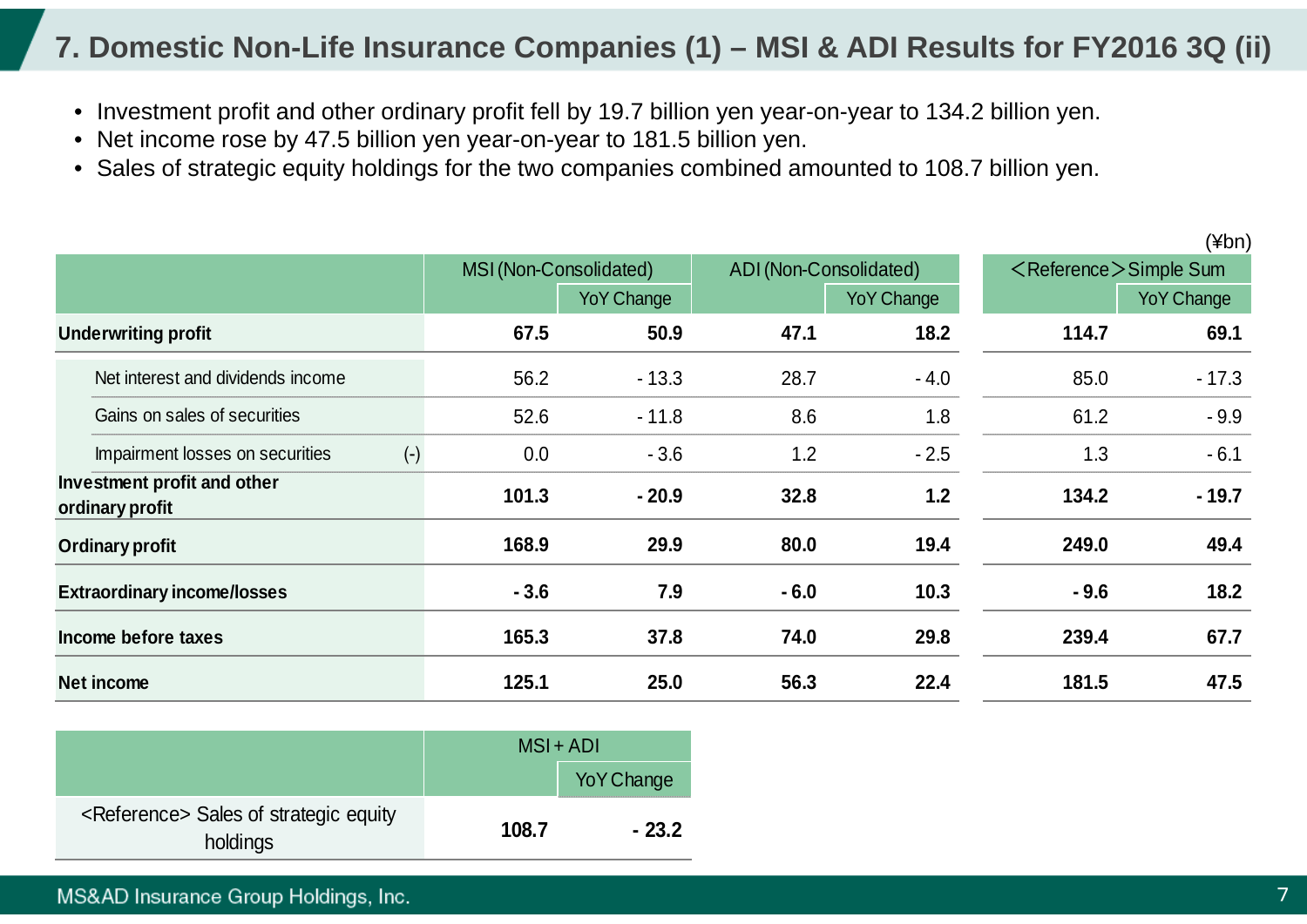### **8. Domestic Non-Life Insurance Companies FY2016 3Q (2) - Impact of Natural Catastrophes**

• Incurred losses related to natural catastrophes fell by 16.1 billion yen year-on-year to 49.1 billion yen for the two companies combined (increased by 3.3 billion yen compared to FY2016 2Q).

#### **Impact of natural catastrophes**

(¥bn)

|                                                                    |      | <b>Incurred Losses</b> | <b>Net Claims Paid</b> |                   | Provision for $O/S^{\times 1}$ |                   |
|--------------------------------------------------------------------|------|------------------------|------------------------|-------------------|--------------------------------|-------------------|
|                                                                    |      | <b>YoY Change</b>      |                        | <b>YoY Change</b> |                                | <b>YoY Change</b> |
| Natural catastrophes in Japan <sup>362</sup>                       | 49.1 | $-15.9$                | 32.3                   | $-15.8$           | 16.8                           | $-0.0$            |
| Mitsui Sumitomo Insurance                                          | 32.9 | $-4.5$                 | 20.2                   | $-6.4$            | 12.6                           | 1.9               |
| Aioi Nissay Dowa Insurance                                         | 16.2 | $-11.3$                | 12.0                   | $-9.3$            | 4.1                            | $-1.9$            |
| (Of which, Kumamoto Earthquake <sup><math>\aleph_2</math></sup> )  | 13.4 | 13.4                   | 6.8                    | 6.8               | 6.5                            | 6.5               |
| Mitsui Sumitomo Insurance                                          | 9.6  | 9.6                    | 4.9                    | 4.9               | 4.6                            | 4.6               |
| Aioi Nissay Dowa Insurance                                         | 3.7  | 3.7                    | 1.9                    | 1.9               | 1.8                            | 1.8               |
| (Excluding Kumamoto Earthquake)                                    | 35.7 | $-29.3$                | 25.4                   | $-22.7$           | 10.3                           | $-6.6$            |
| Mitsui Sumitomo Insurance                                          | 23.3 | $-14.1$                | 15.2                   | $-11.4$           | 8.0                            | $-2.7$            |
| Aioi Nissay Dowa Insurance                                         | 12.4 | $-15.1$                | 10.1                   | $-11.2$           | 2.3                            | $-3.8$            |
| Heavy snowfalls in Japan <sup>383</sup><br>(occurred in Feb. 2014) |      | $-0.2$                 |                        | $-1.4$            |                                | 1.2               |
| Total                                                              | 49.1 | $-16.1$                | 32.3                   | $-17.2$           | 16.8                           | 1.1               |

※1 O/S stands for outstanding claims, same hereafter.

※2 Excluding residential EQ insurance

※3 The figures for FY2016 exclude the impact of heavy snowfalls occurred in Japan in Feb. 2014 as it was limited.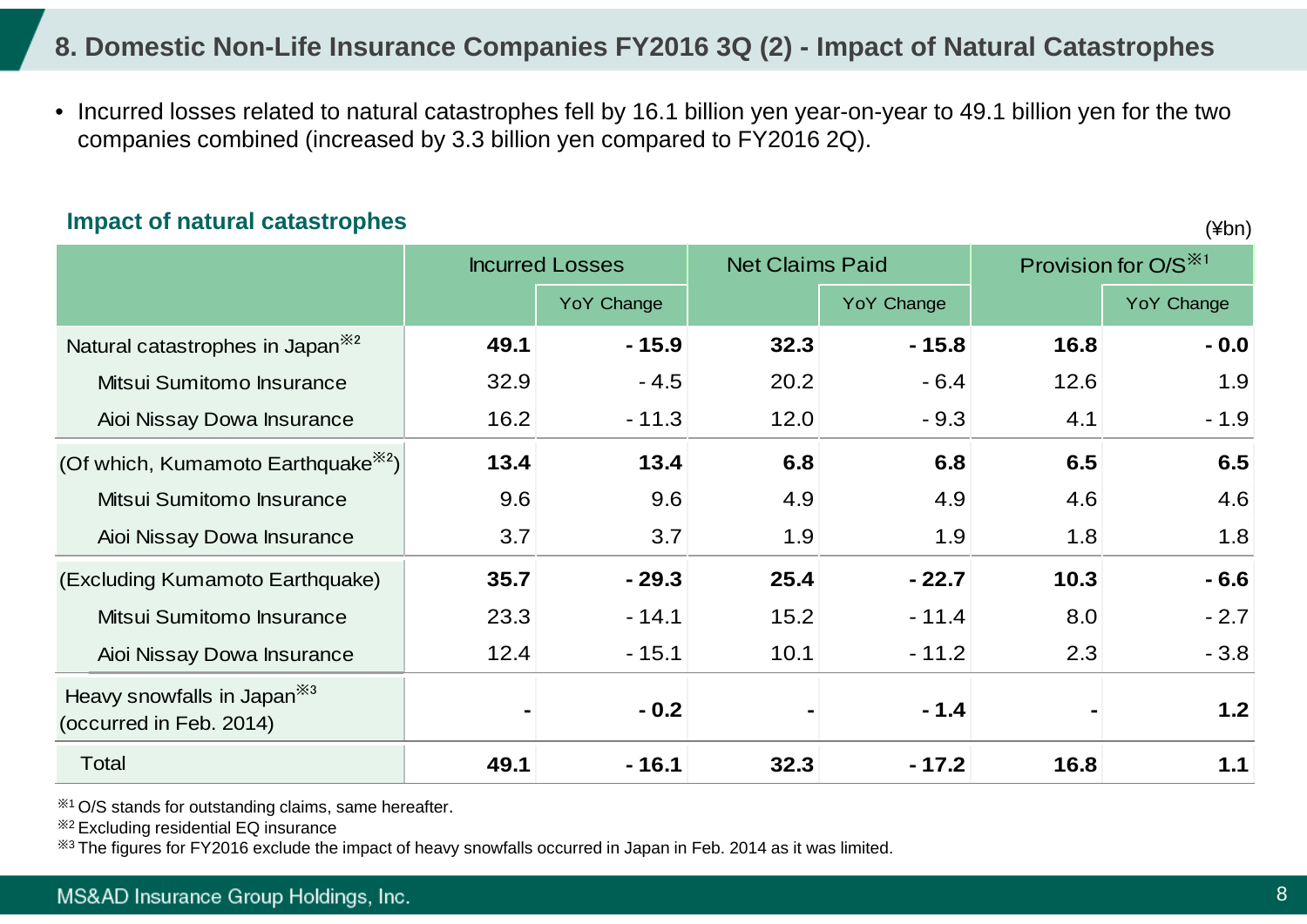### **9. Domestic Non-Life Insurance Companies FY2016 3Q (3) - Catastrophe Reserves**

- The net change in the catastrophe reserves declined by 2.1 billion yen year-on-year to 65.9 billion yen for the two companies combined.
- Provisions fell to 75.8 billion yen for the two companies combined, from 80.8 billion yen in the same period of the previous year, due to the impact of a drop in fire insurance premiums.

|                   |                   | Reversal | Provision |      | Change  | Balance as of |
|-------------------|-------------------|----------|-----------|------|---------|---------------|
|                   |                   |          |           |      | YoY     | Dec. 31, 2016 |
|                   | Fire and allied   | 8.5      | 12.3      | 3.8  | $-13.9$ | 144.0         |
|                   | Marine            |          | 2.0       | 2.0  | $-0.2$  | 77.4          |
| Mitsui Sumitomo   | Personal accident |          | 3.3       | 3.3  | 1.8     | 66.5          |
| <b>Insurance</b>  | Voluntary auto    |          | 15.7      | 15.7 | 0.5     | 53.7          |
|                   | Other             | 0.2      | 10.2      | 10.0 | 1.3     | 175.7         |
|                   | <b>Total</b>      | 8.7      | 43.7      | 35.0 | $-10.4$ | 517.5         |
|                   | Fire and allied   |          | 9.1       | 9.1  | $-1.2$  | 121.2         |
|                   | Marine            |          | 0.0       | 0.0  | $-0.0$  | 13.9          |
| Aioi Nissay Dowa  | Personal accident |          | 1.4       | 1.4  | $-0.0$  | 64.6          |
| <b>Insurance</b>  | Voluntary auto    | 0.6      | 16.4      | 15.7 | 8.5     | 45.6          |
|                   | Other             | 0.4      | 4.9       | 4.4  | 1.0     | 63.6          |
|                   | <b>Total</b>      | $1.1$    | 32.0      | 30.9 | 8.3     | 309.1         |
|                   | Fire and allied   | 8.5      | 21.5      | 13.0 | $-15.1$ | 265.3         |
|                   | Marine            |          | 2.1       | 2.1  | $-0.2$  | 91.3          |
| Simple Sum of MSI | Personal accident |          | 4.8       | 4.8  | 1.7     | 131.2         |
| and ADI           | Voluntary auto    | 0.6      | 32.1      | 31.5 | 9.0     | 99.4          |
|                   | Other             | 0.6      | 15.1      | 14.5 | 2.4     | 239.3         |
|                   | <b>Total</b>      | 9.8      | 75.8      | 65.9 | $-2.1$  | 826.7         |

#### **Catastrophe reserves**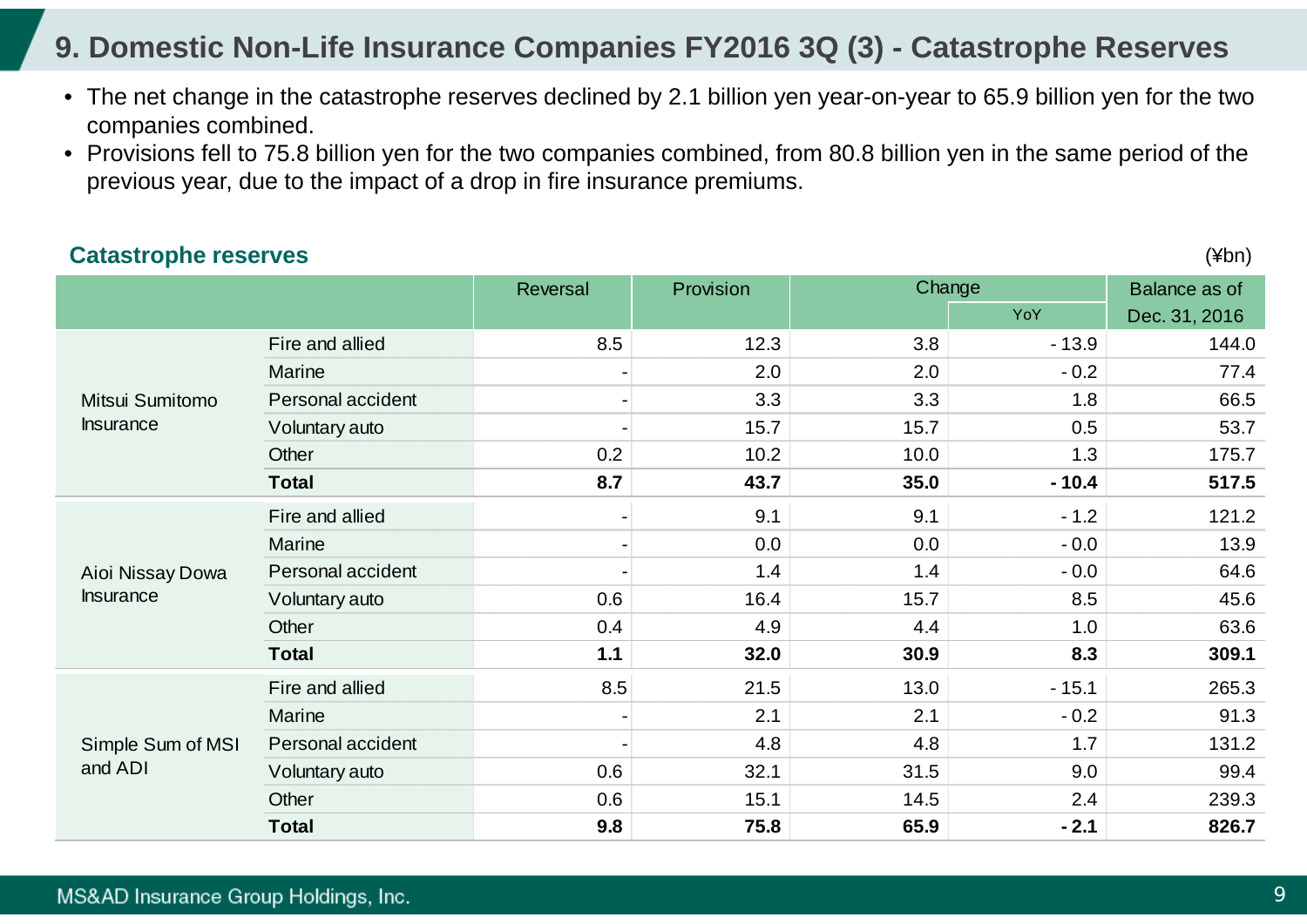### **10. Domestic Non-Life Insurance Companies FY2016 3Q (4) – Voluntary Auto Insurance**

- E/I loss ratio dropped by 1.2 points year-on-year to 56.8% due to an increase in earned premiums and a decrease in incurred losses.
- The number of accidents dropped by 0.2pt year on year. The average payout per claim for both vehicle damage and property damage liability continued to rise with an increase in the cost of repairs, etc.



※ All figures for factors of increase/decrease in insurance premiums are based on sales results (Apr.- Dec.) year-on-year. ※

 Changes in average payout per claim means changes in average payout per claim over one-year period ended Dec. 31, 2016 compared with average payout per claim in one-year period ended Mar. 31, 2016. ※E/I loss ratio is calculated based on the figures from April to December for each year.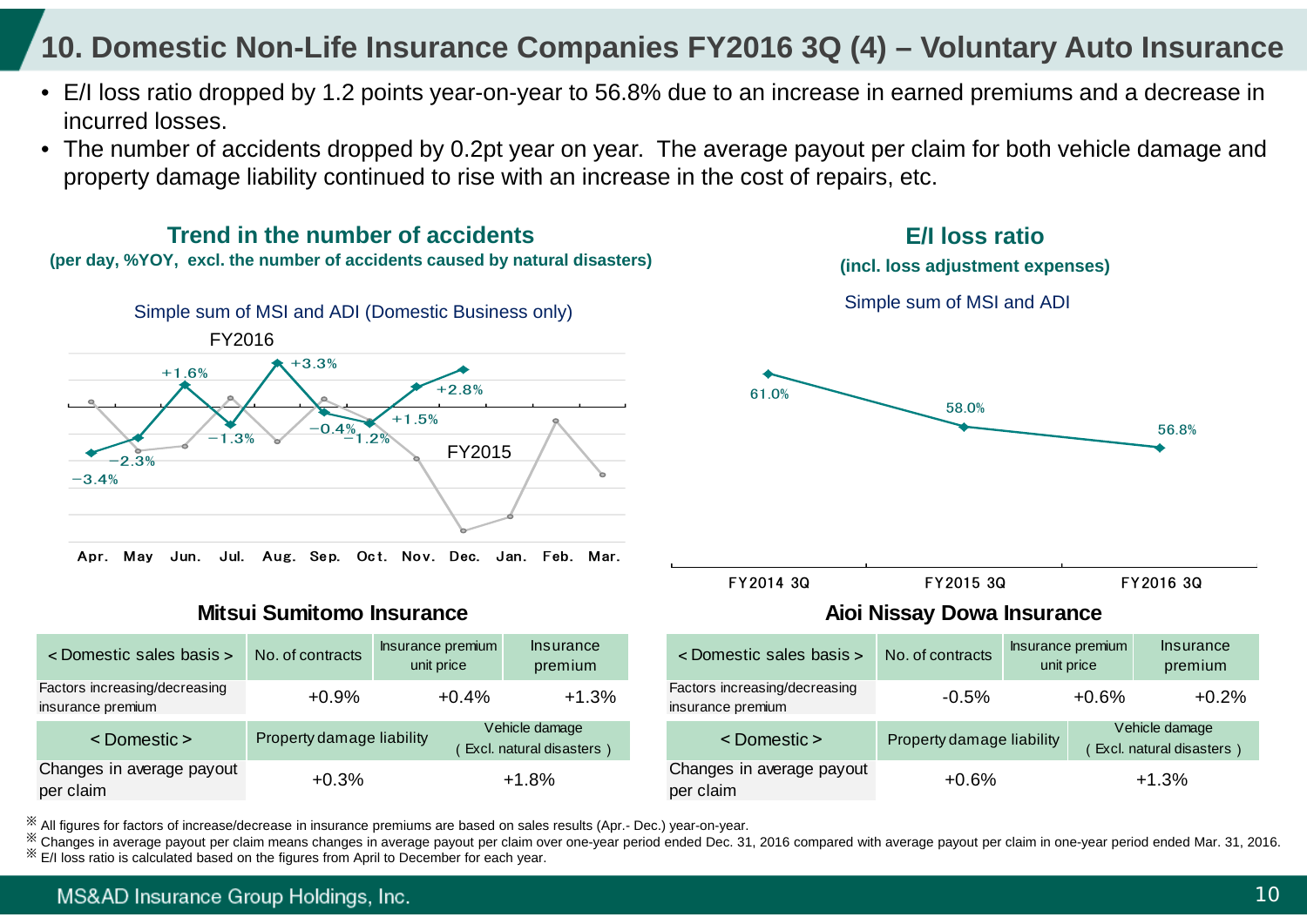## **11. Domestic Life Insurance / MSI Aioi Life - Results for FY2016 3Q**

- The amount of new policies fell by 11.8% year-on-year to 1,605.1 billion yen due to a decrease in sales of increasing term life insurance and income guarantee insurance among other factors.
- Annualized premiums of new policies for the third sector insurance increased by 11.1% to 11.3 billion yen.
- Net income fell by 2.4 billion yen year-on-year to 6.1 billion yen.

### **MSI Aioi Life**

(¥bn)

|                                           | FY2015 3Q                       |          | <b>FY2016 3Q</b> |                                                   |                     |
|-------------------------------------------|---------------------------------|----------|------------------|---------------------------------------------------|---------------------|
|                                           | <b>Results</b>                  |          | <b>Results</b>   | <b>YoY Change</b>                                 | <b>Change Ratio</b> |
| Amount of new policies <sup>*</sup>       |                                 | 1,819.0  | 1,605.1          | $-213.9$                                          | $-11.8%$            |
| Annualized premiums of new policies       |                                 | 35.4     | 33.6             | $-1.8$                                            | $-5.3%$             |
| of which, third sector insurance          |                                 | 10.2     | 11.3             | 1.1                                               | 11.1%               |
| Amount of policies in force <sup>38</sup> | (At the beginning<br>of the FY) | 22,576.0 | 22,875.8         | (Change from the<br>299.8<br>beginning of the FY) | 1.3%                |
| Annualized premiums of policies in force  | (At the beginning<br>of the FY) | 375.7    | 389.7            | (Change from the<br>14.0<br>beginning of the FY)  | 3.7%                |
| of which, third sector insurance          | (At the beginning<br>of the FY) | 78.7     | 85.9             | (Change from the<br>7.1<br>beginning of the FY)   | 9.1%                |
| Gross premiums income                     |                                 | 337.6    | 349.0            | 11.4                                              | 3.4%                |
| Ordinary profit                           |                                 | 16.3     | 13.0             | $-3.2$                                            | $-19.9%$            |
| Extraordinary income/losses               |                                 | $-0.5$   | $-0.5$           | $-0.0$                                            |                     |
| Net income                                |                                 | 8.5      | 6.1              | $-2.4$                                            | $-28.8%$            |
| Core profit                               |                                 | 14.4     | 15.8             | 1.3                                               | 9.2%                |

※ Total sum of personal insurance and personal annuity insurance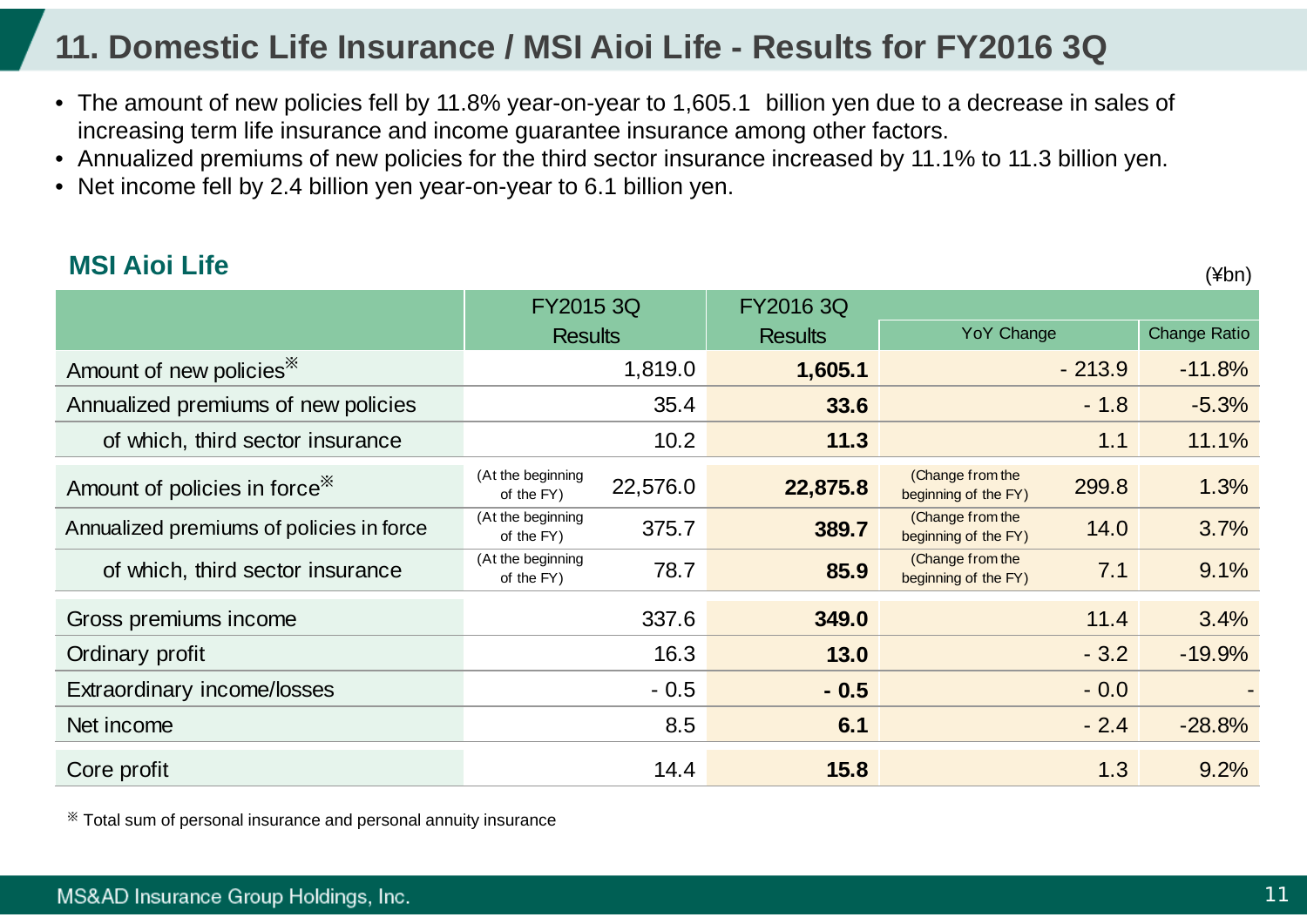## **12. Domestic Life Insurance / MSI Primary Life - Results for FY2016 3Q**

- Gross premiums income fell by 19.4% to 782.0 billion yen year-on-year mainly due to a recoil from the previous year's increase in sales following the introduction of new products (foreign currency denominated variable insurance products).
- Net income rose by 5.0 billion yen year-on-year to 33.8 billion yen, primarily due to a decrease in sales costs and an increase in interest margin. Note that the reversal of price fluctuation reserves did not take place (see page 24 for details).

### **MSI Primary Life**

|                                           | FY2015 3Q                       |         | FY2016 3Q      |                                             |          |                     |
|-------------------------------------------|---------------------------------|---------|----------------|---------------------------------------------|----------|---------------------|
|                                           | <b>Results</b>                  |         | <b>Results</b> | <b>YoY Change</b>                           |          | <b>Change Ratio</b> |
| Amount of new policies <sup>*</sup>       |                                 | 937.4   | 759.1          |                                             | $-178.2$ | $-19.0\%$           |
| Amount of policies in force <sup>**</sup> | (At the beginning<br>of the FY) | 4,910.8 | 5,488.8        | (Change from<br>the beginning<br>of the FY) | 578.0    | 11.8%               |
| Gross premiums income                     |                                 | 970.5   | 782.0          |                                             | $-188.5$ | $-19.4%$            |
| Ordinary profit                           |                                 | 41.7    | 48.7           |                                             | 7.0      | 16.9%               |
| Extraordinary income/losses               |                                 | $-1.3$  | $-1.7$         |                                             | $-0.4$   | $\sim$              |
| Net income                                |                                 | 28.7    | 33.8           |                                             | 5.0      | 17.5%               |
| Core profit                               |                                 | 37.9    | 53.1           |                                             | 15.1     | 39.9%               |

※ Total sum of personal insurance and personal annuity insurance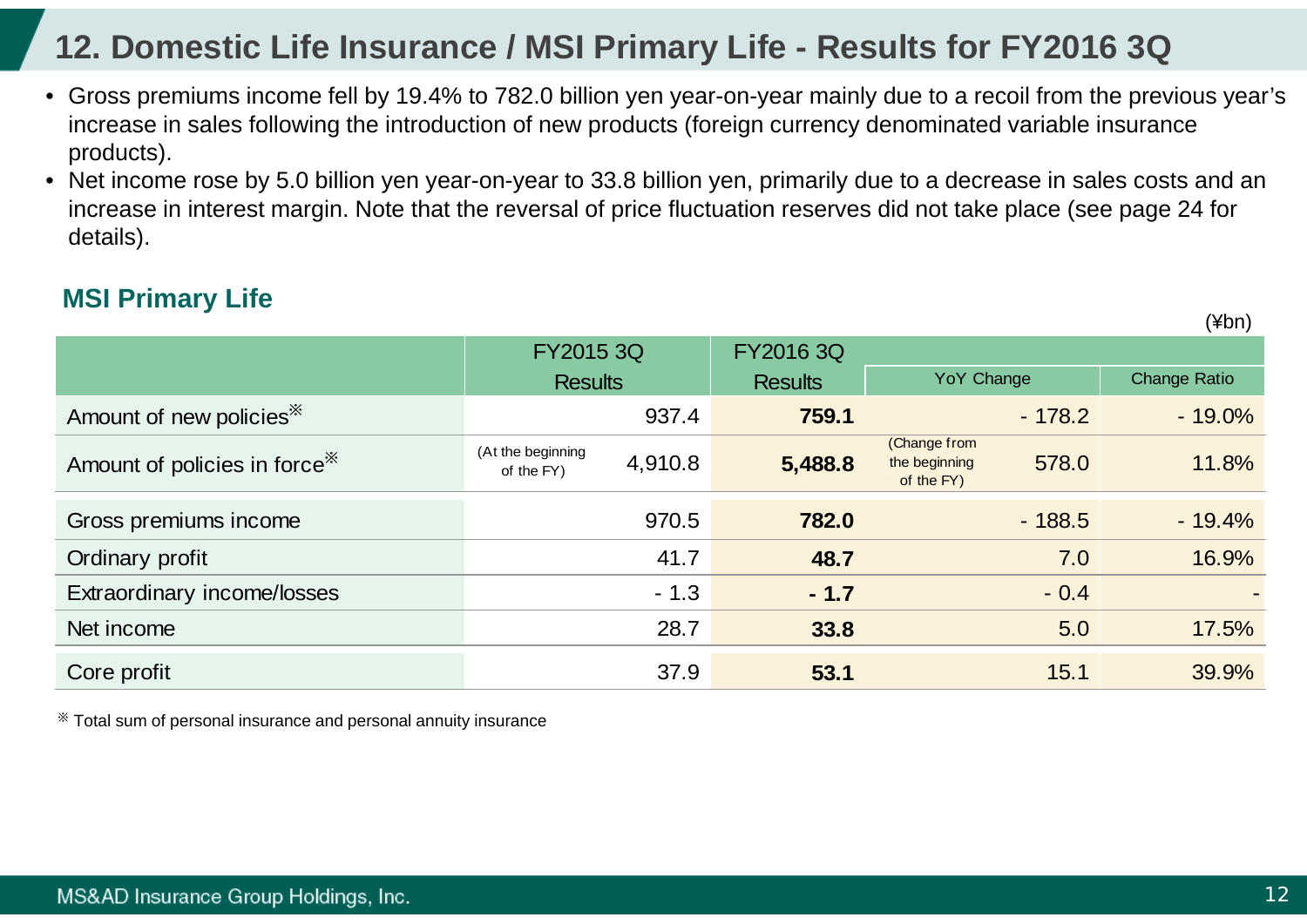### **13. Overseas Subsidiaries - Results for FY2016 3Q**

- Net premiums written rose to 567.2 billion yen due to the effect of the new consolidation of MS Amlin. Net premiums written for existing overseas subsidiaries decreased by 27.5 billion yen (increased by 3.9% on a local currency basis). The negative impact of foreign exchange rates on existing overseas subsidiaries was 37.6 billion yen.
- • Despite of new consolidation of MS Amlin, net income rose by only 3.5 billion yen to 28.4 billion yen due to the negative impact of costs for integration of Lloyd's and Reinsurance businesses into MS Amlin (the negative impact of foreign exchange rates on existing overseas subsidiaries was 1.8 billion yen).

### **Overseas subsidiaries**

|                      | FY2015 3Q      | FY2016 3Q      |            |              |
|----------------------|----------------|----------------|------------|--------------|
|                      | <b>Results</b> | <b>Results</b> | YoY Change | Change ratio |
| Net premiums written | 260.8          | 567.2          | 306.4      | 117.5%       |
| Asia                 | 129.4          | 116.7          | $-12.6$    | $-9.8%$      |
| Europe               | 77.2           | 66.7           | $-10.5$    | $-13.7%$     |
| Americas             | 35.8           | 33.9           | $-1.8$     | $-5.1%$      |
| Reinsurance          | 18.3           | 15.8           | $-2.4$     | $-13.5%$     |
| <b>MS Amlin</b>      |                | 333.9          | 333.9      |              |
| Net income           | 24.8           | 28.4           | 3.5        | 14.3%        |
| Asia                 | 14.8           | 11.3           | $-3.4$     | $-23.2%$     |
| Europe               | $-0.5$         | $-5.5$         | $-4.9$     |              |
| Americas             | 2.0            | 1.9            | $-0.0$     | $-2.6%$      |
| Reinsurance          | 8.5            | 8.8            | 0.3        | 4.2%         |
| <b>MS Amlin</b>      |                | 11.6           | 11.6       |              |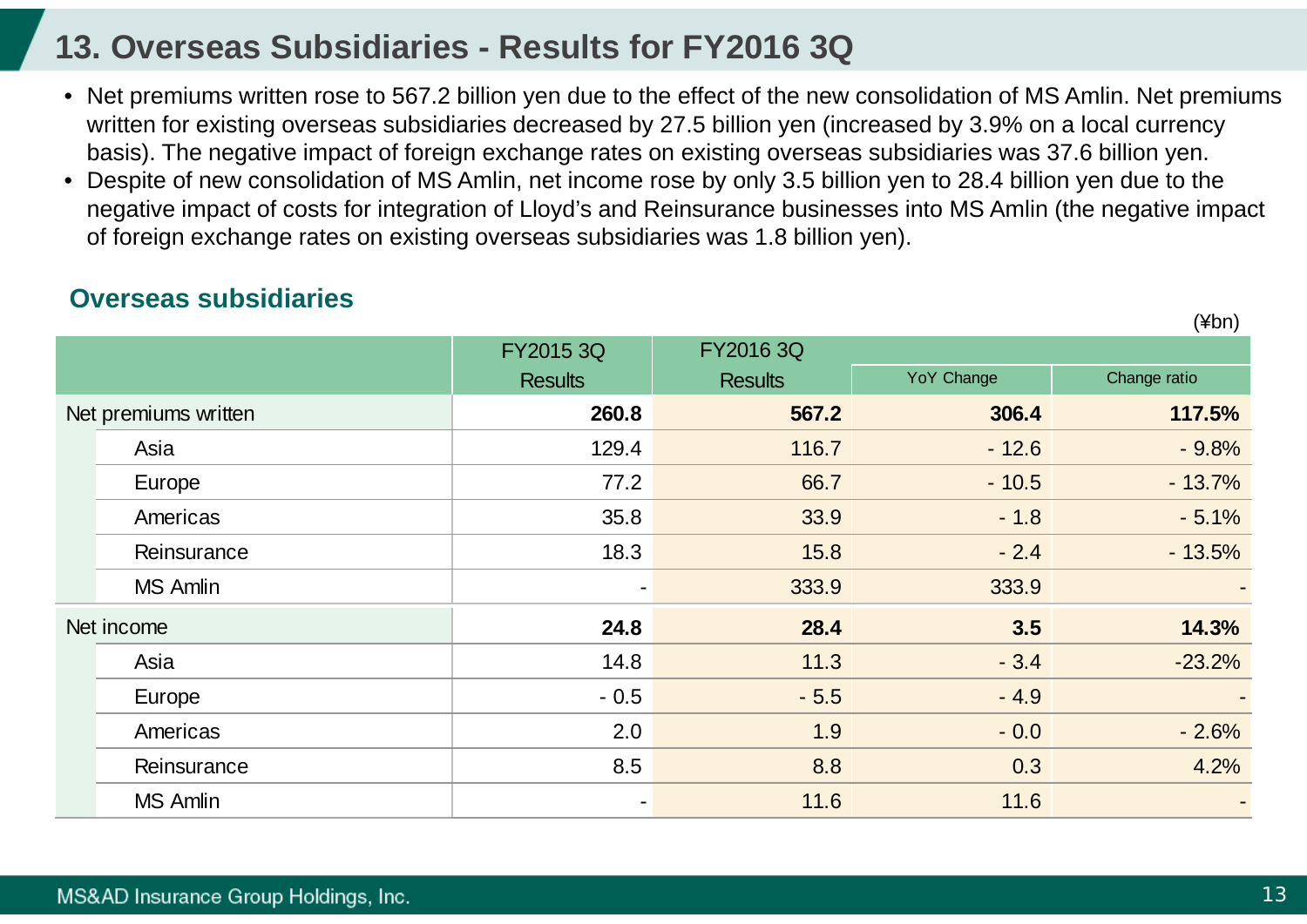# **FY2016 3Q Results Data**

| Mitsui Sumitomo Insurance (Non-Consolidated)                         | Page 14-16 |
|----------------------------------------------------------------------|------------|
| Aioi Nissay Dowa Insurance (Non-Consolidated)                        | Page 17-19 |
| Simple Sum of MSI and ADI (Non-Consolidated)                         | Page 20-21 |
| <reference> MS Amlin's Results for FY2016 3Q</reference>             | Page 22    |
| <reference> ESR</reference>                                          | Page 23    |
| <reference> MSI Primary Life (Supplementary Explanation)</reference> | Page 24    |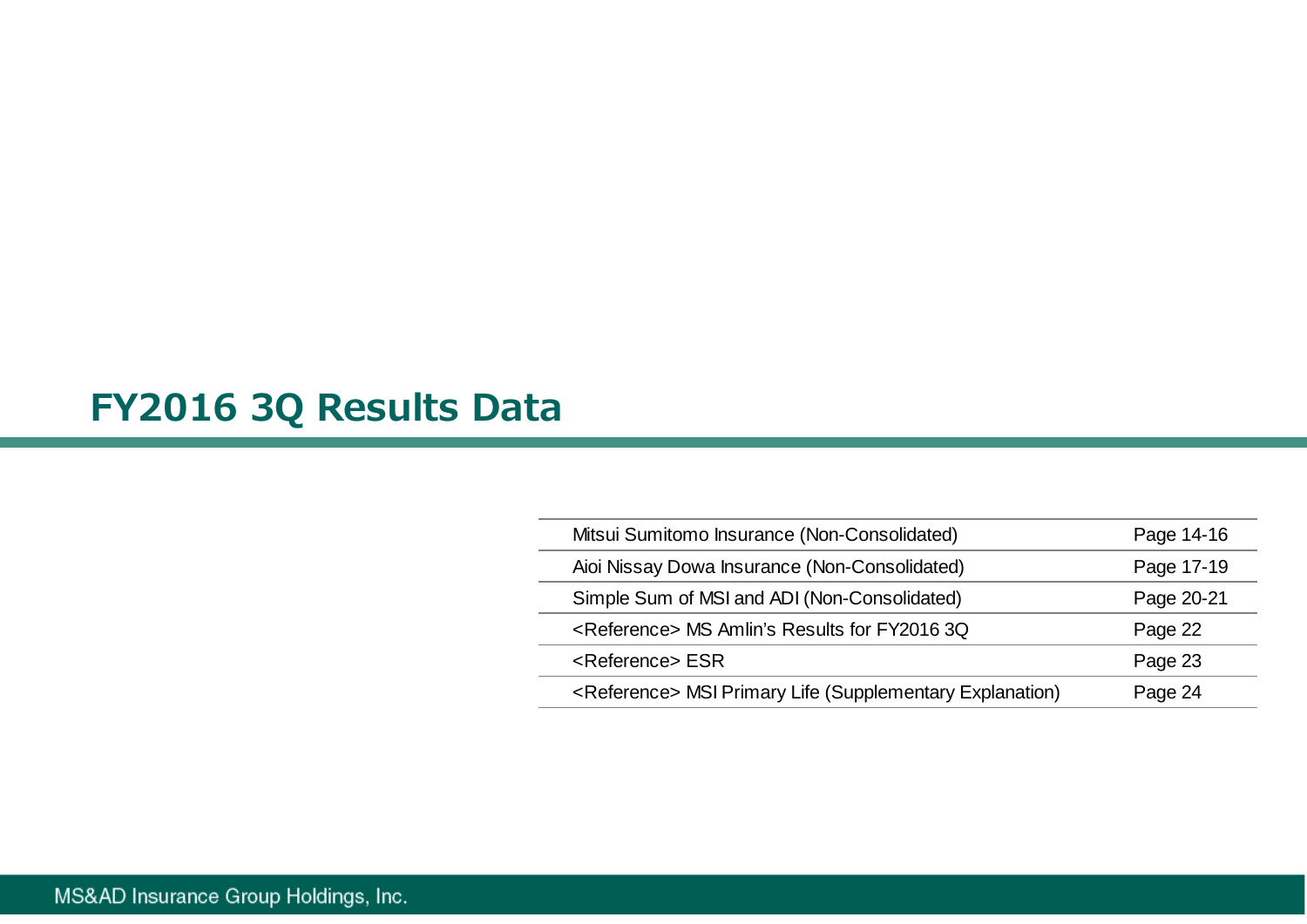## **14. Non-Consolidated Results for FY2016 3Q - MSI (i)**

|                                                        |                |                | $(\n  4bn)$       |
|--------------------------------------------------------|----------------|----------------|-------------------|
|                                                        | FY2015 3Q      | FY2016 3Q      |                   |
|                                                        | <b>Results</b> | <b>Results</b> | <b>YoY Change</b> |
| Net premiums written                                   | 1,146.3        | 1,104.3        | $-41.9$           |
| Growth rate of net premiums written                    | 6.3%           | $-3.7%$        | $-10.0pt$         |
| Net loss ratio                                         | 57.4%          | 59.8%          | 2.4pt             |
| Net expense ratio                                      | 30.4%          | 30.6%          | 0.2pt             |
| Combined ratio                                         | 87.8%          | 90.4%          | 2.6pt             |
| Incurred losses (Incl. loss adjustment expenses)       | 678.3          | 680.1          | 1.7               |
| Underwriting profit/loss                               | 16.6           | 67.5           | 50.9              |
| Net interest and dividends income                      | 69.6           | 56.2           | $-13.3$           |
| Gains on sales of securities                           | 64.4           | 52.6           | $-11.8$           |
| Impairment losses on securities                        | $-3.7$         | 0.0            | 3.6               |
| Investment profit                                      | 125.0          | 104.3          | $-20.6$           |
| Ordinary profit                                        | 138.9          | 168.9          | 29.9              |
| Extraordinary income/losses                            | $-11.5$        | $-3.6$         | 7.9               |
| Net income                                             | 100.1          | 125.1          | 25.0              |
| $\leq$ Excluding residential EQ insurance and CALI $>$ |                |                |                   |
| Growth rate of net premiums written                    | 6.3%           | $-3.9%$        | $-10.2pt$         |
| Net loss ratio                                         | 54.2%          | 56.0%          | 1.8pt             |
| Net expense ratio                                      | 32.4%          | 32.5%          | 0.1pt             |
| Combined ratio                                         | 86.6%          | 88.5%          | 1.9pt             |
| Incurred losses (Incl. loss adjustment expenses)       | 565.3          | 561.3          | $-4.0$            |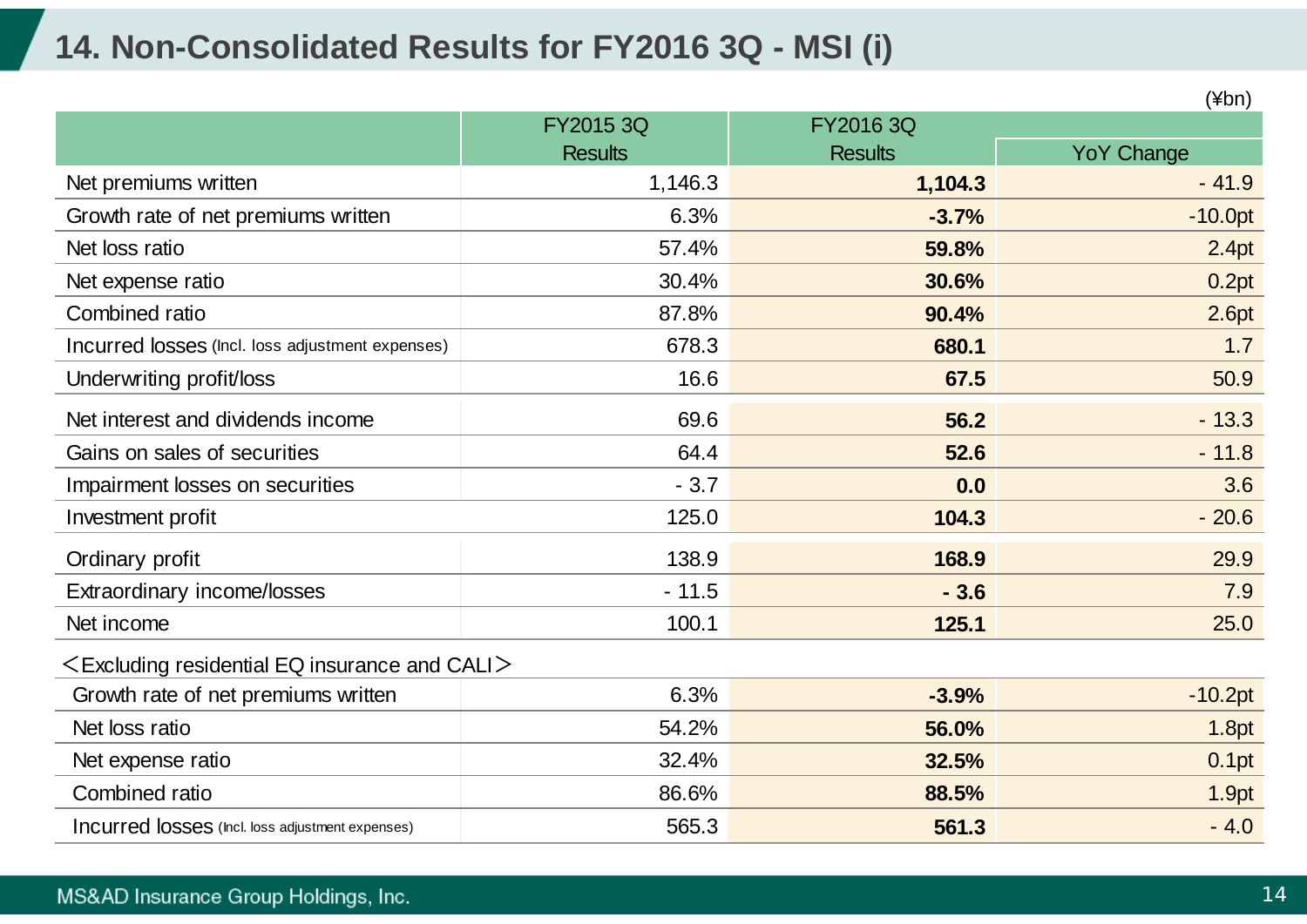## **15. Non-Consolidated Results for FY2016 3Q - MSI (ii)**

|                                                         | $(\nexists b^n)$<br><b>Net loss ratio</b><br><b>Net premiums written</b> |                |           |                                                         |                |                |                   |
|---------------------------------------------------------|--------------------------------------------------------------------------|----------------|-----------|---------------------------------------------------------|----------------|----------------|-------------------|
|                                                         | FY2015 3Q                                                                |                | FY2016 3Q |                                                         | FY2015 3Q      | FY2016 3Q      |                   |
|                                                         | <b>Results</b>                                                           | <b>Results</b> | Growth    |                                                         | <b>Results</b> | <b>Results</b> | <b>YoY Change</b> |
| Fire and allied                                         | 194.2                                                                    | 136.6          | $-29.6%$  | Fire and allied                                         | 52.1%          | 73.5%          | 21.4pt            |
| Marine                                                  | 51.3                                                                     | 44.4           | $-13.5%$  | <b>Marine</b>                                           | 50.5%          | 61.5%          | 11.0pt            |
| Personal accident                                       | 104.1                                                                    | 105.8          | 1.7%      | Personal accident                                       | 58.7%          | 55.2%          | $-3.5pt$          |
| Voluntary automobile                                    | 485.3                                                                    | 492.1          | 1.4%      | Voluntary automobile                                    | 57.9%          | 56.3%          | $-1.6pt$          |
| <b>CALI</b>                                             | 141.8                                                                    | 138.5          | $-2.3%$   | <b>CALI</b>                                             | 79.9%          | 82.8%          | 2.9pt             |
| Other                                                   | 169.4                                                                    | 186.6          | 10.2%     | Other                                                   | 44.4%          | 44.3%          | $-0.1pt$          |
| Total                                                   | 1,146.3                                                                  | 1,104.3        | $-3.7%$   | Total                                                   | 57.4%          | 59.8%          | 2.4pt             |
| Total excluding<br>residential EQ<br>insurance and CALI | 1,003.9                                                                  | 965.1          | $-3.9%$   | Total excluding<br>residential EQ<br>insurance and CALI | 54.2%          | 56.0%          | 1.8pt             |

#### **Net loss ratio**

|                                     | FY2015 3Q      | FY2016 3Q      |          |                                                         |                | FY2015 3Q<br><b>FY20163Q</b> |                   |
|-------------------------------------|----------------|----------------|----------|---------------------------------------------------------|----------------|------------------------------|-------------------|
|                                     | <b>Results</b> | <b>Results</b> | Growth   |                                                         | <b>Results</b> | <b>Results</b>               | <b>YoY Change</b> |
| nd allied                           | 194.2          | 136.6          | $-29.6%$ | Fire and allied                                         | 52.1%          | 73.5%                        | 21.4pt            |
| e                                   | 51.3           | 44.4           | $-13.5%$ | <b>Marine</b>                                           | 50.5%          | 61.5%                        | 11.0pt            |
| <sub>nal accident</sub>             | 104.1          | 105.8          | 1.7%     | Personal accident                                       | 58.7%          | 55.2%                        | $-3.5pt$          |
| ary automobile                      | 485.3          | 492.1          | 1.4%     | Voluntary automobile                                    | 57.9%          | 56.3%                        | $-1.6pt$          |
|                                     | 141.8          | 138.5          | $-2.3%$  | <b>CALI</b>                                             | 79.9%          | 82.8%                        | 2.9pt             |
|                                     | 169.4          | 186.6          | 10.2%    | Other                                                   | 44.4%          | 44.3%                        | $-0.1$ pt         |
|                                     | 1,146.3        | 1,104.3        | $-3.7%$  | Total                                                   | 57.4%          | 59.8%                        | 2.4pt             |
| cluding<br>itial EQ<br>ice and CALI | 1,003.9        | 965.1          | $-3.9%$  | Total excluding<br>residential EQ<br>insurance and CALI | 54.2%          | 56.0%                        | 1.8pt             |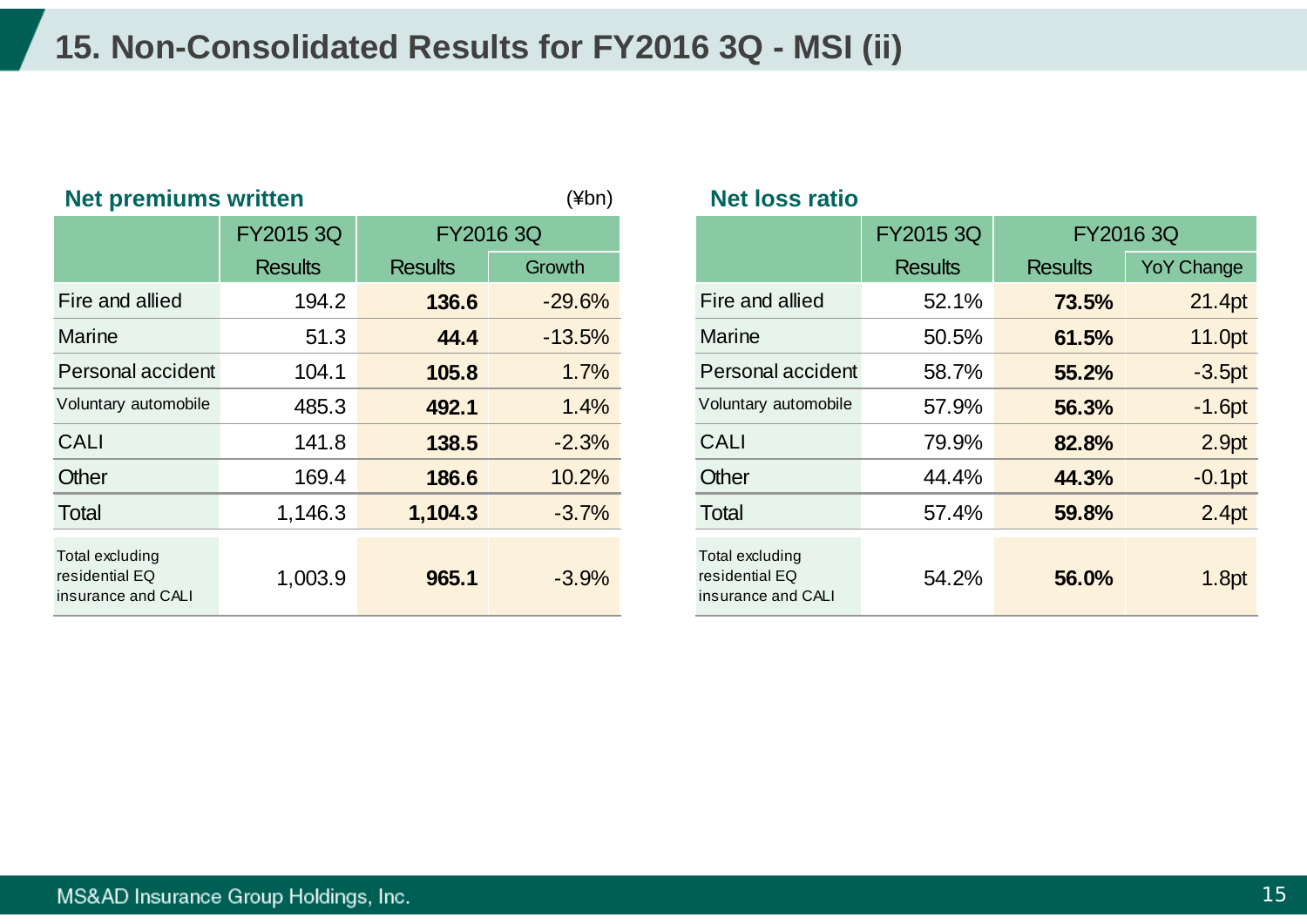#### **Incurred losses**※**<sup>1</sup> and E/I loss ratio (including loss adjustment expenses)**

(¥bn)

|                                                            |                                       | FY2015 3Q                        |                                 |           |                                                      |                                                        | FY2016 3Q                        |                                 |           |                                                      |               |
|------------------------------------------------------------|---------------------------------------|----------------------------------|---------------------------------|-----------|------------------------------------------------------|--------------------------------------------------------|----------------------------------|---------------------------------|-----------|------------------------------------------------------|---------------|
|                                                            | <b>Incurred</b><br>Losses $*1$<br>(a) | E/I Loss<br>Ratio <sup>*/2</sup> | Nat. Cat.<br>Impact $*3$<br>(b) | $(a)-(b)$ | E/I Loss Ratio<br>(Excluding<br>Nat. Cat.<br>Impact) | <b>Incurred</b><br>Losses $^{\divideontimes 1}$<br>(c) | E/I Loss<br>Ratio <sup>*/2</sup> | Nat. Cat.<br>Impact $*3$<br>(d) | $(c)-(d)$ | E/I Loss Ratio<br>(Excluding<br>Nat. Cat.<br>Impact) | YoY<br>Change |
| Fire and allied<br>(Excluding residential<br>EQ insurance) | 98.5                                  | 63.3%                            | 32.9                            | 65.6      | 42.2%                                                | 100.3                                                  | 62.7%                            | 29.5                            | 70.8      | 44.2%                                                | 2.0pt         |
| <b>Marine</b>                                              | 32.5                                  | 62.2%                            | 0.1                             | 32.4      | 61.9%                                                | 27.1                                                   | 58.3%                            | 0.2                             | 26.9      | 57.9%                                                | $-4.0pt$      |
| Personal accident                                          | 58.6                                  | 55.4%                            | 0.0                             | 58.6      | 55.4%                                                | 57.0                                                   | 54.6%                            | 0.0                             | 57.0      | 54.6%                                                | $-0.8pt$      |
| Voluntary automobile                                       | 289.5                                 | 60.2%                            | 2.4                             | 287.0     | 59.6%                                                | 282.4                                                  | 57.5%                            | 1.2                             | 281.2     | 57.3%                                                | $-2.3pt$      |
| Other                                                      | 86.0                                  | 54.0%                            | 2.1                             | 83.9      | 52.7%                                                | 94.3                                                   | 52.6%                            | 1.9                             | 92.3      | 51.5%                                                | $-1.2pt$      |
| Total $(A)$ <sup><math>*4</math></sup>                     | 565.3                                 | 59.2%                            | 37.6                            | 527.7     | 55.3%                                                | 561.3                                                  | 57.2%                            | 32.9                            | 528.3     | 53.8%                                                | $-1.5pt$      |
| Residential EQ<br>insurance (B)                            |                                       |                                  |                                 |           |                                                      | 5.9                                                    |                                  | 5.9                             |           |                                                      |               |
| CALI(C)                                                    | 113.0                                 |                                  | —                               | 113.0     |                                                      | 112.8                                                  |                                  |                                 | 112.8     |                                                      |               |
| Total $(A)+(B)+(C)$                                        | 678.3                                 |                                  | 37.6                            | 640.7     |                                                      | 680.1                                                  |                                  | 38.8                            | 641.2     |                                                      |               |

 $*1$  Incurred losses = net claims paid + loss adjustment expenses + movement in outstanding claims

<sup>32</sup> Earned premium, the denominator of the E/I loss ratio, is calculated by adjusting unearned premiums (excluding natural catastrophe reserves) and premium reserve, etc.

※3 Nat. Cat. (Natural Catastrophes) Impact is the total of incurred losses resulting from domestic natural catastrophes occurring in Japan during the period. The figures for FY2015 3Q include incurred losses of 0.1 billion yen caused by heavy snowfalls occurred in Feb. 2014 in Japan.

※4 Total (A) excludes residential EQ insurance and CALI.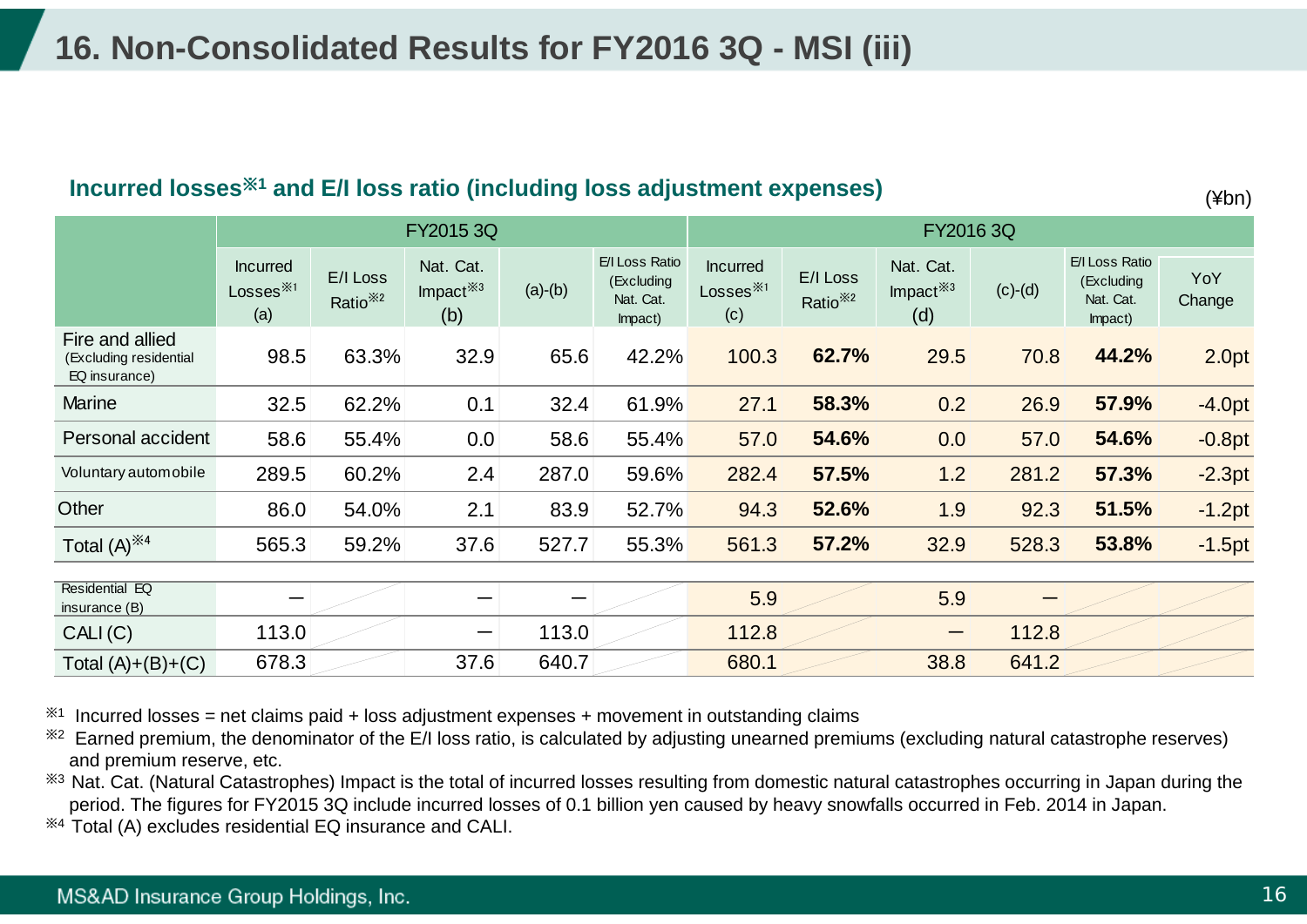## **17. Non-Consolidated Results for FY2016 3Q - ADI (i)**

|                                                        |                |                | (¥bn)             |
|--------------------------------------------------------|----------------|----------------|-------------------|
|                                                        | FY2015 3Q      | FY2016 3Q      |                   |
|                                                        | <b>Results</b> | <b>Results</b> | <b>YoY Change</b> |
| Net premiums written                                   | 902.7          | 905.1          | 2.4               |
| Growth rate of net premiums written                    | 3.7%           | 0.3%           | $-3.4pt$          |
| Net loss ratio                                         | 58.9%          | 58.8%          | $-0.1pt$          |
| Net expense ratio                                      | 34.1%          | 33.1%          | $-1.0pt$          |
| Combined ratio                                         | 93.0%          | 91.9%          | $-1.1pt$          |
| Incurred losses (Incl. loss adjustment expenses)       | 528.3          | 531.0          | 2.7               |
| Underwriting profit                                    | 28.9           | 47.1           | 18.2              |
| Net interest and dividends income                      | 32.7           | 28.7           | $-4.0$            |
| Gains on sales of securities                           | 6.7            | 8.6            | 1.8               |
| Impairment losses on securities                        | $-3.8$         | $-1.2$         | 2.5               |
| Investment profit                                      | 30.7           | 29.6           | $-1.1$            |
| Ordinary profit                                        | 60.6           | 80.0           | 19.4              |
| Extraordinary income/losses                            | $-16.3$        | $-6.0$         | 10.3              |
| Net income                                             | 33.8           | 56.3           | 22.4              |
| $\leq$ Excluding residential EQ insurance and CALI $>$ |                |                |                   |
| Growth rate of net premiums written                    | 3.7%           | 0.9%           | $-2.8pt$          |
| Net loss ratio                                         | 55.5%          | 54.7%          | $-0.8pt$          |
| Net expense ratio                                      | 36.3%          | 34.7%          | $-1.6pt$          |
| Combined ratio                                         | 91.8%          | 89.4%          | $-2.4pt$          |
| Incurred losses (Incl. loss adjustment expenses)       | 425.9          | 427.3          | 1.3               |

### MS&AD Insurance Group Holdings, Inc.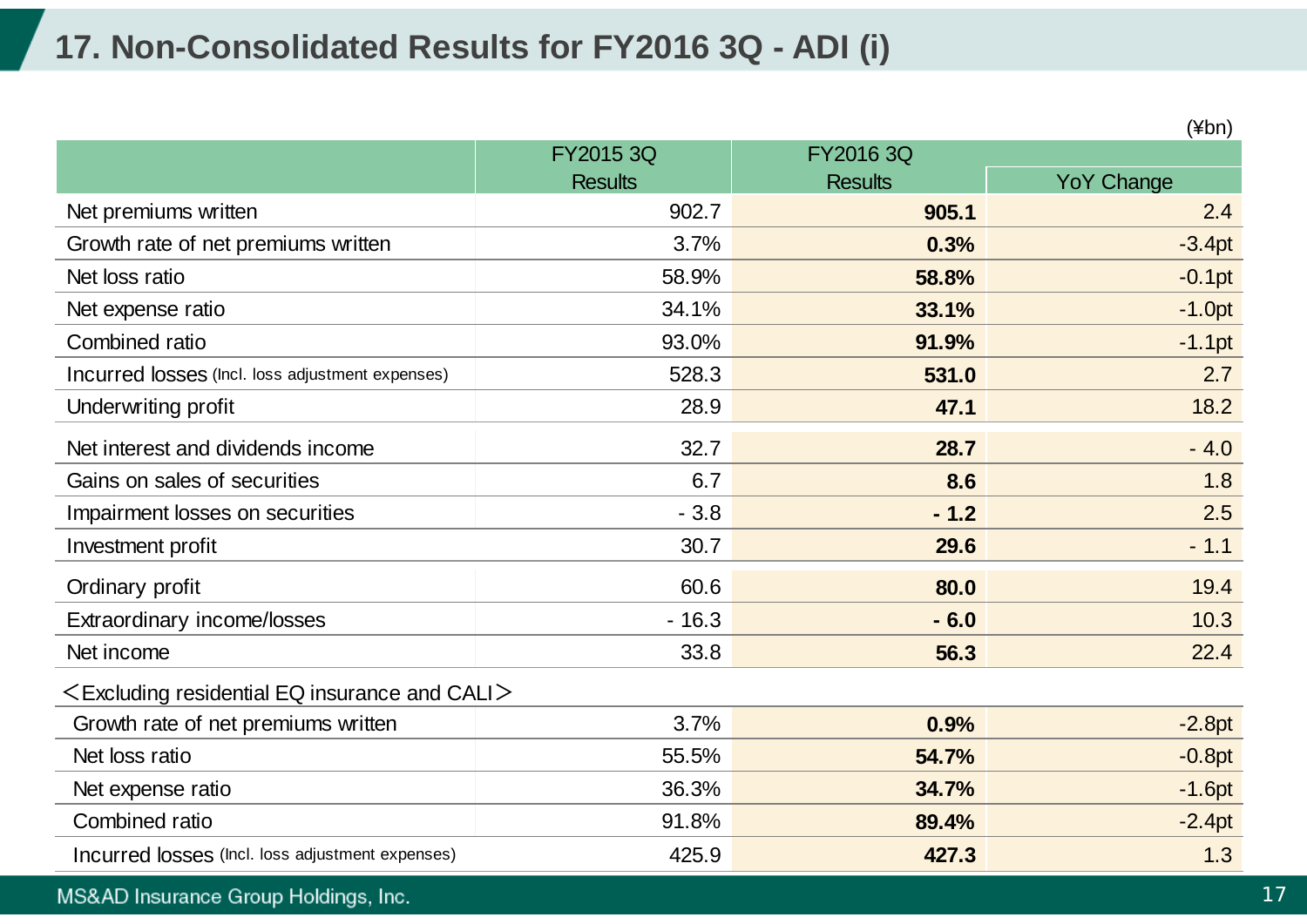## **18. Non-Consolidated Results for FY2016 3Q - ADI (ii)**

| <b>Net premiums written</b>                          |                |                | $(\n  4bn)$ | <b>Net loss ratio</b>                                |                |                |                   |  |
|------------------------------------------------------|----------------|----------------|-------------|------------------------------------------------------|----------------|----------------|-------------------|--|
|                                                      | FY2015 3Q      | FY2016 3Q      |             |                                                      | FY2015 3Q      |                | FY2016 3Q         |  |
|                                                      | <b>Results</b> | <b>Results</b> | Growth      |                                                      | <b>Results</b> | <b>Results</b> | <b>YoY Change</b> |  |
| Fire and allied                                      | 127.7          | 112.6          | $-11.8%$    | Fire and allied                                      | 52.4%          | 58.0%          | 5.6pt             |  |
| <b>Marine</b>                                        | 4.3            | 4.0            | $-8.2%$     | <b>Marine</b>                                        | 45.7%          | 49.7%          | 4.0pt             |  |
| Personal accident                                    | 49.0           | 47.1           | $-3.9%$     | Personal accident                                    | 50.8%          | 47.4%          | $-3.4pt$          |  |
| Voluntary automobile                                 | 505.2          | 512.3          | 1.4%        | Voluntary automobile                                 | 57.7%          | 55.8%          | $-1.9pt$          |  |
| <b>CALI</b>                                          | 129.9          | 125.2          | $-3.6%$     | <b>CALI</b>                                          | 79.2%          | 81.0%          | 1.8pt             |  |
| Other                                                | 86.3           | 103.6          | 20.1%       | Other                                                | 50.5%          | 53.0%          | 2.5pt             |  |
| Total                                                | 902.7          | 905.1          | 0.3%        | <b>Total</b>                                         | 58.9%          | 58.8%          | $-0.1pt$          |  |
| Total excluding residential EQ<br>insurance and CALI | 772.2          | 779.4          | 0.9%        | Total excluding residential EQ<br>insurance and CALI | 55.5%          | 54.7%          | $-0.8pt$          |  |

#### **Net loss ratio**

|                                       | FY2015 3Q      | FY2016 3Q      |          |                                                      |                |                | FY2015 3Q  | FY2016 3Q |  |
|---------------------------------------|----------------|----------------|----------|------------------------------------------------------|----------------|----------------|------------|-----------|--|
|                                       | <b>Results</b> | <b>Results</b> | Growth   |                                                      | <b>Results</b> | <b>Results</b> | YoY Change |           |  |
| and allied                            | 127.7          | 112.6          | $-11.8%$ | Fire and allied                                      | 52.4%          | 58.0%          |            |           |  |
| ne                                    | 4.3            | 4.0            | $-8.2%$  | <b>Marine</b>                                        | 45.7%          | 49.7%          |            |           |  |
| onal accident                         | 49.0           | 47.1           | $-3.9%$  | Personal accident                                    | 50.8%          | 47.4%          | $-3.4pt$   |           |  |
| ntary automobile                      | 505.2          | 512.3          | 1.4%     | Voluntary automobile                                 | 57.7%          | 55.8%          | $-1.9pt$   |           |  |
|                                       | 129.9          | 125.2          | $-3.6%$  | <b>CALI</b>                                          | 79.2%          | 81.0%          |            |           |  |
|                                       | 86.3           | 103.6          | 20.1%    | Other                                                | 50.5%          | 53.0%          |            |           |  |
|                                       | 902.7          | 905.1          | 0.3%     | <b>Total</b>                                         | 58.9%          | 58.8%          | $-0.1$ pt  |           |  |
| cluding residential EQ<br>ce and CALI | 772.2          | 779.4          | 0.9%     | Total excluding residential EQ<br>insurance and CALI | 55.5%          | 54.7%          | $-0.8pt$   |           |  |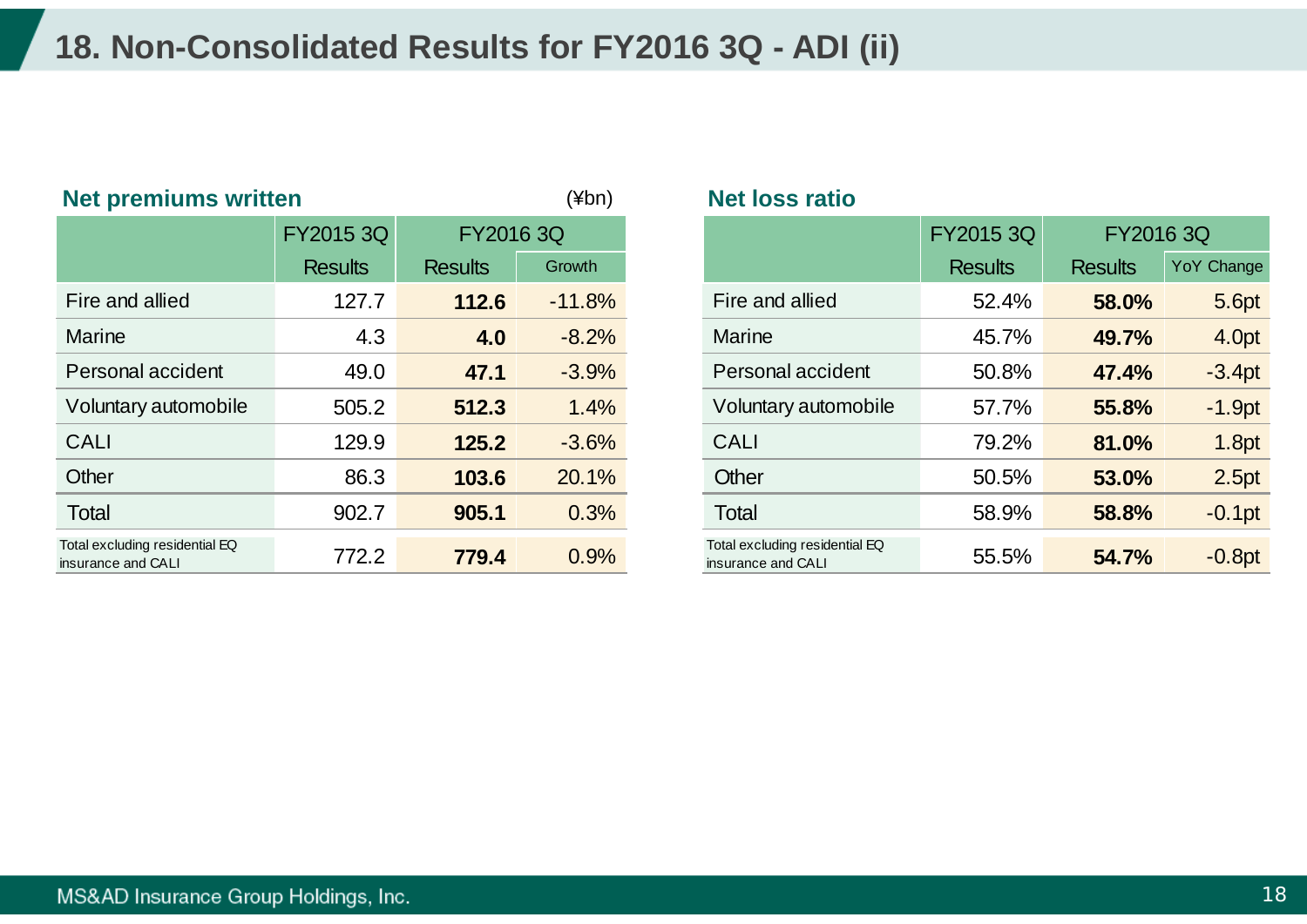#### **Incurred losses**※**<sup>1</sup> and E/I loss ratio (including loss adjustment expenses)**

(¥bn)

|                                                            | FY2015 3Q                                              |                                 |                                 |           | FY2016 3Q                                            |                                                               |                                  |                                 |           |                                                      |               |
|------------------------------------------------------------|--------------------------------------------------------|---------------------------------|---------------------------------|-----------|------------------------------------------------------|---------------------------------------------------------------|----------------------------------|---------------------------------|-----------|------------------------------------------------------|---------------|
|                                                            | <b>Incurred</b><br>Losses $^{\divideontimes 1}$<br>(a) | E/I Loss<br>Ratio <sup>※2</sup> | Nat. Cat.<br>Impact $*3$<br>(b) | $(a)-(b)$ | E/I Loss Ratio<br>(Excluding<br>Nat. Cat.<br>Impact) | <b>Incurred</b><br>$Losses$ <sup><math>*1</math></sup><br>(c) | E/I Loss<br>Ratio <sup>*/2</sup> | Nat. Cat.<br>Impact $*3$<br>(d) | $(c)-(d)$ | E/I Loss Ratio<br>(Excluding<br>Nat. Cat.<br>Impact) | YoY<br>Change |
| Fire and allied<br>(Excluding residential<br>EQ insurance) | 68.8                                                   | 60.8%                           | 23.2                            | 45.5      | 40.3%                                                | 62.5                                                          | 51.8%                            | 14.1                            | 48.4      | 40.1%                                                | $-0.2pt$      |
| <b>Marine</b>                                              | 2.2                                                    | 56.3%                           |                                 | 2.2       | 56.3%                                                | 2.2                                                           | 51.6%                            |                                 | 2.2       | 51.6%                                                | $-4.7pt$      |
| Personal accident                                          | 22.9                                                   | 46.6%                           | 0.0                             | 22.9      | 46.6%                                                | 21.1                                                          | 46.7%                            | 0.0                             | 21.1      | 46.7%                                                | 0.1pt         |
| Voluntary automobile                                       | 283.8                                                  | 56.0%                           | 2.9                             | 280.8     | 55.4%                                                | 285.1                                                         | 56.0%                            | 1.2                             | 283.8     | 55.8%                                                | 0.4pt         |
| Other                                                      | 48.1                                                   | 58.0%                           | 1.4                             | 46.6      | 56.3%                                                | 56.1                                                          | 57.3%                            | 0.8                             | 55.3      | 56.4%                                                | 0.1pt         |
| Total $(A)$ <sup><math>*4</math></sup>                     | 425.9                                                  | 56.3%                           | 27.6                            | 398.2     | 52.7%                                                | 427.3                                                         | 55.0%                            | 16.2                            | 411.1     | 52.9%                                                | 0.2pt         |
| Residential EQ                                             |                                                        |                                 |                                 |           |                                                      |                                                               |                                  |                                 |           |                                                      |               |
| insurance $(B)$                                            |                                                        |                                 |                                 | --        |                                                      | 4.3                                                           |                                  | 4.3                             |           |                                                      |               |
| CALI(C)                                                    | 102.3                                                  |                                 | —                               | 102.3     |                                                      | 99.4                                                          |                                  |                                 | 99.4      |                                                      |               |
| Total $(A)+(B)+(C)$                                        | 528.3                                                  |                                 | 27.6                            | 500.6     |                                                      | 531.0                                                         |                                  | 20.5                            | 510.5     |                                                      |               |

 $*1$  Incurred losses = net claims paid + loss adjustment expenses + movement in outstanding claims

 $*$ <sup>2</sup> Earned premium, the denominator of the E/I loss ratio, is calculated by adjusting unearned premium and premium reserve, etc.

<sup>38</sup> Nat. Cat. (Natural Catastrophes) Impact is the total of incurred losses resulting from domestic natural catastrophes occurring in Japan during the period. The figures for FY2015 3Q include incurred losses of 0.1 billion yen caused by heavy snowfalls occurred in Feb. 2014 in Japan.

※4 Total (A) excludes residential EQ insurance and CALI.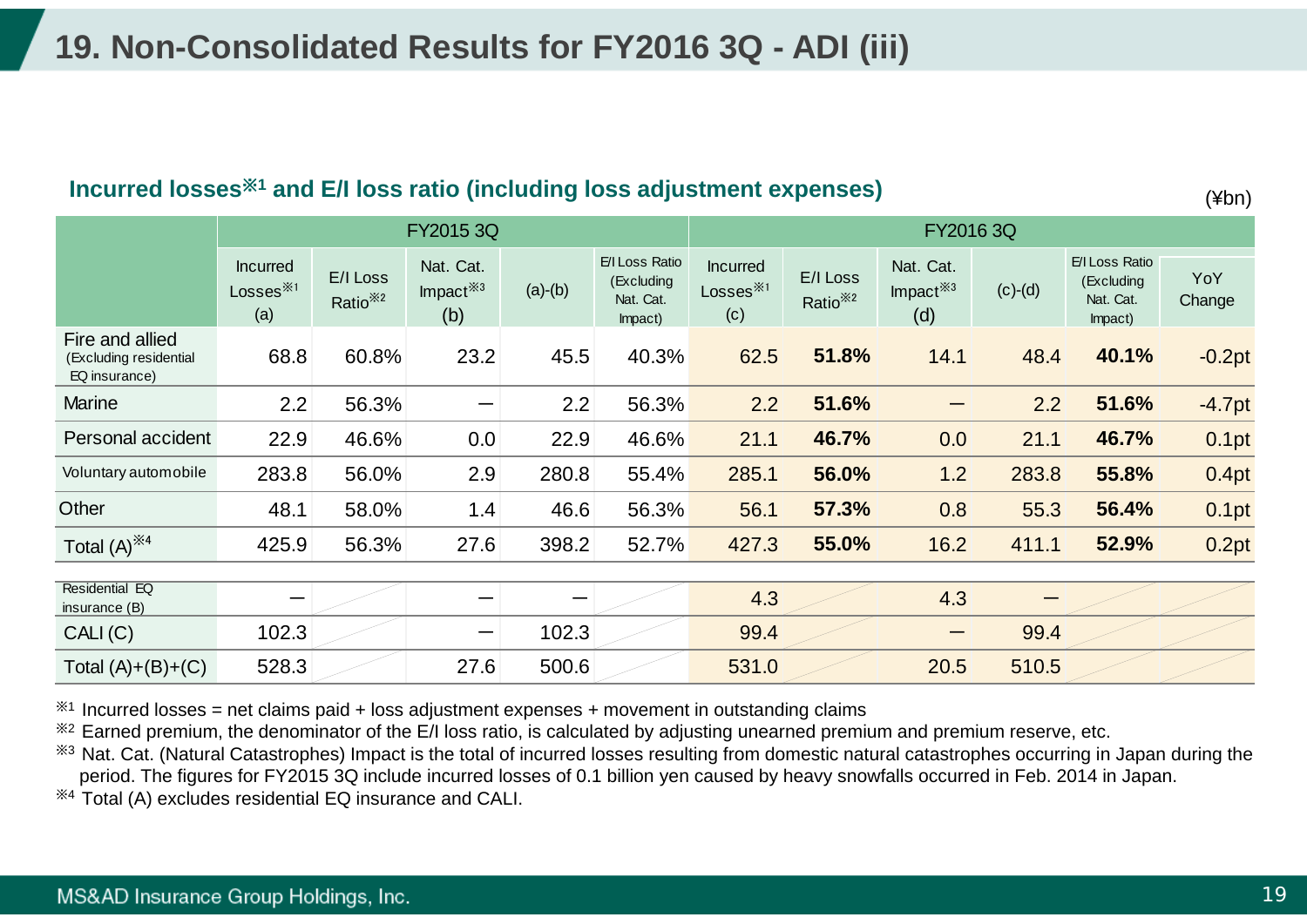## **20. Simple Sum of MSI & ADI (Non-Consolidated)**

|                                                                          |                |                | (¥bn)             |
|--------------------------------------------------------------------------|----------------|----------------|-------------------|
|                                                                          | FY2015 3Q      |                | FY2016 3Q         |
|                                                                          | <b>Results</b> | <b>Results</b> | <b>YoY Change</b> |
| Net premiums written                                                     | 2,049.0        | 2,009.4        | $-39.5$           |
| Growth rate of net premiums written                                      | 5.1%           | $-1.9%$        | $-7.0pt$          |
| Net loss ratio                                                           | 58.1%          | 59.4%          | 1.3pt             |
| Net expense ratio                                                        | 32.0%          | 31.7%          | $-0.3pt$          |
| Combined ratio                                                           | 90.1%          | 91.1%          | 1.0pt             |
| Incurred losses (Incl. loss adjustment expenses)                         | 1,206.7        | 1,211.2        | 4.5               |
| Underwriting profit/loss                                                 | 45.6           | 114.7          | 69.1              |
| Net interest and dividends income                                        | 102.3          | 85.0           | $-17.3$           |
| Gains on sales of securities                                             | 71.1           | 61.2           | $-9.9$            |
| Impairment losses on securities                                          | $-7.5$         | $-1.3$         | 6.1               |
| Investment profit                                                        | 155.8          | 133.9          | $-21.8$           |
| Ordinary profit                                                          | 199.5          | 249.0          | 49.4              |
| Extraordinary income/losses                                              | $-27.9$        | $-9.6$         | 18.2              |
| Net income                                                               | 133.9          | 181.5          | 47.5              |
| <excluding and="" cali="" eq="" insurance="" residential=""></excluding> |                |                |                   |
| Growth rate of net premiums written                                      | 5.2%           | $-1.8%$        | $-7.0pt$          |
| Net loss ratio                                                           | 54.8%          | 55.4%          | 0.6pt             |
| Net expense ratio                                                        | 34.1%          | 33.5%          | $-0.6pt$          |
| Combined ratio                                                           | 88.9%          | 88.9%          | 0.0pt             |
| Incurred losses (Incl. loss adjustment expenses)                         | 991.3          | 988.6          | $-2.6$            |

### MS&AD Insurance Group Holdings, Inc.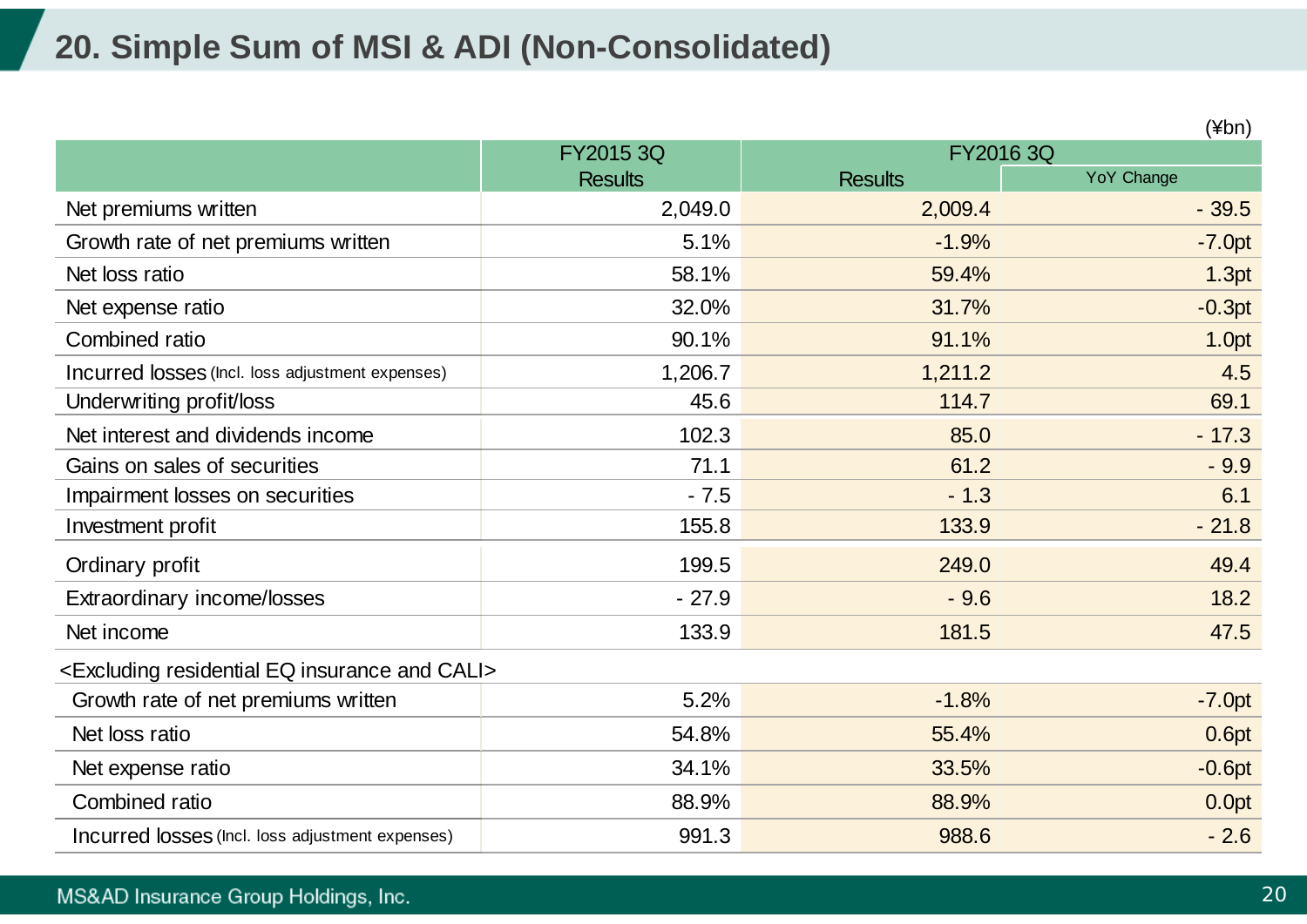## **21. Simple Sum of MSI & ADI (Non-Consolidated)**

| <b>Net premiums written</b>                                |                | $(\nexists b^n)$ | <b>Net loss ratio</b> |                                                            |                |                |             |  |
|------------------------------------------------------------|----------------|------------------|-----------------------|------------------------------------------------------------|----------------|----------------|-------------|--|
|                                                            | FY2015 3Q      | FY2016 3Q        |                       |                                                            | FY2015 3Q      |                | FY2016 3Q   |  |
|                                                            | <b>Results</b> | <b>Results</b>   | Growth                |                                                            | <b>Results</b> | <b>Results</b> | Yo Y change |  |
| Fire and allied                                            | 321.9          | 249.2            | $-22.6%$              | Fire and allied                                            | 52.2%          | 66.5%          | 14.3pt      |  |
| <b>Marine</b>                                              | 55.7           | 48.4             | $-13.1%$              | Marine                                                     | 50.1%          | 60.6%          | 10.5pt      |  |
| Personal accident                                          | 153.2          | 153.0            | $-0.1%$               | Personal accident                                          | 56.1%          | 52.8%          | $-3.3pt$    |  |
| Voluntary automobile                                       | 990.5          | 1,004.5          | 1.4%                  | Voluntary automobile                                       | 57.8%          | 56.0%          | $-1.8pt$    |  |
| <b>CALI</b>                                                | 271.7          | 263.8            | $-2.9%$               | <b>CALI</b>                                                | 79.5%          | 81.9%          | 2.4pt       |  |
| Other                                                      | 255.7          | 290.3            | 13.5%                 | Other                                                      | 46.5%          | 47.4%          | 0.9pt       |  |
| Total                                                      | 2,049.0        | 2,009.4          | $-1.9%$               | Total                                                      | 58.1%          | 59.4%          | 1.3pt       |  |
| Total excl. residential<br>EQ insurance and<br><b>CALI</b> | 1,776.2        | 1,744.6          | $-1.8%$               | Total excl. residential<br>EQ insurance and<br><b>CALI</b> | 54.8%          | 55.4%          | 0.6pt       |  |

#### **Incurred losses (Excluding residential EQ insurance and CALI)**

|                                                                 | FY2015 3Q      |                | FY2016 3Q  |
|-----------------------------------------------------------------|----------------|----------------|------------|
|                                                                 | <b>Results</b> | <b>Results</b> | YoY Change |
| Incurred losses (lncl. loss adjustment expenses) <sup>**1</sup> | 991.3          | 988.6          | $-2.6$     |
| Natural catastrophes <sup>38</sup>                              | 65.3           | 49.1           | $-16.1$    |
| Other than natural catastrophes                                 | 925.9          | 939.5          | 13.5       |

 $*1$  Incurred losses = net claims paid + loss adjustment expenses + movement in outstanding claims

※2 Natural catastrophes are domestic natural catastrophes occurring in Japan during the period. The figures for FY2015 3Q include incurred losses of 0.2 billion yen caused by heavy snowfalls occurred in Feb. 2014.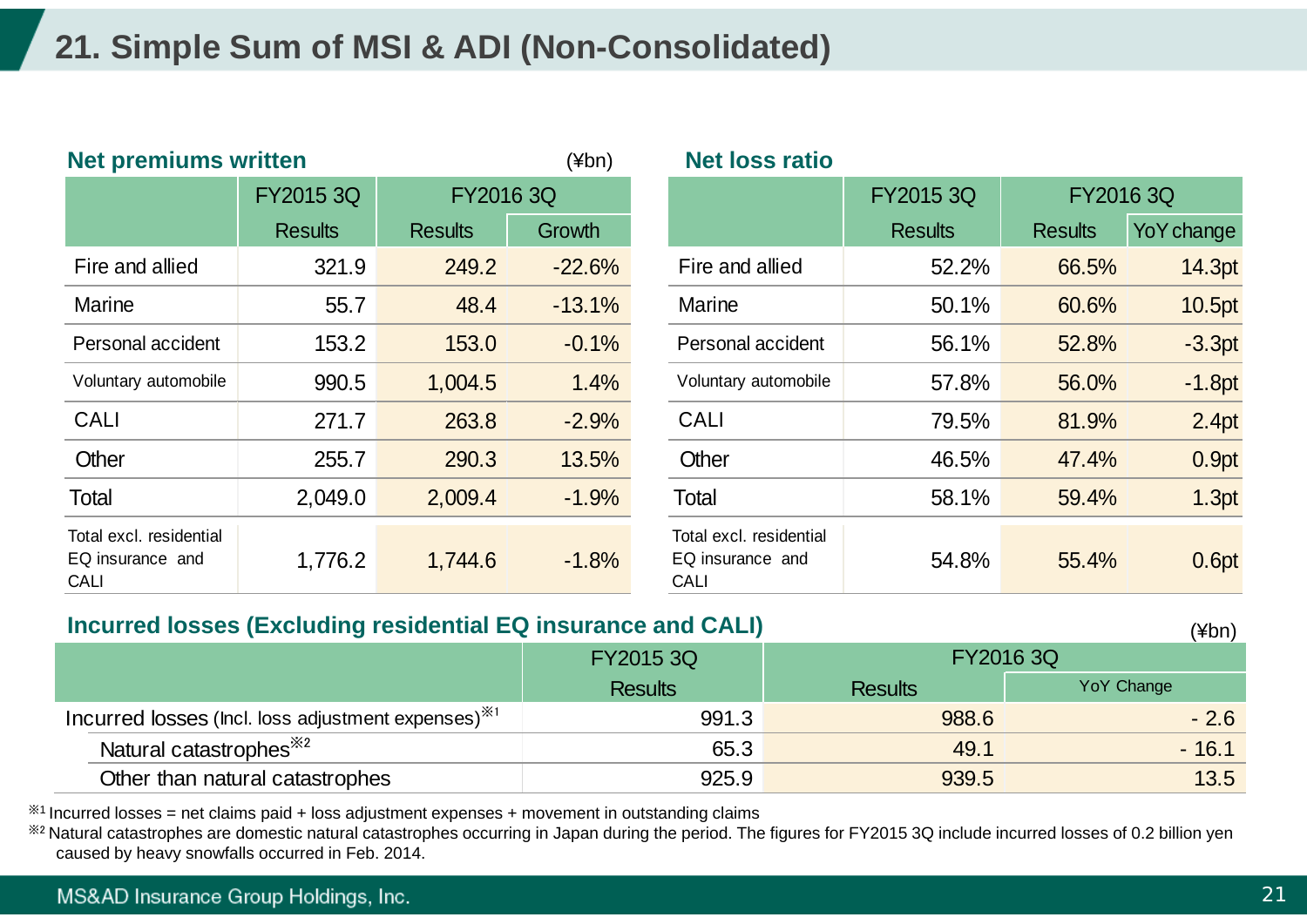### **22. <Reference> MS Amlin's Results for FY2016 3Q (Jan. – Sep. 2016)**

|                                                           | 〔£mn〕         |
|-----------------------------------------------------------|---------------|
|                                                           | <b>FY2016</b> |
|                                                           | 3Q            |
| Net premiums written                                      | 2,214         |
| Net premiums earned                                       | 1,810         |
| Incurred losses (including loss adjustment expenses)      | 1,115         |
| Net commission and expense for acquisition, admin expense | 652           |
| Underwriting profit                                       | 76            |
| Investment income <sup>**1</sup>                          | 100           |
| Other expenses <sup>382</sup>                             | $-71$         |
| Net income after tax                                      | 77            |
|                                                           |               |
| El claime ratio                                           | 61.60/        |

| El claims ratio        | 61.6% |
|------------------------|-------|
| El expense ratio $*3$  | 34.2% |
| El combined ratio $*3$ | 95.8% |

※1 MS Amlin adopts the accounting method where securities market value fluctuations are reflected in the profit-loss statement.

※2 The main item of "Other expenses" is expenses of non-insurance companies.

※3 EI expense ratio and EI combined ratio are calculated by taking into account foreign exchange gains/losses (included in underwriting profit).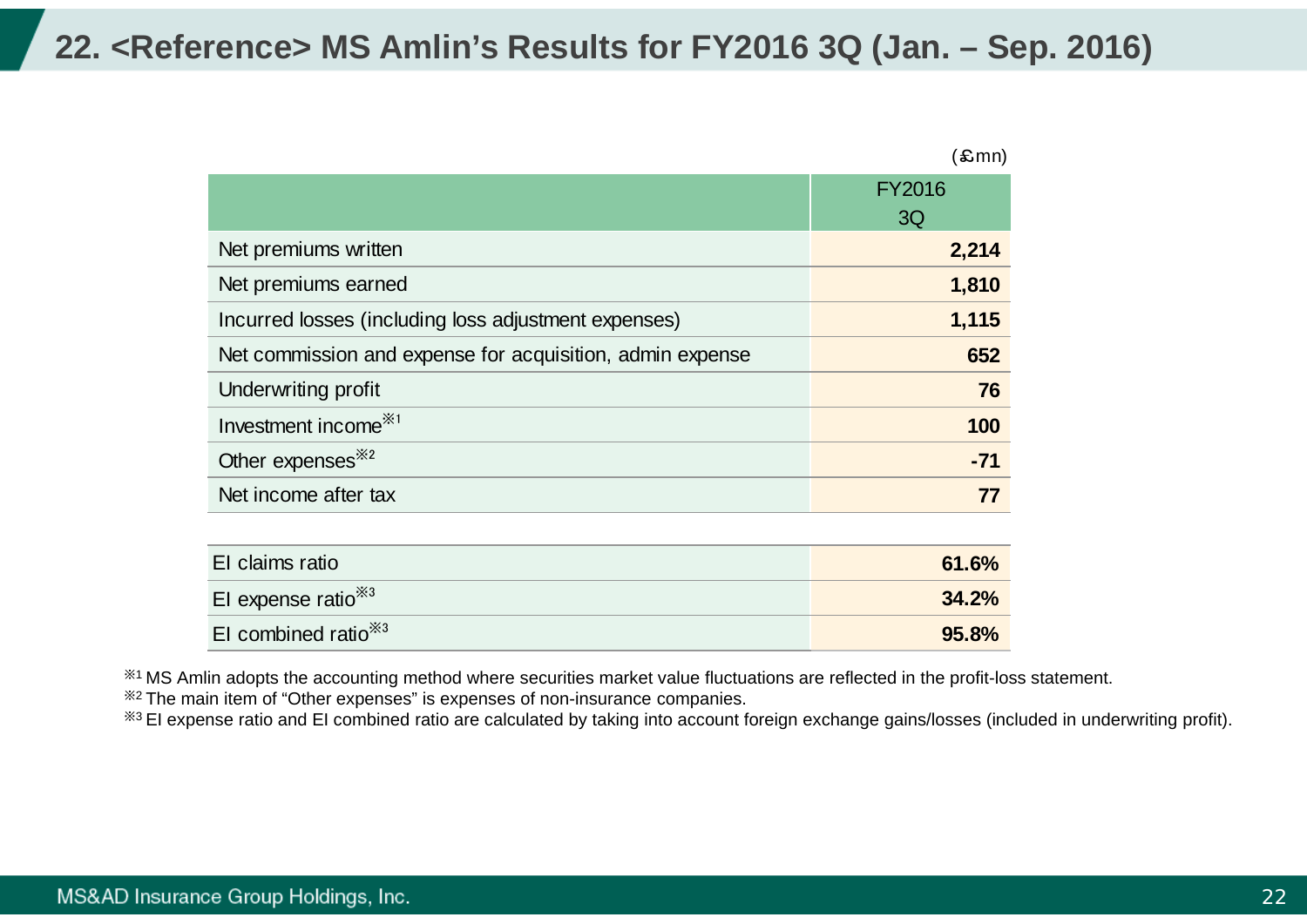## **23. <Reference> ESR**



ESR increased by 14pt mainly due to the following factors:

- $\lambda$  A decrease in economic valuebased insurance liability due to an increase of domestic interest rate(increase in NAV) and a decrease in life insurance underwriting risk and interest rate risk
- $\varnothing$  An increase in the market value of assets due to increasing stock prices (increase in NAV)
- ↘ An increase of equity risk due to increasing stock prices
- ↗An increase in the market value in asset due to impact of depreciation of yen (increase in NAV)
- $\varnothing$  An increase in NAV due to retained earnings
- ↗ An increase in NAV due to issuance of subordinated bonds
- ↗ Reduction of equity risk by sales of strategic equity holdings

 $Fnd$  of

|                                                                              |                           | - - - - -         | ----             |              |
|------------------------------------------------------------------------------|---------------------------|-------------------|------------------|--------------|
|                                                                              |                           | September<br>2016 | December<br>2016 | Change       |
| <sup>※1</sup> ESR: Economic Solvency Ratio (=NAV ÷ Integrated Risk Amount)   | Nikkei stock average      | 16,450 yen        | 19,114 yen       | $+2,665$ yen |
| <sup>362</sup> Integrated Risk Amount: risk amount calculated based on Value | Exchange rate (US\$1:Yen) | $101$ yen         | $117$ yen        | $+16$ yen    |
| at Risk with a 99.5% confidence interval                                     | 30-year JGB interest rate | 0.46%             | 0.72%            | $+0.26pt$    |
|                                                                              |                           |                   |                  |              |

MS&AD Insurance Group Holdings, Inc.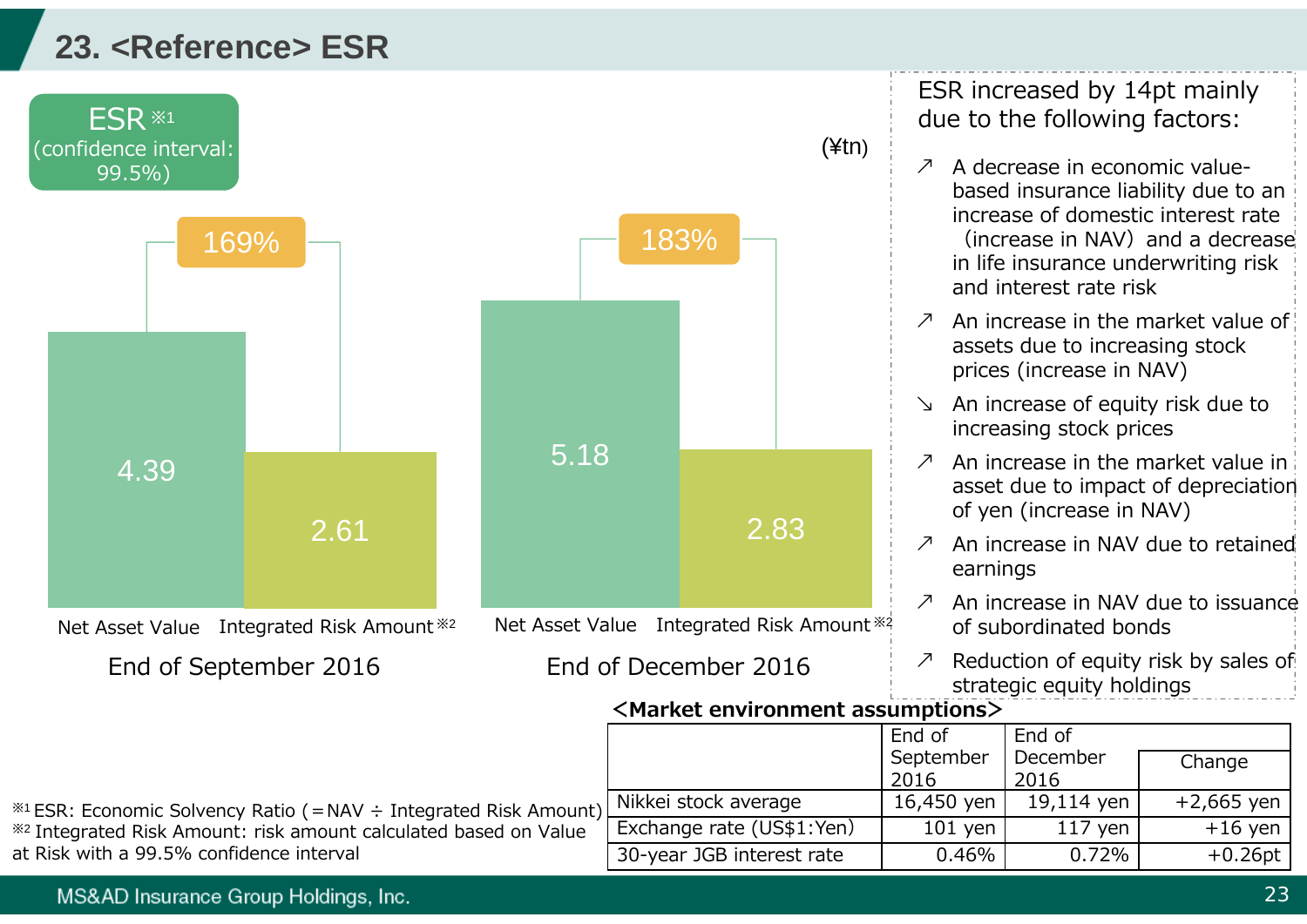## **24. <Reference> MSI Primary Life (Supplementary Explanation)**

### **Impact of interest rates and foreign exchange rates and price fluctuation reserve**

|                                          |               |               |                               | $(\n  4bn)$                   |
|------------------------------------------|---------------|---------------|-------------------------------|-------------------------------|
|                                          | <b>FY2015</b> | <b>FY2016</b> | $\langle$ Reference $\rangle$ | $\langle$ Reference $\rangle$ |
|                                          | 3Q            | 3Q            | <b>FY2015</b>                 | <b>FY2016</b>                 |
|                                          |               |               | 2Q                            | 2Q                            |
| Impact of interest rates                 | 25.5          | 4.8           | 22.4                          | $-12.8$                       |
| Impact of foreign<br>exchange rates      | $-12.6$       | 4.4           | $-16.3$                       | $-11.5$                       |
| Subtotal                                 | 12.9          | 9.3           | 6.1                           | $-24.3$                       |
| Gains/losses on sale of<br>securities    | 9.8           | 8.5           | 7.1                           | 8.5                           |
| Total                                    | 22.7          | 17.9          | 13.2                          | $-15.7$                       |
|                                          |               |               |                               |                               |
| Reversal of price fluctuation<br>reserve |               |               |                               | 15.7                          |

|                                         | FY2015    | FY2016    |
|-----------------------------------------|-----------|-----------|
|                                         | end of 4Q | end of 3Q |
| Balance of price fluctuation<br>reserve | 55.0      | 56.8      |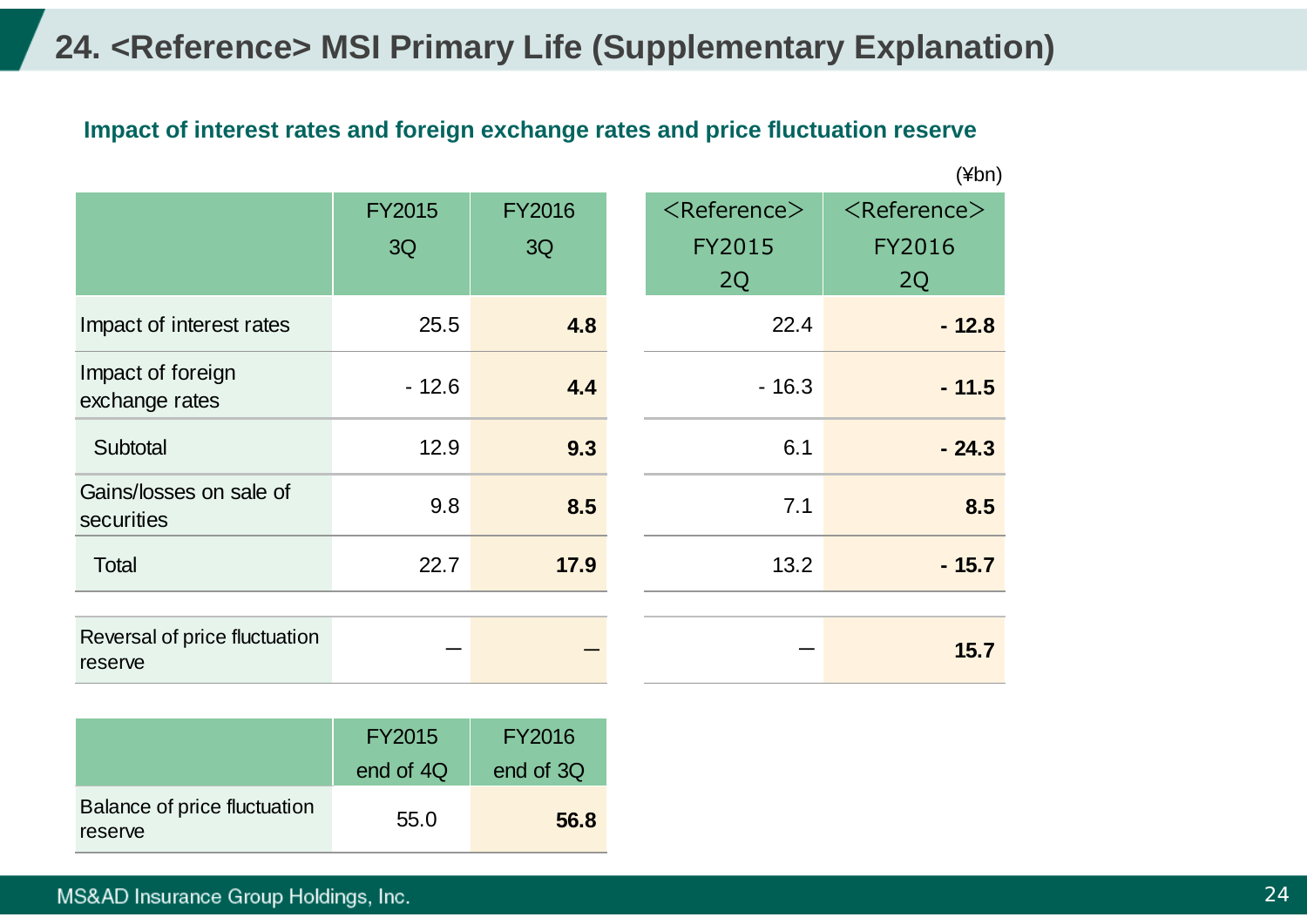The following slides provide information about the Projected Financial Results for FY2016 announced on Nov. 18, 2016 for your reference.

# <**Reference** > **Projected Financial Results for FY2016 (Announced on Nov. 18, 2016)**

| <b>Consolidated Earnings Forecasts for FY2016</b>                             | Page 25-27 |
|-------------------------------------------------------------------------------|------------|
| Major Assumptions for Earnings Forecasts for FY2016                           | Page 28    |
| Mitui Sumitomo Insurance (MSI) (Non-Consolidated)                             | Page 29-30 |
| Aioi Nissay Dowa Insurance (ADI) (Non-Consolidated)                           | Page 31-32 |
| Simple Sum of MSI and ADI (Non-Consolidated)                                  | Page 33-34 |
| <reference> Forecasts for the Impact of Consolidation of MS Amlin</reference> | Page 35    |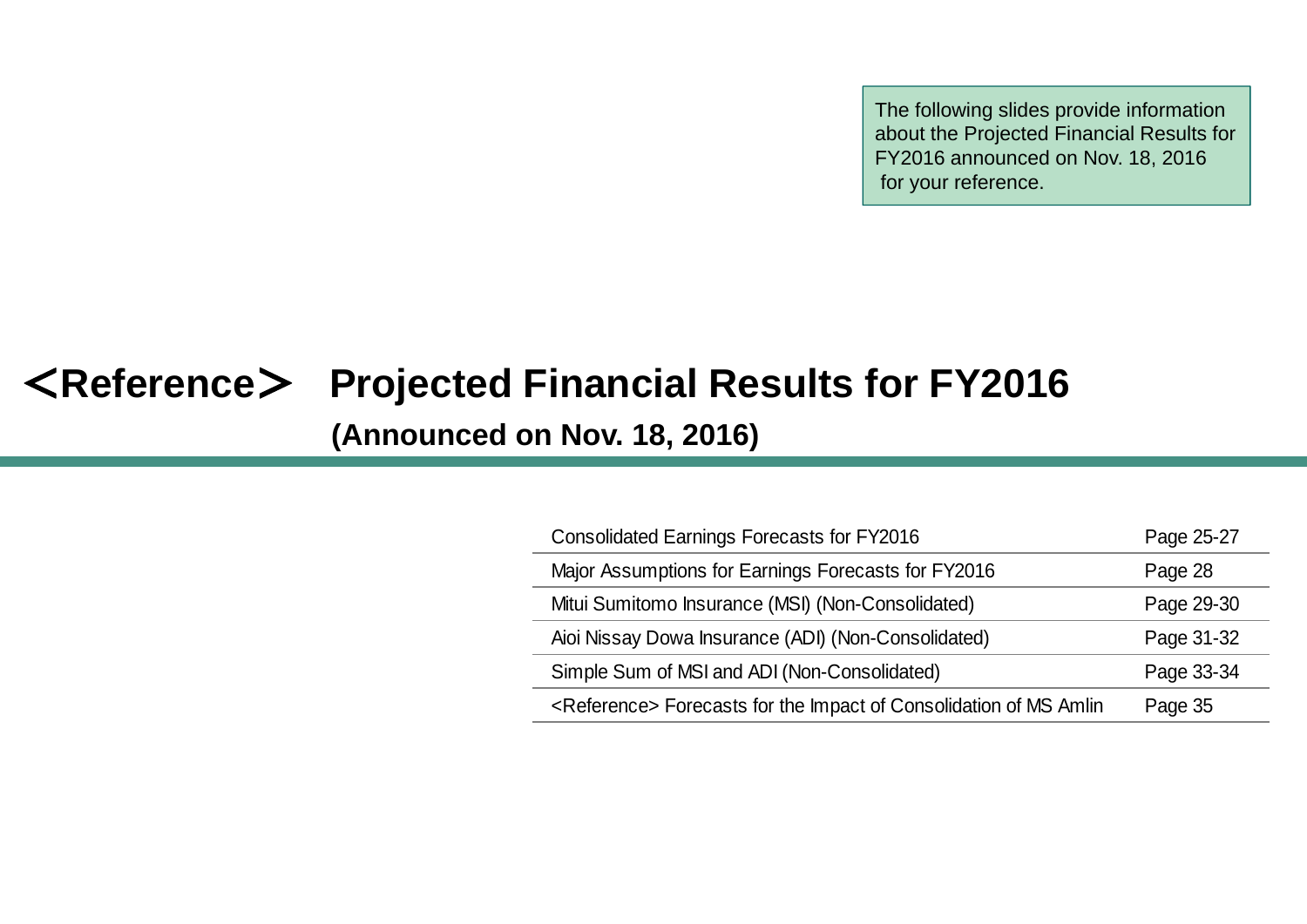(¥bn)

|                      |                              | <b>FY2015</b>  | <b>FY2016</b><br>Forecast | <b>FY2016 Forecast (Revised)</b> |                   |                     |                                   |
|----------------------|------------------------------|----------------|---------------------------|----------------------------------|-------------------|---------------------|-----------------------------------|
|                      |                              | <b>Results</b> | (Initial)                 |                                  | <b>YoY Change</b> | <b>Change Ratio</b> | Change from the<br><b>Initial</b> |
| Net premiums written |                              | 3,078.9        | 3,455.0                   | 3,387.0                          | 308.0             | 10.0%               | $-68.0$                           |
|                      | Mitsui Sumitomo Insurance    | 1,507.4        | 1,488.0                   | 1,477.0                          | $-30.4$           | $-2.0\%$            | $-11.0$                           |
|                      | Aioi Nissay Dowa Insurance   | 1,192.0        | 1,212.0                   | 1,196.0                          | 3.9               | 0.3%                | $-16.0$                           |
|                      | <b>Mitsui Direct General</b> | 36.5           | 37.6                      | 37.6                             | 1.0               | 2.8%                | $\sim$                            |
|                      | Overseas subsidiaries        | 336.8          | 710.0                     | 670.0                            | 333.1             | 98.9%               | $-40.0$                           |
|                      | Life insurance premiums      | 1,356.3        | 1,208.0                   | 1,182.0                          | $-174.3$          | $-12.9%$            | $-26.0$                           |

#### <Reference:Gross life insurance premiums>

FY20155 FY2016<br>Forecast Results (Initial) (Initial) YoY Change Change Ratio Change from the *Initial*  MSI Aioi Life 461.1 477.3 **479.5** 18.3 4.0% 2.1 MSI Primary Life 1,299.4 1,000.0 **950.0** - 349.4 -26.9% -50.0 FY2016 Forecast (Revised)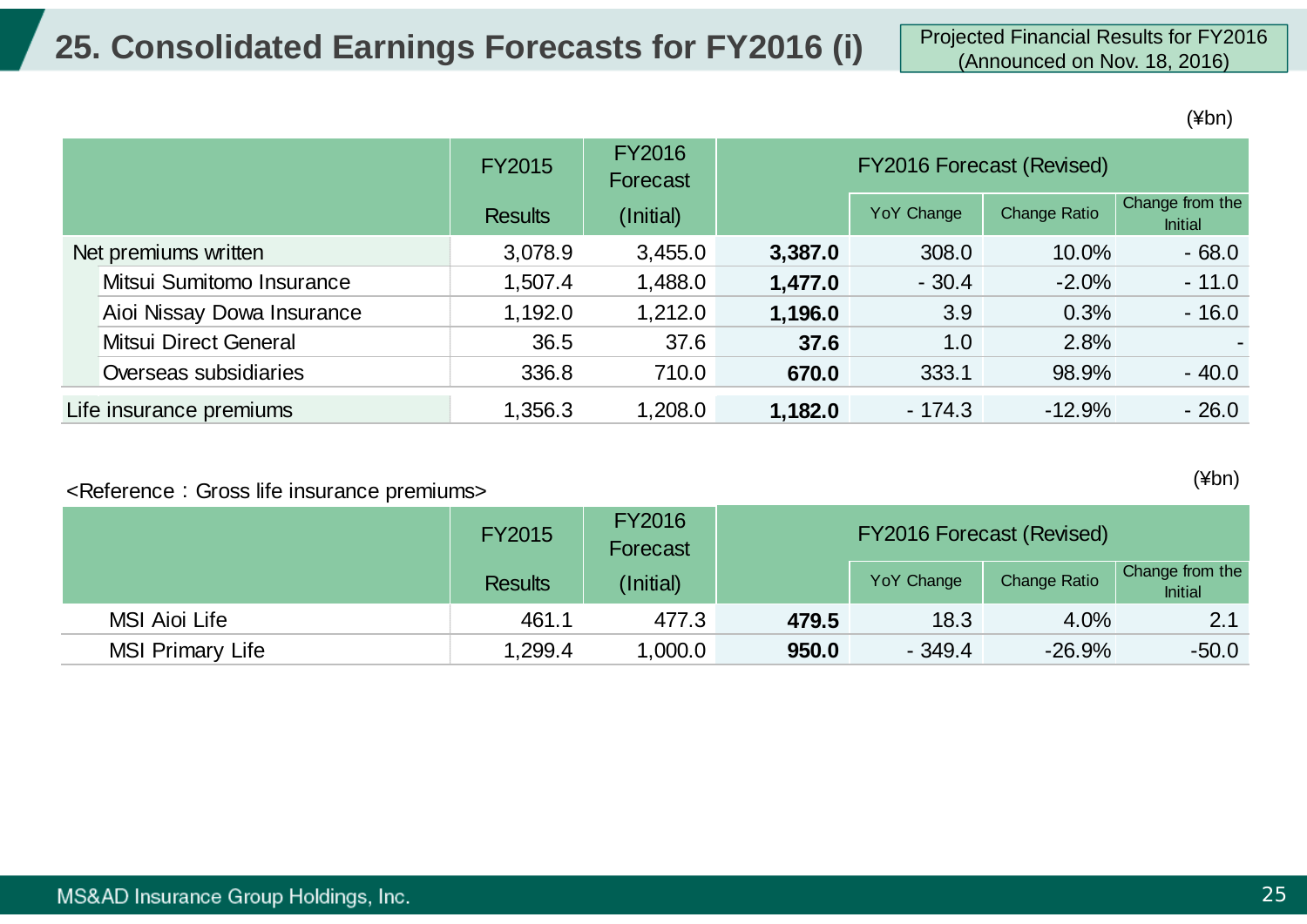# **26. Consolidated Earnings Forecasts for FY2016 (ii)** Projected Financial Results for FY2016

|            |                                 |                                 | <b>FY2016</b>         |         | <b>FY2016 Forecast (Revised)</b> |                                   |  |
|------------|---------------------------------|---------------------------------|-----------------------|---------|----------------------------------|-----------------------------------|--|
|            |                                 | <b>FY2015</b><br><b>Results</b> | Forecast<br>(Initial) |         | YoY Change                       | Change from the<br><b>Initial</b> |  |
|            | Ordinary profit                 | 291.5                           | 285.0                 | 285.0   | $-6.5$                           |                                   |  |
|            | Mitsui Sumitomo Insurance       | 167.8                           | 174.0                 | 183.0   | 15.1                             | 9.0                               |  |
|            | Aioi Nissay Dowa Insurance      | 61.7                            | 66.0                  | 68.0    | 6.2                              | 2.0                               |  |
| Net income |                                 | 181.5                           | 183.0                 | 183.0   | 1.4                              |                                   |  |
|            | Mitsui Sumitomo Insurance       | 113.9                           | 132.0                 | 138.0   | 24.0                             | 6.0                               |  |
|            | Aioi Nissay Dowa Insurance      | 31.0                            | 42.0                  | 44.0    | 12.9                             | 2.0                               |  |
|            | Mitsui Direct General           | $-4.3$                          | $-0.6$                | $-0.7$  | 3.6                              | $-0.1$                            |  |
|            | <b>MSI Aioi Life</b>            | 6.0                             | 4.0                   | 3.0     | $-3.0$                           | $-1.0$                            |  |
|            | <b>MSI Primary Life</b>         | 17.8                            | 15.0                  | 15.0    | $-2.8$                           |                                   |  |
|            | Overseas subsidiaries           | 28.5                            | 55.0                  | 44.0    | 15.4                             | $-11.0$                           |  |
|            | Consolidation adjustments, etc. | $-11.7$                         | $-64.4$               | $-60.3$ | $-48.6$                          | 4.1                               |  |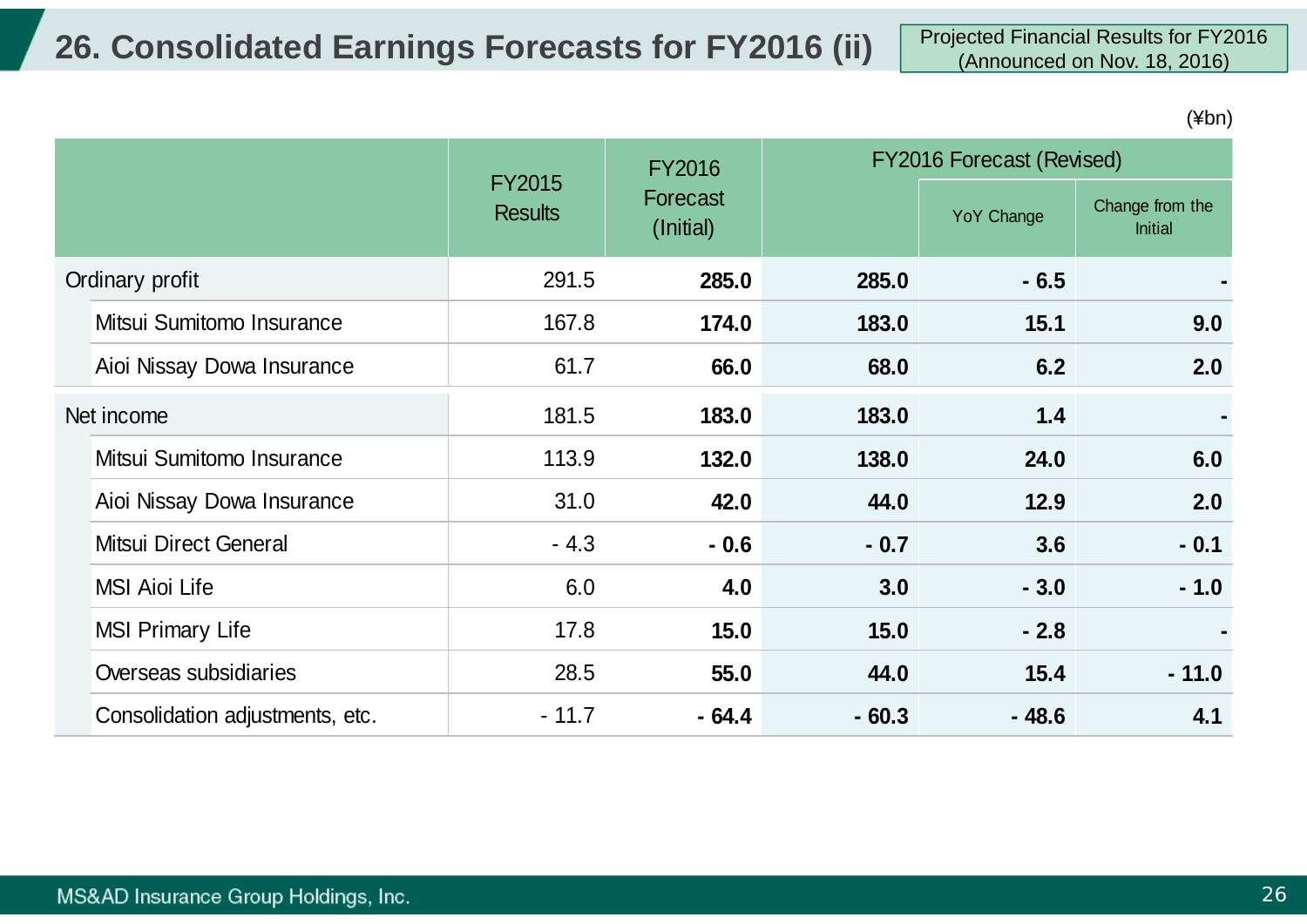(¥bn)

|                                                 | FY2016<br><b>FY2016 Forecast (Revised)</b><br><b>FY2015</b> |                       |       |            |                                   |
|-------------------------------------------------|-------------------------------------------------------------|-----------------------|-------|------------|-----------------------------------|
|                                                 | <b>Results</b>                                              | Forecast<br>(Initial) |       | YoY Change | Change from the<br><b>Initial</b> |
| Group Core Profit*                              | 147.5                                                       | 196.0                 | 196.0 | 48.4       |                                   |
| Domestic non-life insurance                     | 91.9                                                        | 121.0                 | 130.0 | 38.0       | 9.0                               |
| Domestic life insurance                         | 25.0                                                        | 18.0                  | 17.0  | $-8.0$     | $-1.0$                            |
| International business                          | 27.9                                                        | 53.0                  | 49.0  | 21.0       | $-4.0$                            |
| Financial services/Risk related<br>services     | 2.6                                                         | 4.0                   | 0.0   | $-2.6$     | $-4.0$                            |
| Other financial targets                         |                                                             |                       |       |            |                                   |
| Combined ratio (Domestic non-life<br>insurance) | 91.6%                                                       | 94.4%                 | 93.9% | 2.3pt      | $-0.5pt$                          |
| Increase in EV of MSI Aioi Life                 | $-52.0$                                                     | 48.0                  | 3.0   | 55.0       | $-45.0$                           |
| Group ROE <sup>**</sup>                         | 5.2%                                                        | 6.9%                  | 7.6%  | 2.4pt      | 0.7pt                             |

※ For the definition of Group Core Profit and Group ROE, please refer to the last page.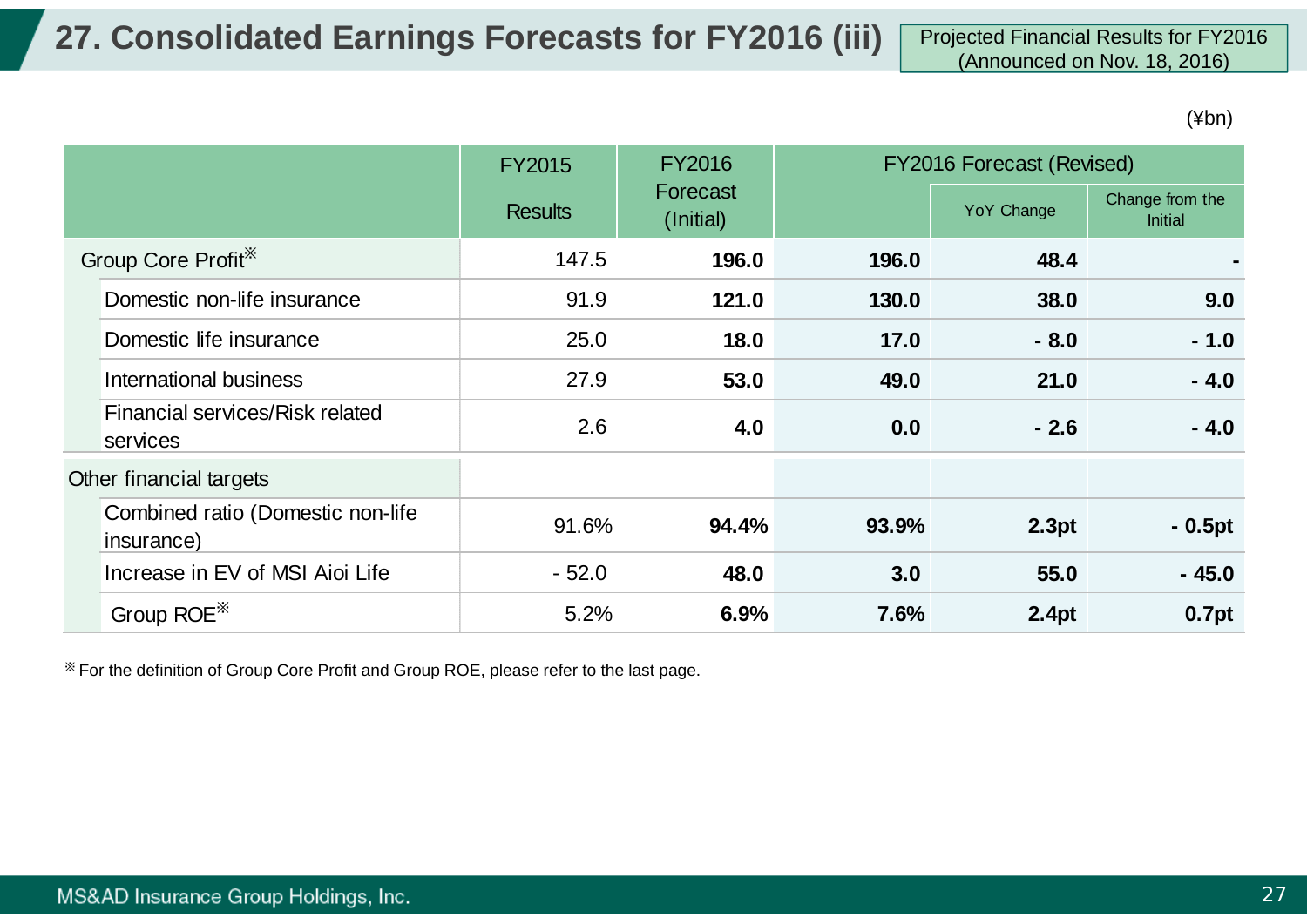### **28. Major Assumptions for Revised Earnings Forecasts for FY2016**

Projected Financial Results for FY2016 (Announced on Nov. 18, 2016)

(¥bn)

|                                                                     |           | Mitsui Sumitomo Insurance                                                                                                |          | Aioi Nissay Dowa Insurance |          |  |
|---------------------------------------------------------------------|-----------|--------------------------------------------------------------------------------------------------------------------------|----------|----------------------------|----------|--|
| Assumptions concerning the asset<br>management environment          |           | Assumes the level at the end of Sept. 2016<br>Nikkei average : ¥16,450 USD\$1 = JPY¥101 EUR€1 = JPY¥113 GBP\$1 = JPY¥131 |          |                            |          |  |
| Domestic natural catastrophes occurring in<br><b>FY2016</b>         |           | 40.0                                                                                                                     | $(-0.0)$ | 23.6                       | $(+1.1)$ |  |
| of which, Kumamoto earthquake<br>(excluding residential earthquake) |           | 10.0                                                                                                                     | $(-0.0)$ | 3.6                        | $(+1.1)$ |  |
| Catastrophe reserves                                                | Provision | 27.0                                                                                                                     | $(-0.9)$ | 12.1                       | $(-0.8)$ |  |
| (For fire insurance)                                                | Reversal  | $21.3^{*1}$                                                                                                              | $(-0.8)$ | 6.3                        | $(-7.6)$ |  |
|                                                                     | Change    | 5.7                                                                                                                      | $(-0.0)$ | 5.8                        | $(+6.8)$ |  |
| Catastrophe reserves                                                | Provision | 21.0                                                                                                                     | $(-0.0)$ | 21.9                       | $(+0.1)$ |  |
| (For voluntary automobile                                           | Reversal  |                                                                                                                          | $(-6.0)$ | 8.4                        | $(-6.3)$ |  |
| insurance)                                                          | Change    | 21.0                                                                                                                     | $(+6.0)$ | 13.5                       | $(+6.4)$ |  |
| Corporate tax rate (Effective tax rate)                             |           |                                                                                                                          | 28.2%    |                            |          |  |

※ Figures in parentheses show change from the initial assumptions.

※1 Including additional provision (¥10.0 billion)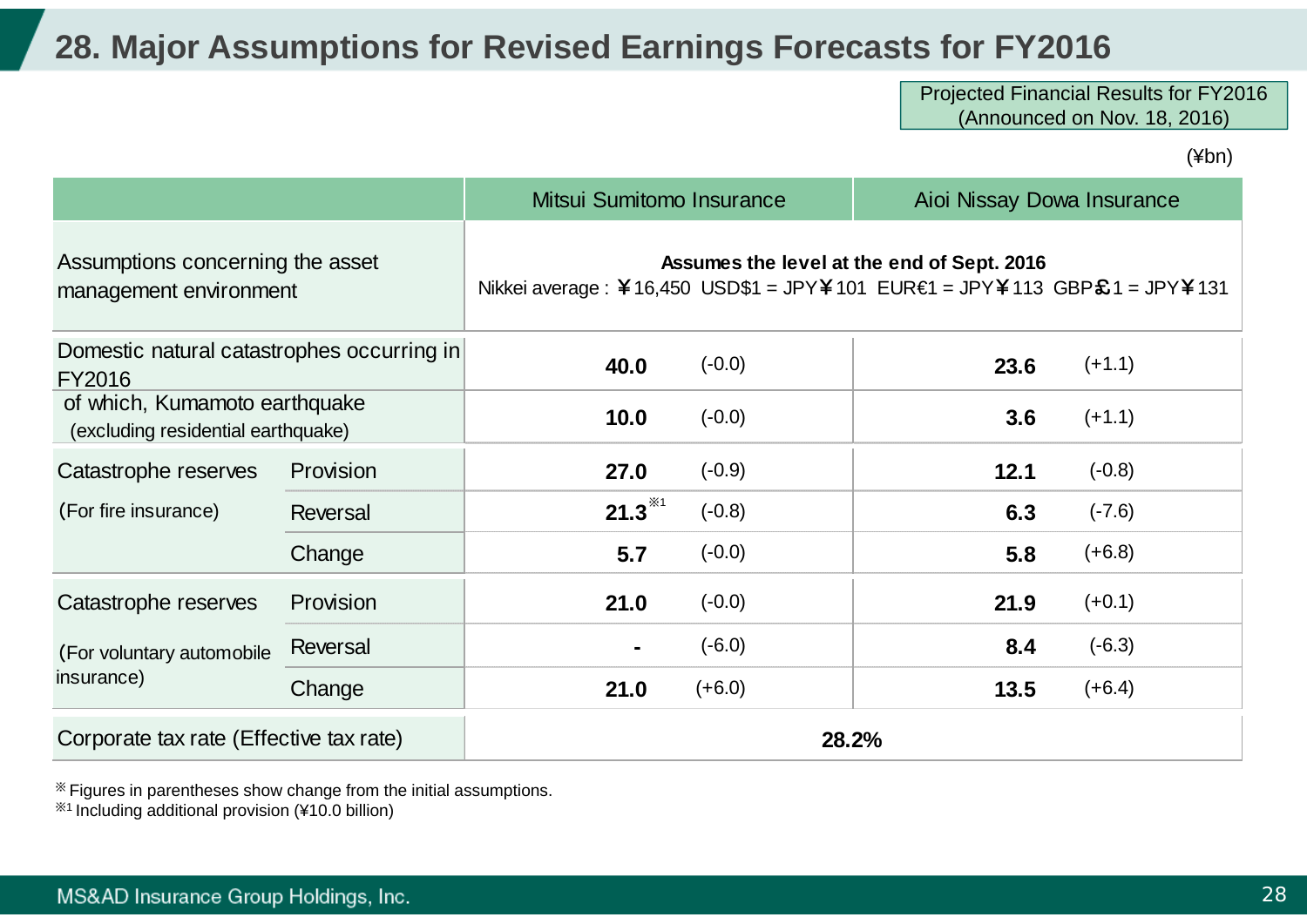## **29. Earnings Forecasts for FY2016 – MSI (Non-Consolidated) (i)**

Projected Financial Results for FY2016 (Announced on Nov. 18, 2016)

|                                                                          | <b>FY2015</b>  | <b>FY2016</b> |         | <b>FY2016 Forecast (Revised)</b> |                 |
|--------------------------------------------------------------------------|----------------|---------------|---------|----------------------------------|-----------------|
|                                                                          |                | Forecast      |         | YoY Change                       | Change from the |
|                                                                          | <b>Results</b> | (Initial)     |         |                                  | <b>Initial</b>  |
| Net premiums written                                                     | 1,507.4        | 1,488.0       | 1,477.0 | $-30.4$                          | $-11.0$         |
| Growth rate of net premiums written                                      | 4.3%           | $-1.3%$       | $-2.0%$ | $-6.3pt$                         | $-0.7pt$        |
| Net loss ratio                                                           | 58.9%          | 62.1%         | 62.1%   | 3.2pt                            | 0.0pt           |
| Net expense ratio                                                        | 31.0%          | 31.5%         | 31.3%   | 0.3pt                            | $-0.2pt$        |
| <b>Combined ratio</b>                                                    | 89.9%          | 93.6%         | 93.4%   | 3.5pt                            | $-0.2pt$        |
| Incurred losses (Incl. loss adjustment expenses)                         | 897.1          | 920.6         | 900.9   | 3.7                              | $-19.7$         |
| Underwriting profit                                                      | 19.1           | 52.0          | 69.0    | 49.8                             | 17.0            |
| Net interest and dividends income                                        | 79.4           | 79.0          | 76.0    | $-3.4$                           | $-3.0$          |
| Gains on sales of securities                                             | 99.1           | 55.3          | 61.5    | $-37.6$                          | 6.2             |
| Impairment losses on securities                                          | $-7.2$         | $-3.0$        | $-3.0$  | 4.2                              | 0.0             |
| Investment profit                                                        | 152.8          | 127.2         | 118.4   | $-34.4$                          | $-8.7$          |
| Ordinary profit                                                          | 167.8          | 174.0         | 183.0   | 15.1                             | 9.0             |
| Extraordinary income/losses                                              | $-11.7$        | $-6.0$        | $-6.1$  | 5.6                              | $-0.1$          |
| Net income                                                               | 113.9          | 132.0         | 138.0   | 24.0                             | 6.0             |
| <excluding and="" cali="" eq="" insurance="" residential=""></excluding> |                |               |         |                                  |                 |
| Growth rate of net premiums written                                      | 4.4%           | $-1.3%$       | $-2.2%$ | $-6.6pt$                         | $-0.9pt$        |
| Net loss ratio                                                           | 56.0%          | 58.8%         | 58.9%   | 2.9pt                            | 0.1pt           |
| Net expense ratio                                                        | 33.1%          | 33.5%         | 33.4%   | 0.3pt                            | $-0.1pt$        |
| Combined ratio                                                           | 89.1%          | 92.3%         | 92.3%   | 3.2pt                            | 0.0pt           |
| Incurred losses (Incl. loss adjustment expenses)                         | 748.1          | 763.4         | 744.4   | $-3.6$                           | $-19.0$         |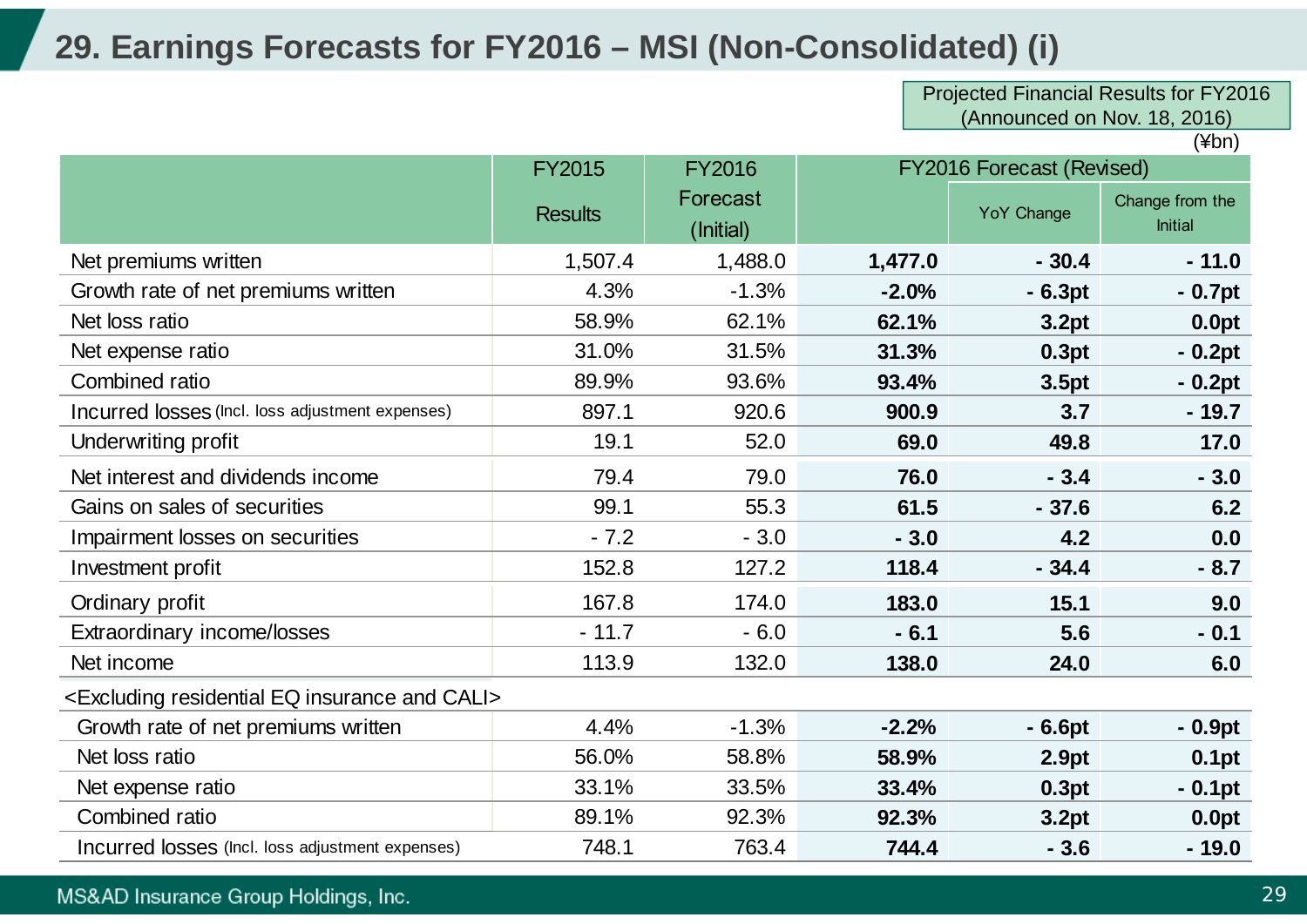## **30. Earnings Forecasts for FY2016 – MSI (Non-Consolidated) (ii)**

Projected Financial Results for FY2016 (Announced on Nov. 18, 2016)

| <b>Net premiums written</b>                             |                | $(\nexists b^n)$ | <b>Net loss ratio</b> |                                                  |                |          |               |
|---------------------------------------------------------|----------------|------------------|-----------------------|--------------------------------------------------|----------------|----------|---------------|
|                                                         | <b>FY2015</b>  | <b>FY2016</b>    |                       |                                                  | <b>FY2015</b>  |          | <b>FY2016</b> |
|                                                         | <b>Results</b> | Forecast         | Growth                |                                                  | <b>Results</b> | Forecast | YoY Change    |
| Fire and allied                                         | 242.4          | 186.4            | $-23.1%$              | Fire and allied                                  | 55.2%          | 74.2%    | 19.0pt        |
| Marine                                                  | 66.9           | 58.2             | $-13.1%$              | <b>Marine</b>                                    | 53.9%          | 59.5%    | <b>5.6pt</b>  |
| Personal accident                                       | 140.9          | 142.4            | 1.0%                  | Personal accident                                | 57.7%          | 54.7%    | $-3.0pt$      |
| Voluntary automobile                                    | 645.6          | 656.5            | 1.7%                  | Voluntary automobile                             | 59.2%          | 58.1%    | $-1.1$ pt     |
| CALI                                                    | 186.5          | 185.8            | $-0.4%$               | <b>CALI</b>                                      | 79.8%          | 81.3%    | 1.5pt         |
| Other                                                   | 224.8          | 247.7            | 10.2%                 | Other                                            | 47.2%          | 53.8%    | <b>6.6pt</b>  |
| Total                                                   | 1,507.4        | 1,477.0          | $-2.0%$               | Total                                            | 58.9%          | 62.1%    | 3.2pt         |
| Total excl. residential<br><b>EQ insurance and CALI</b> | 1,320.0        | 1,290.5          | $-2.2%$               | Total excl. residential<br>EQ insurance and CALI | 56.0%          | 58.9%    | 2.9pt         |

|                                        | <b>FY2015</b>  | <b>FY2016</b> |          |                                                  | <b>FY2015</b>  |          | <b>FY2016</b> |
|----------------------------------------|----------------|---------------|----------|--------------------------------------------------|----------------|----------|---------------|
|                                        | <b>Results</b> | Forecast      | Growth   |                                                  | <b>Results</b> | Forecast | YoY Change    |
| <b>nd allied</b>                       | 242.4          | 186.4         | $-23.1%$ | Fire and allied                                  | 55.2%          | 74.2%    | 19.0pt        |
| е                                      | 66.9           | 58.2          | $-13.1%$ | <b>Marine</b>                                    | 53.9%          | 59.5%    | <b>5.6pt</b>  |
| onal accident                          | 140.9          | 142.4         | 1.0%     | Personal accident                                | 57.7%          | 54.7%    | $-3.0pt$      |
| tary automobile                        | 645.6          | 656.5         | 1.7%     | Voluntary automobile                             | 59.2%          | 58.1%    | $-1.1$ pt     |
|                                        | 186.5          | 185.8         | $-0.4%$  | <b>CALI</b>                                      | 79.8%          | 81.3%    | 1.5pt         |
|                                        | 224.8          | 247.7         | 10.2%    | Other                                            | 47.2%          | 53.8%    | <b>6.6pt</b>  |
|                                        | 1,507.4        | 1,477.0       | $-2.0%$  | Total                                            | 58.9%          | 62.1%    | 3.2pt         |
| excl. residential<br>nsurance and CALI | 1,320.0        | 1,290.5       | $-2.2%$  | Total excl. residential<br>EQ insurance and CALI | 56.0%          | 58.9%    | 2.9pt         |

|                                                                 | Incurred losses (Excluding residential EQ insurance and CALI)<br>(¥bn) |                |       |                                  |  |  |  |
|-----------------------------------------------------------------|------------------------------------------------------------------------|----------------|-------|----------------------------------|--|--|--|
|                                                                 |                                                                        | <b>FY2015</b>  |       | <b>FY2016 Forecast (Revised)</b> |  |  |  |
|                                                                 |                                                                        | <b>Results</b> |       | <b>YoY Change</b>                |  |  |  |
| Incurred losses (incl. loss adjustment expenses) <sup>**1</sup> |                                                                        | 748.1          | 744.4 | $-3.6$                           |  |  |  |
|                                                                 | Natural catastrophes <sup>382</sup>                                    | 38.1           | 40.0  | 1.8                              |  |  |  |
|                                                                 | Other than natural catastrophes                                        | 709.9          | 704.4 | $-5.5$                           |  |  |  |

 $*$ <sup>1</sup> Incurred losses = net claims paid + loss adjustment expenses + movement in outstanding claims

※2 "Natural catastrophes" means domestic natural catastrophes occurring in Japan during the period and heavy snowfalls occurred in Feb. 2014. The figures for FY2016 exclude the impact of heavy snowfalls as it was limited. (The impact for FY2015 was 0.1 billion yen)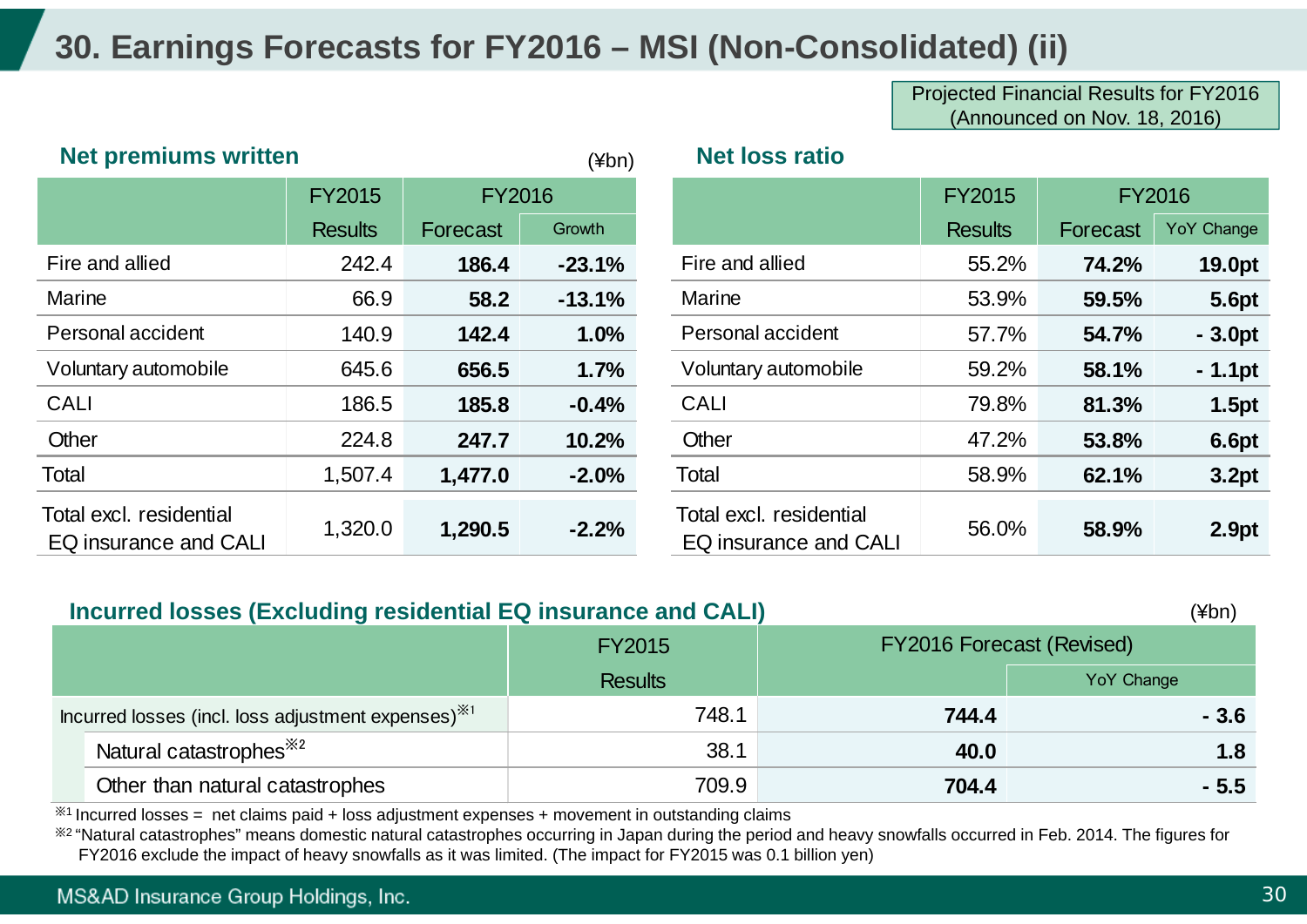## **31. Earnings Forecasts for FY2016 – ADI (Non-Consolidated) (i)**

Projected Financial Results for FY2016 (Announced on Nov. 18, 2016)

|                                                                          | <b>FY2015</b>  | <b>FY2016</b> | <b>FY2016 Forecast (Revised)</b> |                   |                 |
|--------------------------------------------------------------------------|----------------|---------------|----------------------------------|-------------------|-----------------|
|                                                                          |                | Forecast      |                                  | YoY Change        | Change from the |
|                                                                          | <b>Results</b> | (Initial)     |                                  |                   | <b>Initial</b>  |
| Net premiums written                                                     | 1,192.0        | 1,212.0       | 1,196.0                          | 3.9               | $-16.0$         |
| Growth rate of net premiums written                                      | 2.7%           | 1.7%          | 0.3%                             | $-2.4pt$          | $-1.4pt$        |
| Net loss ratio                                                           | 59.2%          | 61.3%         | 60.5%                            | 1.3pt             | $-0.8pt$        |
| Net expense ratio                                                        | 34.3%          | 33.9%         | 33.8%                            | $-0.5pt$          | $-0.1pt$        |
| <b>Combined ratio</b>                                                    | 93.5%          | 95.2%         | 94.3%                            | 0.8pt             | $-0.9pt$        |
| Incurred losses (Incl. loss adjustment expenses)                         | 706.4          | 749.0         | 728.3                            | 21.8              | $-20.7$         |
| Underwriting profit                                                      | 24.8           | 38.0          | 39.0                             | 14.1              | 1.0             |
| Net interest and dividends income                                        | 39.5           | 31.0          | 32.0                             | $-7.5$            | 1.0             |
| Gains on sales of securities                                             | 10.4           | 8.5           | 7.2                              | $-3.2$            | $-1.3$          |
| Impairment losses on securities                                          | $-6.6$         | $-3.0$        | $-3.0$                           | 3.6               |                 |
| Investment profit                                                        | 34.9           | 26.0          | 26.1                             | $-8.8$            | 0.1             |
| Ordinary profit                                                          | 61.7           | 66.0          | 68.0                             | 6.2               | 2.0             |
| Extraordinary income/losses                                              | $-20.2$        | $-10.0$       | $-10.0$                          | 10.2              |                 |
| Net income                                                               | 31.0           | 42.0          | 44.0                             | 12.9              | 2.0             |
| <excluding and="" cali="" eq="" insurance="" residential=""></excluding> |                |               |                                  |                   |                 |
| Growth rate of net premiums written                                      | 2.9%           | 2.1%          | 0.6%                             | $-2.3pt$          | $-1.5pt$        |
| Net loss ratio                                                           | 56.1%          | 58.1%         | 57.0%                            | 0.9pt             | $-1.1$ pt       |
| Net expense ratio                                                        | 36.5%          | 35.9%         | 35.7%                            | $-0.8pt$          | $-0.2pt$        |
| <b>Combined ratio</b>                                                    | 92.6%          | 94.0%         | 92.7%                            | 0.1 <sub>pt</sub> | $-1.3pt$        |
| Incurred losses (Incl. loss adjustment expenses)                         | 573.7          | 611.6         | 590.1                            | 16.3              | $-21.5$         |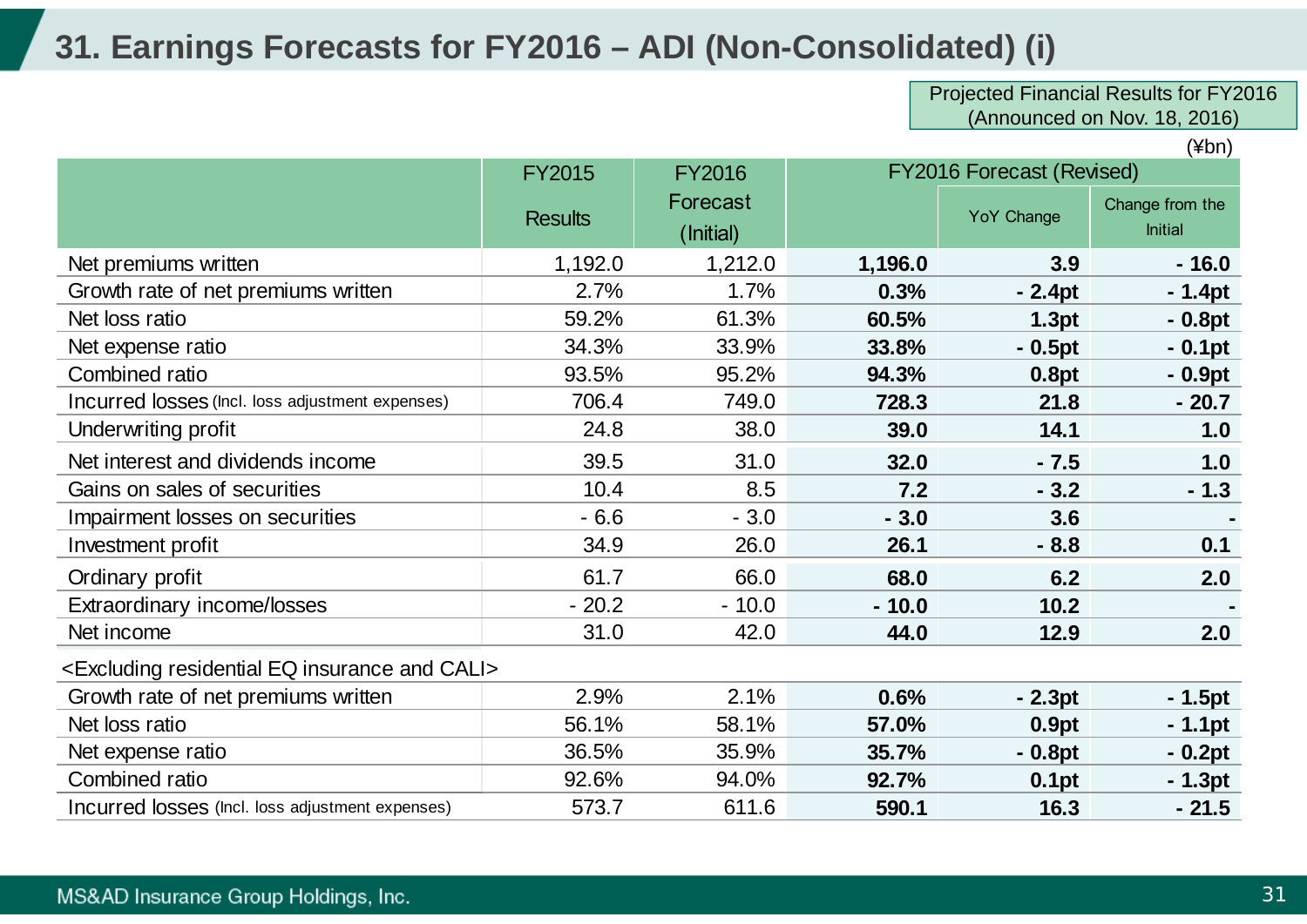## **32. Earnings Forecasts for FY2016 – ADI (Non-Consolidated) (ii)**

Projected Financial Results for FY2016 (Announced on Nov. 18, 2016)

| <b>Net premiums written</b>                      |                |               | $(\nexists b^n)$ | <b>Net loss ratio</b>                            |                |          |               |
|--------------------------------------------------|----------------|---------------|------------------|--------------------------------------------------|----------------|----------|---------------|
|                                                  | <b>FY2015</b>  | <b>FY2016</b> |                  |                                                  | <b>FY2015</b>  |          | <b>FY2016</b> |
|                                                  | <b>Results</b> | Forecast      | Growth           |                                                  | <b>Results</b> | Forecast | YoY Change    |
| Fire and allied                                  | 167.6          | 146.6         | $-12.6%$         | Fire and allied                                  | 51.9%          | 63.6%    | <b>11.7pt</b> |
| Marine                                           | 5.7            | 5.4           | $-6.4%$          | Marine                                           | 43.4%          | 55.6%    | <b>12.2pt</b> |
| Personal accident                                | 63.5           | 60.3          | $-5.1%$          | Personal accident                                | 52.0%          | 48.9%    | $-3.1pt$      |
| Voluntary automobile                             | 671.8          | 681.6         | 1.4%             | Voluntary automobile                             | 58.1%          | 56.9%    | $-1.2pt$      |
| <b>CALI</b>                                      | 170.6          | 168.9         | $-1.0%$          | <b>CALI</b>                                      | 78.1%          | 79.3%    | 1.2pt         |
| Other                                            | 112.6          | 133.2         | 18.3%            | Other                                            | 53.0%          | 57.1%    | 4.1pt         |
| Total                                            | 1,192.0        | 1,196.0       | 0.3%             | Total                                            | 59.2%          | 60.5%    | 1.3pt         |
| Total excl. residential<br>EQ insurance and CALI | 1,020.9        | 1,026.6       | 0.6%             | Total excl. residential<br>EQ insurance and CALI | 56.1%          | 57.0%    | 0.9pt         |

#### **Incurred losses (Excluding residential EQ insurance and CALI)**

 $(Y<sub>hn</sub>)$ 

|                                                                 | $\frac{1}{2}$ and $\frac{1}{2}$ and $\frac{1}{2}$ and $\frac{1}{2}$ are constructed by the state of the $\frac{1}{2}$ | ו ו ש+ו                    |               |                   |  |
|-----------------------------------------------------------------|-----------------------------------------------------------------------------------------------------------------------|----------------------------|---------------|-------------------|--|
|                                                                 |                                                                                                                       | <b>FY2015</b>              | <b>FY2016</b> |                   |  |
|                                                                 |                                                                                                                       | <b>Results</b><br>Forecast |               | <b>YoY Change</b> |  |
| Incurred losses (incl. loss adjustment expenses) <sup>**1</sup> |                                                                                                                       | 573.7                      | 590.1         | 16.3              |  |
|                                                                 | Natural catastrophes <sup>382</sup>                                                                                   | 29.9                       | 23.6          | $-6.3$            |  |
|                                                                 | Other than natural catastrophes                                                                                       | 543.8                      | 566.5         | 22.6              |  |

 $*1$  Incurred losses = net claims paid + loss adjustment expenses + movement in outstanding claims

※2 "Natural catastrophes" means domestic natural catastrophes occurring in Japan during the period and heavy snowfalls occurred in Feb. 2014. The figures for FY2016 exclude the impact of heavy snowfalls as it was limited. (The impact for FY2015 was 0.1 billion yen)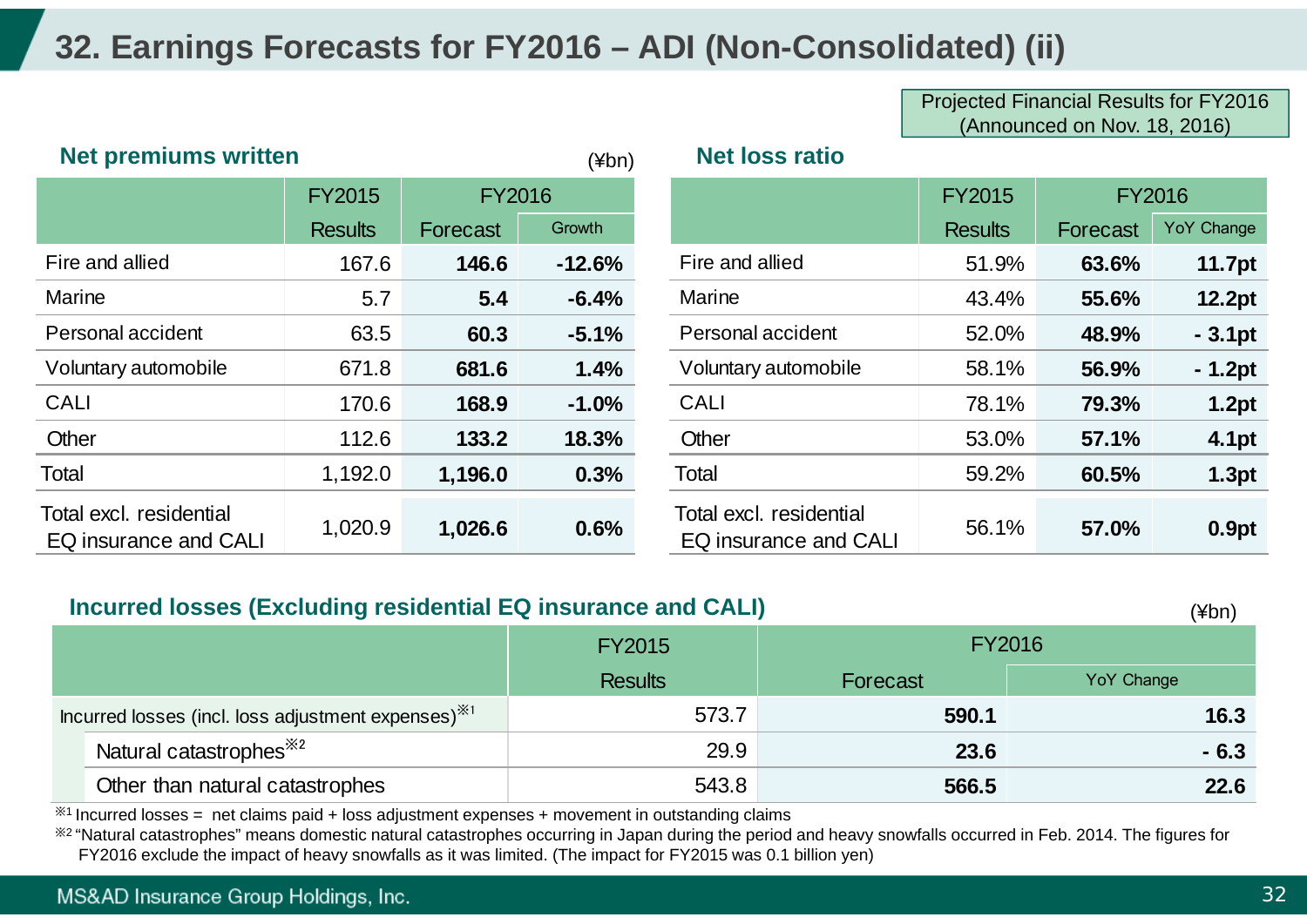### **33. Earnings Forecasts for FY2016 – Simple Sum of MSI & ADI (Non-Consolidated) (i)**

Projected Financial Results for FY2016 (Announced on Nov. 18, 2016)

 $\overline{(\n 4bn)}$ 

|                                                                          | <b>FY2015</b>  | <b>FY2016</b>         |         | <b>FY2016 Forecast (Revised)</b> |                            |
|--------------------------------------------------------------------------|----------------|-----------------------|---------|----------------------------------|----------------------------|
|                                                                          | <b>Results</b> | Forecast<br>(Initial) |         | <b>YoY Change</b>                | Change from the<br>Initial |
| Net premiums written                                                     | 2,699.5        | 2,700.0               | 2,673.0 | $-26.5$                          | $-27.0$                    |
| Growth rate of net premiums written                                      | 3.6%           | 0.0%                  | $-1.0%$ | $-4.6pt$                         | $-1.0pt$                   |
| Net loss ratio                                                           | 59.1%          | 61.8%                 | 61.3%   | 2.2pt                            | $-0.5pt$                   |
| Net expense ratio                                                        | 32.5%          | 32.6%                 | 32.4%   | $-0.1$ pt                        | $-0.2pt$                   |
| Combined ratio                                                           | 91.6%          | 94.4%                 | 93.7%   | 2.1pt                            | $-0.7pt$                   |
| Incurred losses (Incl. loss adjustment expenses)                         | 1,603.5        | 1,669.6               | 1,629.1 | 25.6                             | $-40.5$                    |
| Underwriting profit                                                      | 43.9           | 90.0                  | 108.0   | 64.0                             | 18.0                       |
| Net interest and dividends income                                        | 118.9          | 110.0                 | 108.0   | $-10.9$                          | $-2.0$                     |
| Gains on sales of securities                                             | 109.5          | 63.8                  | 68.6    | $-40.9$                          | 4.8                        |
| Impairment losses on securities                                          | $-13.9$        | $-6.0$                | $-6.0$  | 7.9                              | 0.0                        |
| Investment profit                                                        | 187.7          | 153.2                 | 144.5   | $-43.2$                          | $-8.7$                     |
| Ordinary profit                                                          | 229.6          | 240.0                 | 251.0   | 21.3                             | 11.0                       |
| Extraordinary income/losses                                              | $-32.0$        | $-16.0$               | $-16.1$ | 15.8                             | $-0.1$                     |
| Net income                                                               | 145.0          | 174.0                 | 182.0   | 36.9                             | 8.0                        |
| <excluding and="" cali="" eq="" insurance="" residential=""></excluding> |                |                       |         |                                  |                            |
| Growth rate of net premiums written                                      | 3.7%           | 0.2%                  | $-1.0%$ | $-4.7pt$                         | $-1.2pt$                   |
| Net loss ratio                                                           | 56.1%          | 58.5%                 | 58.0%   | 1.9pt                            | $-0.5pt$                   |
| Net expense ratio                                                        | 34.5%          | 34.6%                 | 34.4%   | $-0.1$ pt                        | $-0.2pt$                   |
| Combined ratio                                                           | 90.6%          | 93.1%                 | 92.4%   | 1.8pt                            | $-0.7pt$                   |
| Incurred losses (Incl. loss adjustment expenses)                         | 1,321.9        | 1,375.0               | 1,334.5 | 12.6                             | $-40.5$                    |

MS&AD Insurance Group Holdings, Inc.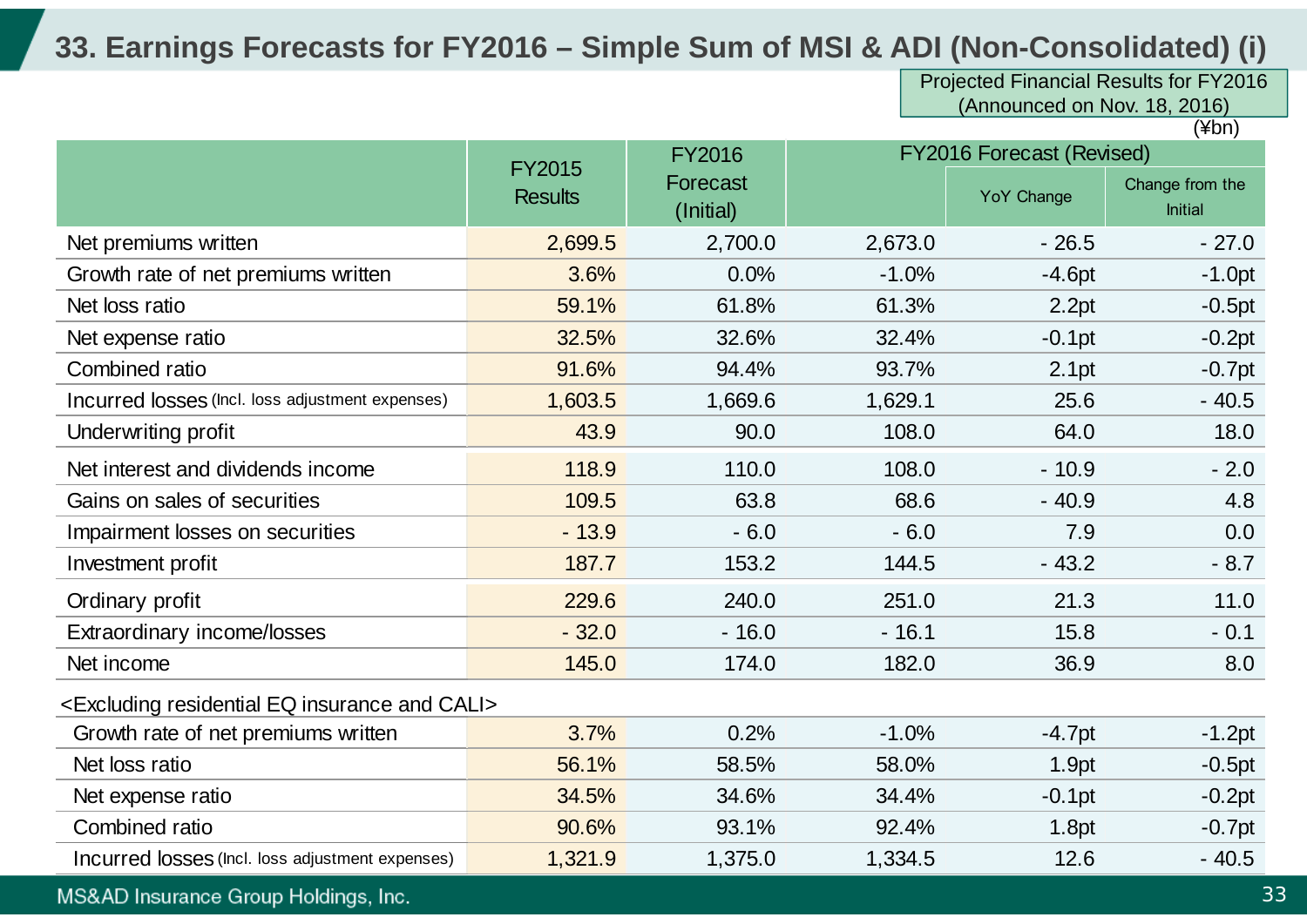|                                                     | <b>Net premiums written</b><br>$(\nexists b^n)$ |                 |          | <b>Net loss ratio</b>                                      |                |                        |            |
|-----------------------------------------------------|-------------------------------------------------|-----------------|----------|------------------------------------------------------------|----------------|------------------------|------------|
|                                                     | <b>FY2015</b>                                   | FY2016 Forecast |          |                                                            | <b>FY2015</b>  | <b>FY2016 Forecast</b> |            |
|                                                     | <b>Results</b>                                  |                 | Growth   |                                                            | <b>Results</b> |                        | YoY change |
| Fire and allied                                     | 410.1                                           | 333.0           | $-18.8%$ | Fire and allied                                            | 53.8%          | 69.5%                  | 15.7pt     |
| Marine                                              | 72.7                                            | 63.6            | $-12.5%$ | Marine                                                     | 53.1%          | 59.2%                  | 6.1pt      |
| Personal accident                                   | 204.5                                           | 202.7           | $-0.9%$  | Personal accident                                          | 56.0%          | 53.0%                  | $-3.0pt$   |
| Voluntary automobile                                | 1,317.4                                         | 1,338.1         | 1.6%     | Voluntary automobile                                       | 58.6%          | 57.5%                  | $-1.1$ pt  |
| <b>CALI</b>                                         | 357.1                                           | 354.7           | $-0.7%$  | <b>CALI</b>                                                | 79.0%          | 80.3%                  | 1.3pt      |
| Other                                               | 337.4                                           | 380.9           | 12.9%    | Other                                                      | 49.1%          | 54.9%                  | 5.8pt      |
| Total                                               | 2,699.5                                         | 2,673.0         | $-1.0%$  | Total                                                      | 59.1%          | 61.3%                  | 2.2pt      |
| Total excl. residential<br>EQ insurance and<br>CALI | 2,340.9                                         | 2,317.1         | $-1.0\%$ | Total excl. residential<br>EQ insurance and<br><b>CALI</b> | 56.1%          | 58.0%                  | 1.9pt      |

#### **Incurred losses (Excluding residential EQ insurance and CALI)**

(¥bn)

|                                                                 | <b>FY2015</b>  | <b>FY2016 Forecast</b> |            |
|-----------------------------------------------------------------|----------------|------------------------|------------|
|                                                                 | <b>Results</b> |                        | YoY Change |
| Incurred losses (lncl. loss adjustment expenses) <sup>**1</sup> | 1,321.9        | 1,334.5                | 12.6       |
| Natural catastrophes <sup>**2</sup>                             | 68.1           | 63.6                   | $-4.5$     |
| Other than natural catastrophes                                 | 1,253.8        | 1,270.9                | 17.1       |

 $*$ <sup>1</sup> Incurred losses = net claims paid + loss adjustment expenses + movement in outstanding claims

※2 "Natural catastrophes" means domestic natural catastrophes occurring in Japan during the period and heavy snowfalls occurred in Feb. 2014. The figures for FY2016 exclude the impact of heavy snowfalls as it was limited. (The impact for FY2015 was 0.3 billion yen)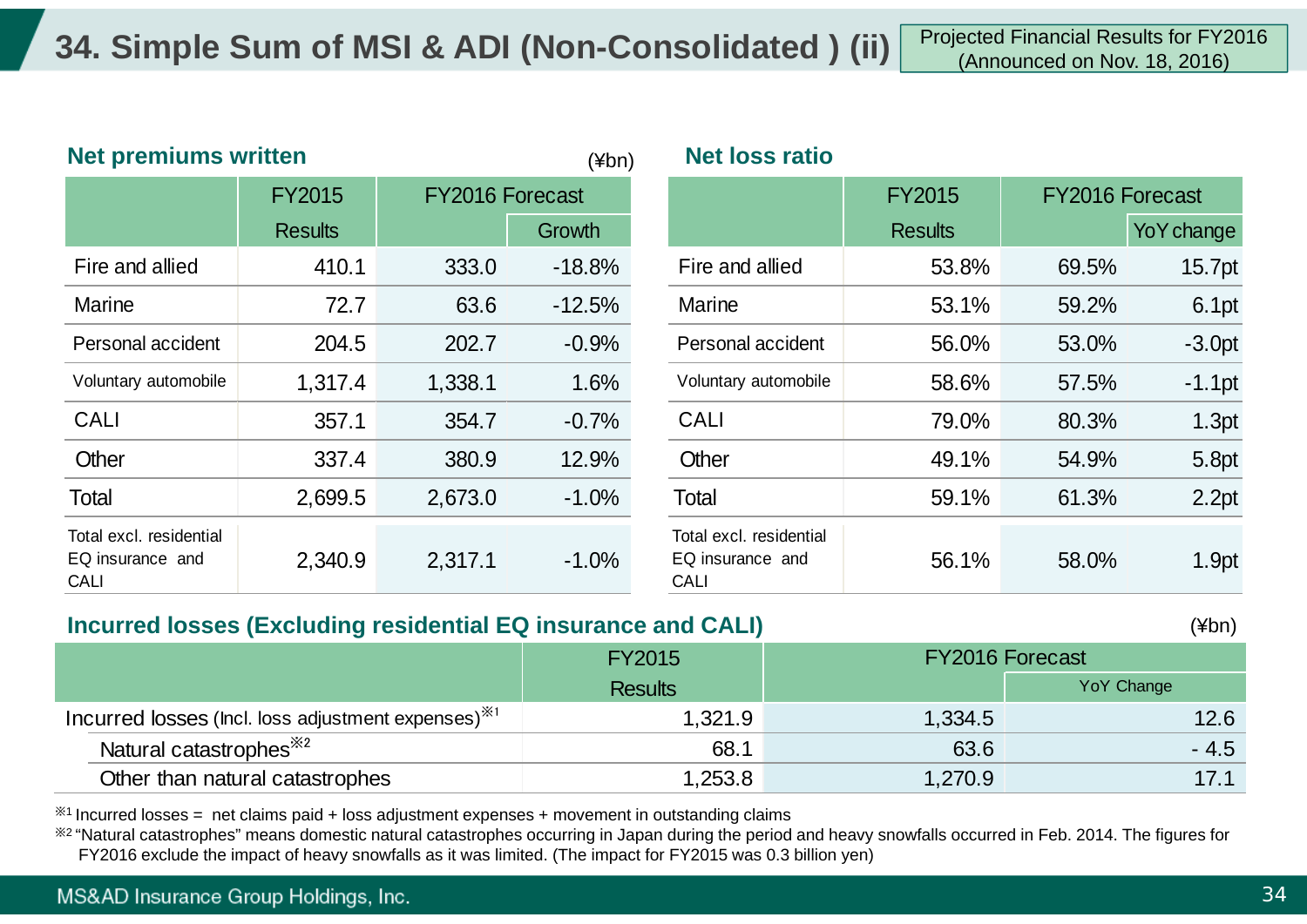### **35. <Reference> Forecasts for the Impact of Consolidation of MS Amlin on FY2016 Results**

#### Projected Financial Results for FY2016 (Announced on Nov. 18, 2016)

 $($  ¥ bn, GBP £ 1 = JPY ¥ 146 (assumption))

|                             | Impact on consolidated results for FY2016 |                         |
|-----------------------------|-------------------------------------------|-------------------------|
|                             | FY 2016 (Revised)                         | Change from the Initial |
| <b>Net Premiums Written</b> | 369.9                                     | $-12.4$                 |
| Net Income                  | 5.4                                       | $-4.4$                  |
| <b>Group Core Profit</b>    | 22.8                                      | $-6.0$                  |

Group Core Profit = Net income (5.4 billion yen) + amortization of goodwill (15.8 billion yen) + extraordinary income and losses (costs of integration of Lloyd's business and Reinsurance business into MS Amlin: 1.7 billion yen)

Exchange rate in the initial forecast: GBP  $E 1 = JPY4162$